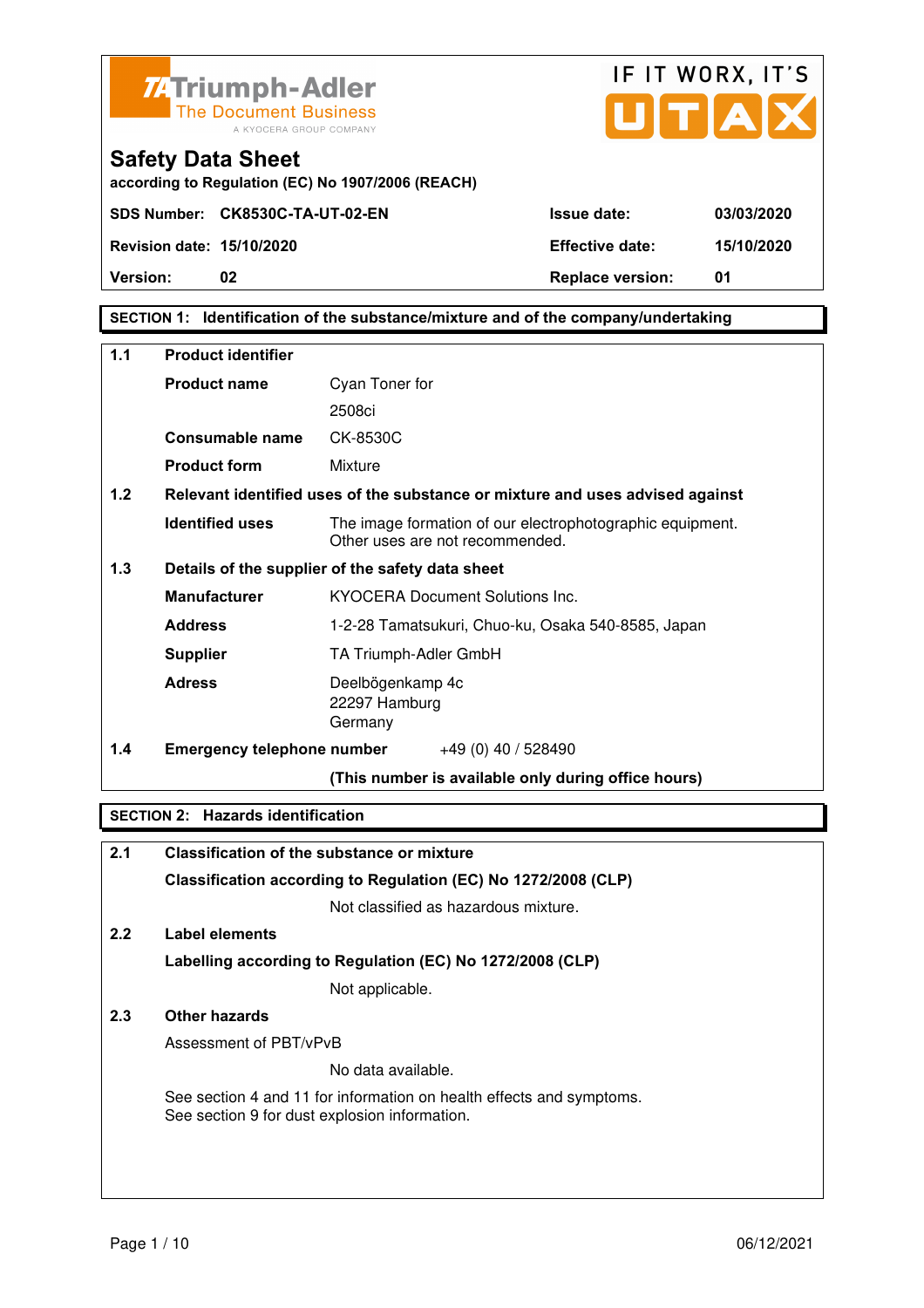|                                                                                                         | <b>ZATriumph-Adler</b>                                                                                                 | IF IT WORX, IT'S                                                                                          |                                                                    |            |
|---------------------------------------------------------------------------------------------------------|------------------------------------------------------------------------------------------------------------------------|-----------------------------------------------------------------------------------------------------------|--------------------------------------------------------------------|------------|
|                                                                                                         | <b>The Document Business</b><br>A KYOCERA GROUP COMPANY                                                                | UTA                                                                                                       |                                                                    |            |
| <b>Safety Data Sheet</b>                                                                                | according to Regulation (EC) No 1907/2006 (REACH)                                                                      |                                                                                                           |                                                                    |            |
|                                                                                                         | SDS Number: CK8530C-TA-UT-02-EN                                                                                        |                                                                                                           | <b>Issue date:</b>                                                 | 03/03/2020 |
| Revision date: 15/10/2020                                                                               |                                                                                                                        |                                                                                                           | <b>Effective date:</b>                                             | 15/10/2020 |
| Version:                                                                                                | 02                                                                                                                     |                                                                                                           | <b>Replace version:</b>                                            | 01         |
|                                                                                                         | <b>SECTION 3: Composition/information on ingredients</b>                                                               |                                                                                                           |                                                                    |            |
| 3.2<br><b>Mixtures</b>                                                                                  |                                                                                                                        |                                                                                                           |                                                                    |            |
|                                                                                                         | Chemical name                                                                                                          | CAS-No                                                                                                    | [Weight %]                                                         |            |
|                                                                                                         | Polyester resin (3 kinds)                                                                                              | Confidential                                                                                              | 70-80                                                              |            |
|                                                                                                         | Ferrite (Ferrite including Manganese)                                                                                  | 66402-68-4                                                                                                | $3-8$ (as Mn: $<1$ )                                               |            |
|                                                                                                         | Organic pigment<br>Amorphous Silica                                                                                    | Confidential<br>7631-86-9                                                                                 | $3 - 8$<br>$1 - 5$                                                 |            |
|                                                                                                         | Aluminium compound                                                                                                     | 1344-28-1                                                                                                 | < 1                                                                |            |
|                                                                                                         | Information of ingredients<br>(1) Substance, which present a health or environmental hazard within the meaning of CLP: |                                                                                                           |                                                                    |            |
|                                                                                                         | None.                                                                                                                  |                                                                                                           |                                                                    |            |
| (2) Substance, which are assigned Community workplace exposure limits:                                  |                                                                                                                        |                                                                                                           |                                                                    |            |
| None.                                                                                                   |                                                                                                                        |                                                                                                           |                                                                    |            |
| (3) Substance, which are PBT or vPvB in accordance with the criteria set out in Annex XIII of<br>REACH: |                                                                                                                        |                                                                                                           |                                                                    |            |
| None.                                                                                                   |                                                                                                                        |                                                                                                           |                                                                    |            |
|                                                                                                         | (4) Substance, which are included in the list established in accordance with Article 59(1) of<br>REACH (SVHC):         |                                                                                                           |                                                                    |            |
|                                                                                                         | None.                                                                                                                  |                                                                                                           |                                                                    |            |
|                                                                                                         | See section 16 for the full text of the H statements declared above.                                                   |                                                                                                           |                                                                    |            |
|                                                                                                         | <b>SECTION 4: First aid measures</b>                                                                                   |                                                                                                           |                                                                    |            |
| 4.1                                                                                                     | <b>Description of first aid measures</b>                                                                               |                                                                                                           |                                                                    |            |
| Inhalation:                                                                                             | Consult a doctor in case of such symptoms as coughing.                                                                 |                                                                                                           | Remove from exposure to fresh air and gargle with plenty of water. |            |
|                                                                                                         | Skin contact: Wash with soap and water.                                                                                |                                                                                                           |                                                                    |            |
|                                                                                                         | Eye contact:                                                                                                           | Flush with water immediately and see a doctor if irritating.                                              |                                                                    |            |
| Ingestion:                                                                                              |                                                                                                                        | Rinse out the mouth. Drink one or two glasses of water to dilute. Seek medical<br>treatment if necessary. |                                                                    |            |
|                                                                                                         |                                                                                                                        |                                                                                                           |                                                                    |            |
|                                                                                                         |                                                                                                                        |                                                                                                           |                                                                    |            |
|                                                                                                         |                                                                                                                        |                                                                                                           |                                                                    |            |
|                                                                                                         |                                                                                                                        |                                                                                                           |                                                                    |            |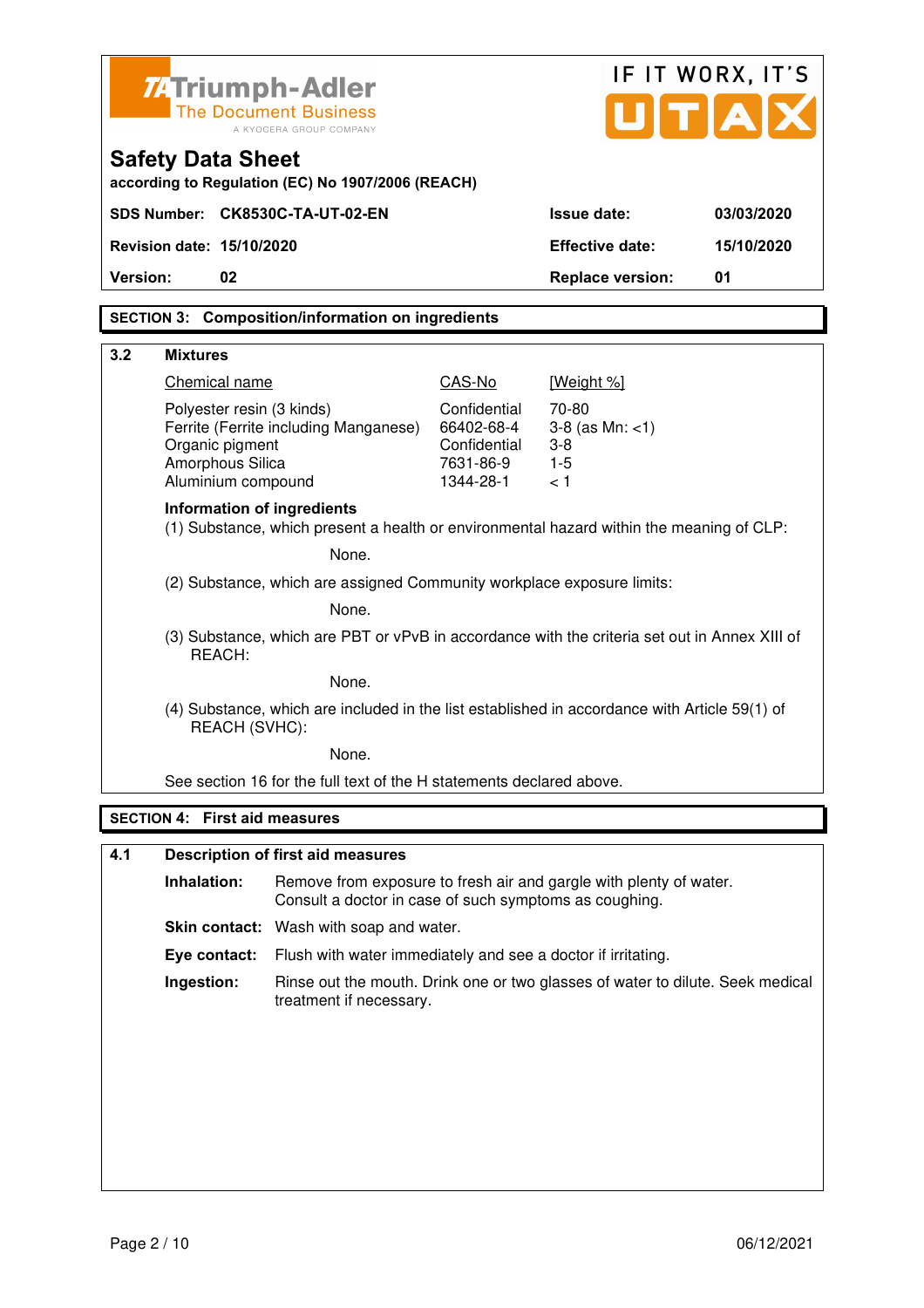



**according to Regulation (EC) No 1907/2006 (REACH)**

|                                  | SDS Number: CK8530C-TA-UT-02-EN | <b>Issue date:</b>      | 03/03/2020 |
|----------------------------------|---------------------------------|-------------------------|------------|
| <b>Revision date: 15/10/2020</b> |                                 | <b>Effective date:</b>  | 15/10/2020 |
| <b>Version:</b>                  | 02                              | <b>Replace version:</b> | 01         |

# **4.2 Most important symptoms and effects, both acute and delayed**  Potential health effects and symptoms **Inhalation:** Prolonged inhalation of excessive dusts may cause lung damage. Use of this product as intended does not result in prolonged inhalation of excessive toner dusts. **Skin contact:** Unlikely to cause skin irritation. **Eye contact:** May cause transient eye irritation.

**Ingestion:** Use of this product as intended does not result in ingestion.

# **4.3 Indication of any immediate medical attention and special treatment needed**

No additional information available.

# **SECTION 5: Firefighting measures**

## **5.1 Extinguishing media**

Suitable extinguishing media

Water spray, foam, powder,  $CO<sub>2</sub>$  or dry chemical

Unsuitable extinguishing media

None specified.

# **5.2 Special hazards arising from the substance or mixture**

Hazardous combustion products: Carbon dioxide, Carbon monoxide

#### **5.3 Advice for firefighters**

Fire-fighting procedures

 Pay attention not to blow away dust. Drain water off around and decrease the atmosphere temperature to extinguish the fire.

#### **Protection equipment for firefighters**

None specified.

# **SECTION 6: Accidental release measures**

#### **6.1 Personal precautions, protective equipment and emergency procedures**

 Avoid inhalation, ingestion, eye and skin contact in case of accidental release. Avoid formation of dust. Provide adequate ventilation.

# **6.2 Environmental precautions**

Do not allow to enter into surface water or drains.

#### **6.3 Methods and material for containment and cleaning up**

Gather the released powder not to blow away and wipe up with a wet cloth.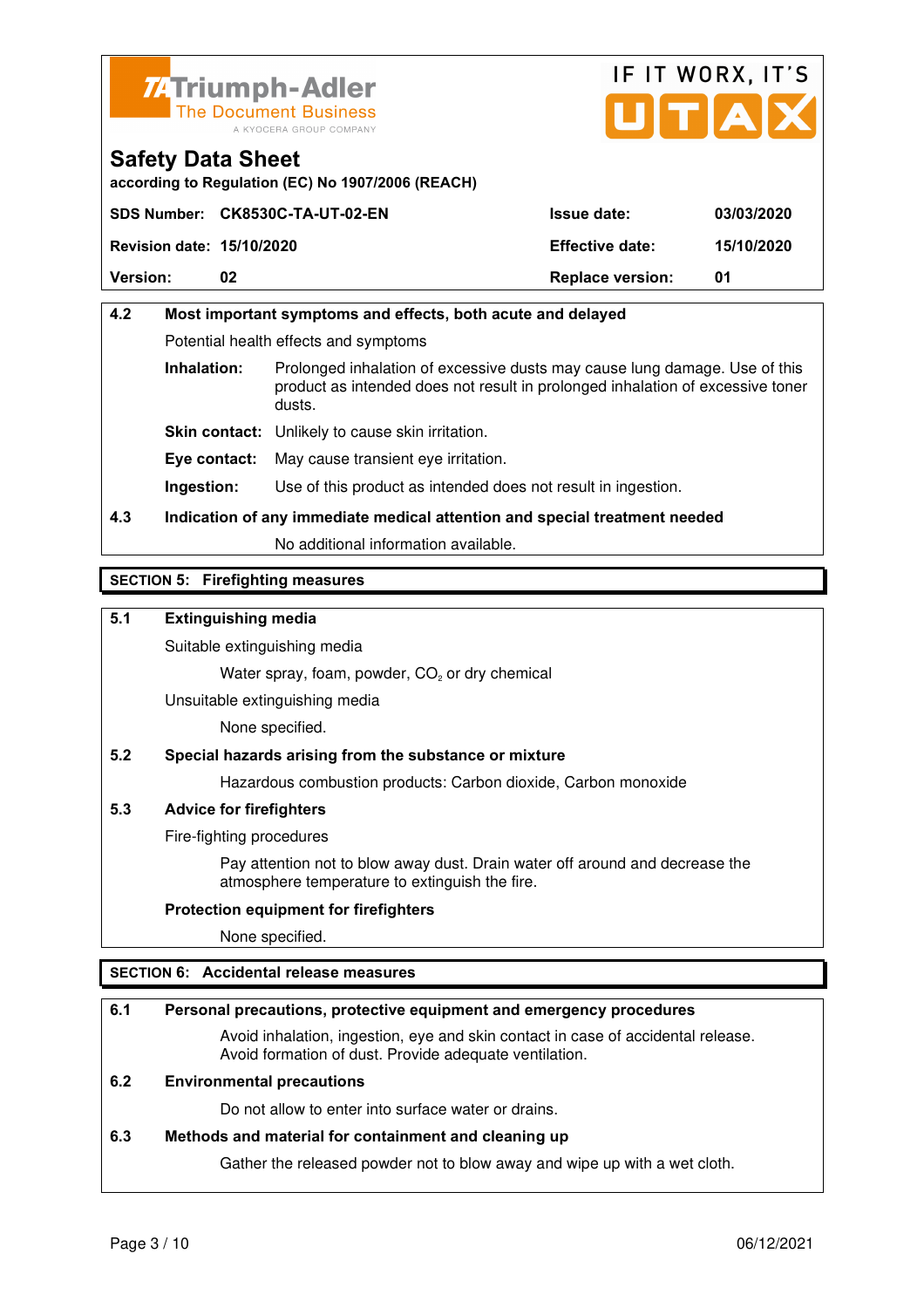



**according to Regulation (EC) No 1907/2006 (REACH)**

# **SDS Number: CK8530C-TA-UT-02-EN Issue date: 03/03/2020**

**Revision date: 15/10/2020 Effective date: 15/10/2020** 

**Version:** 02 **Replace version:** 01

# **6.4 Reference to other sections**

See section 13 for disposal information.

#### **SECTION 7: Handling and storage**

#### **7.1 Precautions for safe handling**

 Do not attempt to force open or destroy the toner container or unit. See installation guide of this product.

#### **7.2 Conditions for safe storage, including any incompatibilities**

Keep the toner container or unit tightly closed and store in a cool, dry and dark place. Keep away from fire. Keep out of the reach of children.

#### **7.3 Specific end use(s)**

No additional information available.

#### **SECTION 8: Exposure controls/personal protection**

#### **8.1 Control parameters**

(Reference data)

### **US ACGIH Threshold Limit Values (TWA)**

Particles: 10 mg/m<sup>3</sup> (Inhalable particles) 3 mg/m<sup>3</sup> (Respirable particles) Manganese inorganic compounds (Ferrite component): 0.1 mg/m<sup>3</sup> (Inhalable fraction) 0.02 mg/m³ (Respirable fraction) (as Mn)

Aluminium insoluble compounds: 1 mg/m<sup>3</sup> (Respirable fraction)

#### **US OSHA PEL (TWA)**

Particles: 15 mg/m<sup>3</sup> (Total dust) 5 mg/m<sup>3</sup> (Respirable fraction) Manganese compounds (Ferrite component): 5 mg/m<sup>3</sup> (Ceiling) (as Mn) Amorphous silica: 80 mg/m<sup>3</sup>/%SiO<sub>2</sub>

**EU Occupational exposure limits: Directive (EC) 2000/39, (EC) 2006/15 and (EU) 2009/161**

Not listed.

#### **8.2 Exposure controls**

#### **Appropriate engineering controls**

 Special ventilator is not required under normal intended use. Use in a well-ventilated area.

#### **Personal protective equipment**

 Respiratory protection, eye protection, hand protection, skin and body protection are not required under normal intended use.

#### **Environmental exposure controls**

No additional information available.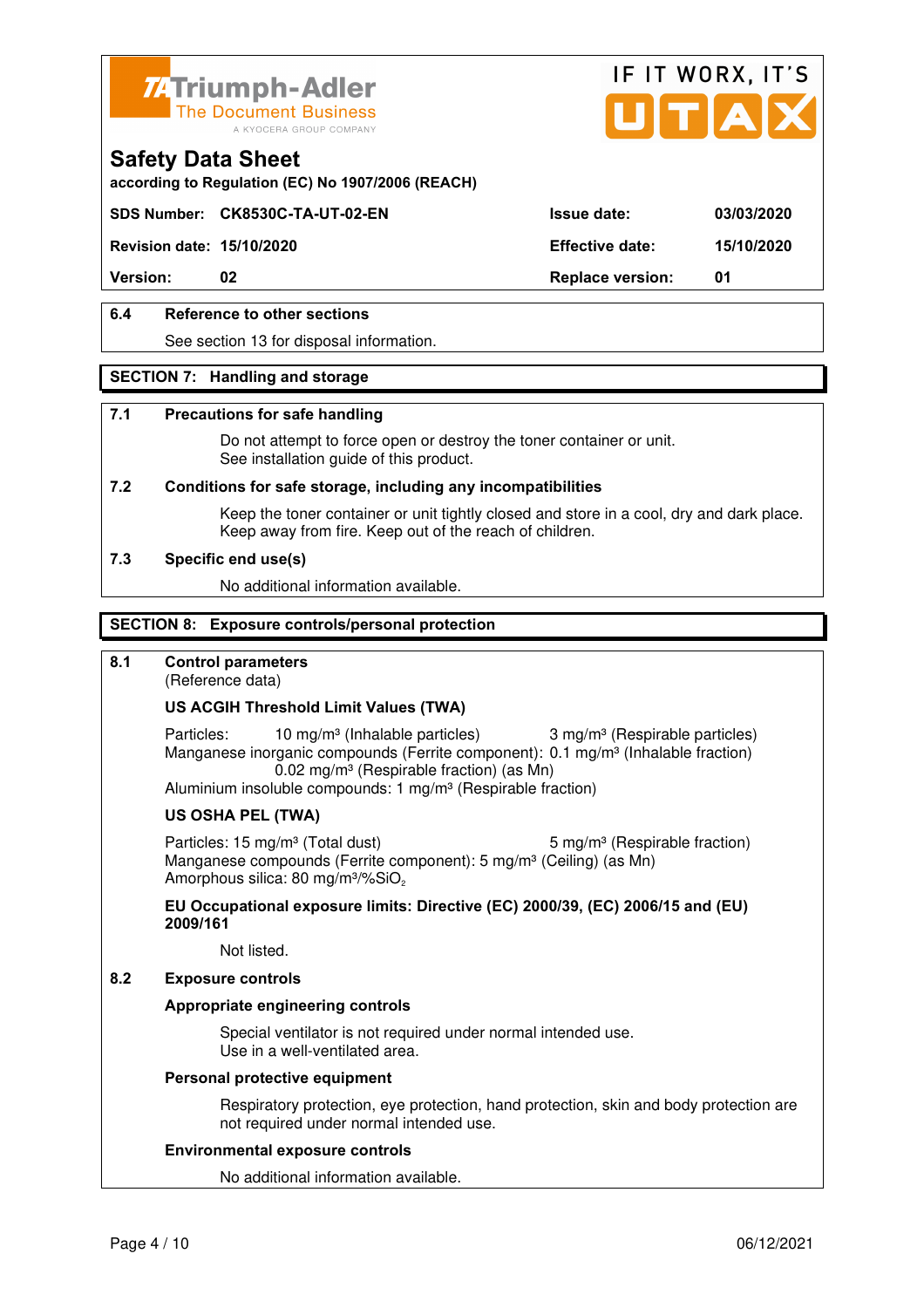



**according to Regulation (EC) No 1907/2006 (REACH)**

#### **SECTION 9: Physical and chemical properties**

#### **9.1 Information on basic physical and chemical properties** Appearance Physical state Solid (fine powder) **Colour** Colour Cyan Odour **Odourless** Odour threshold No data available. pH No data available. Melting point [°C] 100-120 (Toner) Boiling point No data available. Flash point [°C] The Contract of the Modata available. Evaporation rate No data available. Flammability (solid, gas) No data available. Upper flammability or explosive limit No data available. Lower flammability or explosive limit No data available. Vapour pressure No data available. Vapour density **No data available.** Relative density  $[g/m^3]$  1.2-1.4 (Toner) Solubility (ies) Almost insoluble in water. Partition coefficient: n-octanol/water No data available. Auto-ignition temperature No data available. Decomposition temperature No data available. Viscosity **No data available.** Explosive properties **No data available**. Oxidizing properties No data available.

#### **9.2 Other information**

Dust explosion properties

 Dust explosion is improbable under normal intended use. Experimental explosiveness of toner is classified into the same rank such kind of powder as flour, dry milk and resin powder according to the pressure rising speed.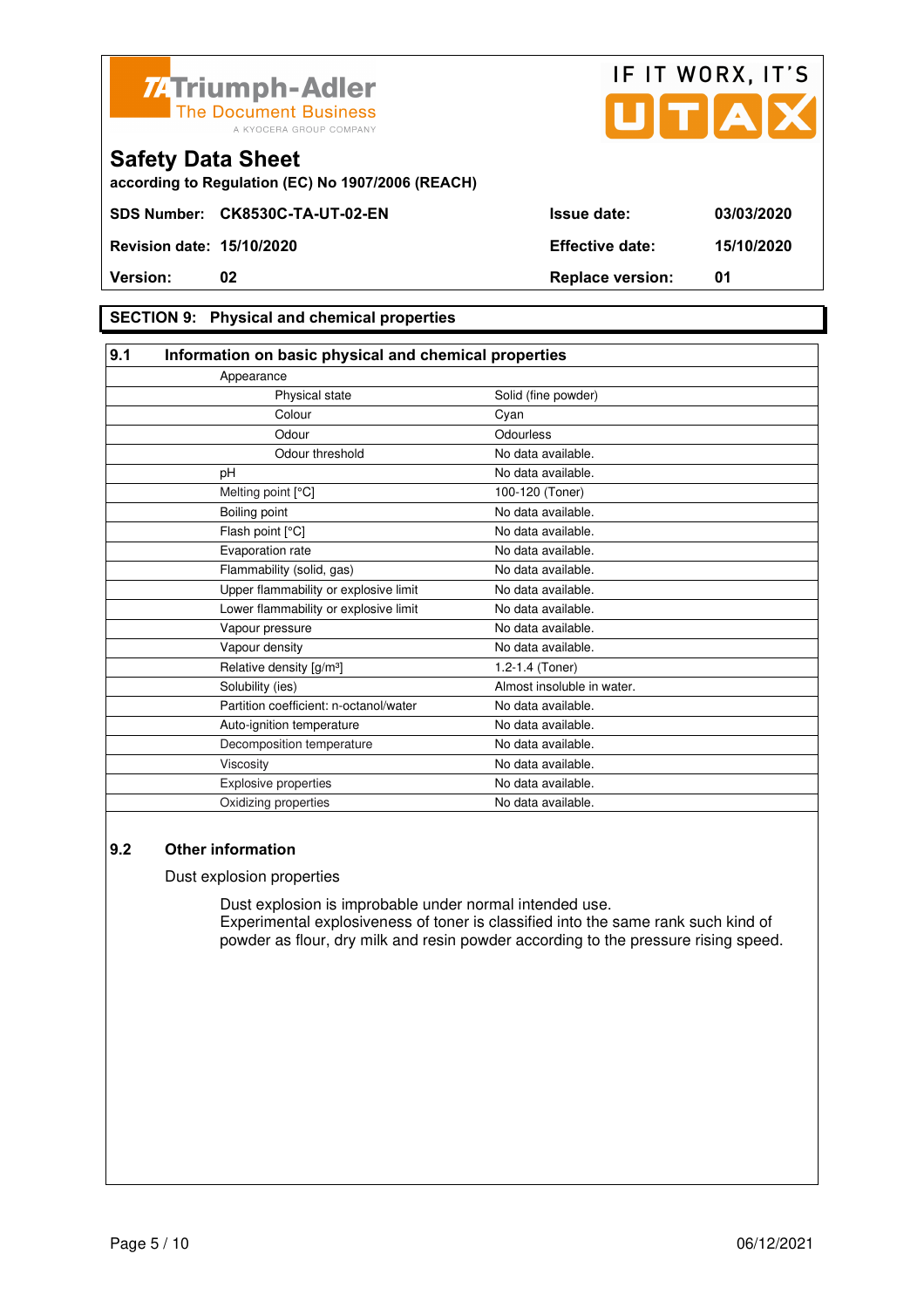



**Revision date: 15/10/2020 Effective date: 15/10/2020** 

**Safety Data Sheet** 

# **Version:** 02 **Replace version:** 01

# **SECTION 10: Stability and reactivity**

## **10.1 Reactivity**

No data available.

**according to Regulation (EC) No 1907/2006 (REACH)**

# **10.2 Chemical stability**

This product is stable under normal conditions of use and storage.

# **10.3 Possibility of hazardous reactions**

Hazardous reactions will not occur.

## **10.4 Conditions to avoid**

None specified.

# **10.5 Incompatible materials**

None specified.

# **10.6 Hazardous decomposition products**

Hazardous decomposition products are not to be produced.

# **SECTION 11: Toxicological information**

| 11.1 | Information on toxicological effects                                                         |                                                                               |  |
|------|----------------------------------------------------------------------------------------------|-------------------------------------------------------------------------------|--|
|      | Based on available data, the classification criteria listed below are not met.               |                                                                               |  |
|      | <b>Acute toxicity</b>                                                                        |                                                                               |  |
|      | Oral $(LD_{50})$                                                                             | $>$ 2000 mg/kg (rat)* (Toner)<br>$>$ 2000 mg/kg (rat) <sup>**</sup> (Carrier) |  |
|      | Dermal $(LD_{50})$                                                                           | No data available. (Toner)<br>No data available. (Carrier)                    |  |
|      | Inhalation $(LC_{50}(4hr))$<br>$>5.10$ mg/l (rat)* (Toner)                                   |                                                                               |  |
|      | <b>Skin corrosion/irritation</b>                                                             |                                                                               |  |
|      | Acute skin irritation<br>Non-irritant (rabbit)* (Toner)<br>Non-irritant (rabbit)** (Carrier) |                                                                               |  |
|      | Serious eye damage/irritation                                                                |                                                                               |  |
|      | Acute eye irritation                                                                         | Mild irritant (rabbit)*. (Toner)                                              |  |
|      | Respiratory or skin sensitization                                                            |                                                                               |  |
|      | Skin sensitization                                                                           | Non-sensitising (mouse)* (Toner)<br>Non-sensitising** (Carrier)               |  |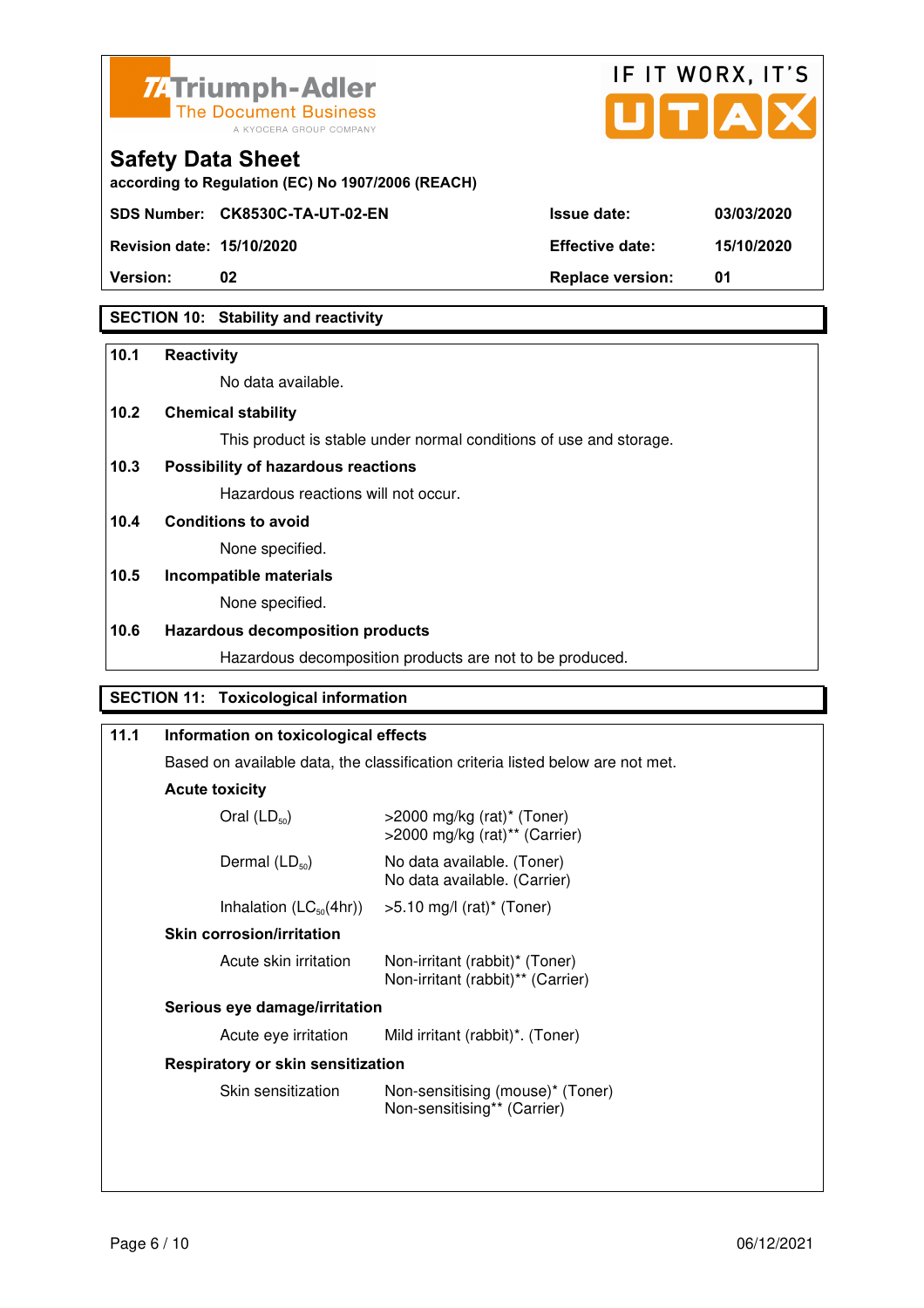



**according to Regulation (EC) No 1907/2006 (REACH)**

|                                  | SDS Number: CK8530C-TA-UT-02-EN | <b>Issue date:</b>      | 03/03/2020 |
|----------------------------------|---------------------------------|-------------------------|------------|
| <b>Revision date: 15/10/2020</b> |                                 | <b>Effective date:</b>  | 15/10/2020 |
| <b>Version:</b>                  | 02                              | <b>Replace version:</b> | -01        |

| 11.1 | Germ cell mutagenicity       | Ames test is negative (Toner)                                                                                                                                           |
|------|------------------------------|-------------------------------------------------------------------------------------------------------------------------------------------------------------------------|
|      |                              | Ames test is negative** (Carrier)                                                                                                                                       |
|      |                              | *(based on test result of similar product)                                                                                                                              |
|      |                              | ** (based on test result of constituent materials)                                                                                                                      |
|      | Information of ingredients:  |                                                                                                                                                                         |
|      |                              | No mutagen according to MAK, TRGS905 und (EC) No 1272/2008 Annex VI.                                                                                                    |
|      | Carcinogenicity              |                                                                                                                                                                         |
|      | Information of ingredients:  |                                                                                                                                                                         |
|      | (EC) No 1272/2008 Annex VI.  | No carcinogen or potential carcinogen according to IARC, Japan Association on<br>Industrial Health, ACGIH, EPA, OSHA, NTP, MAK, California Proposition 65, TRGS 905 and |
|      | <b>Reproductive toxicity</b> |                                                                                                                                                                         |
|      |                              |                                                                                                                                                                         |

#### **Information of ingredients:**

 No reproductive toxicant according to MAK, California Proposition 65, TRGS 905 und (EC) No 1272/2008 Annex VI.

| <b>STOT-single exposure</b> | No data available. |
|-----------------------------|--------------------|
|-----------------------------|--------------------|

| <b>STOT-repeated exposure</b> | No data available. |
|-------------------------------|--------------------|
|-------------------------------|--------------------|

**Aspiration hazard** No data available.

#### **Chronic effects**

 In a study in rats by chronic inhalation exposure to a typical toner, a mild to moderate degree of lung fibrosis was observed in 92% of the rats in the high concentration (16 mg/m<sup>3</sup>) exposure group, and a minimal to mild degree of fibrosis was noted in 22% of the animal in the middle  $(4mg/m<sup>3</sup>)$  exposure group (1). However, no pulmonary change was reported in the lowest (1mg/m<sup>3</sup>) exposure group, the most relevant level to potential human exposures.

**Other information** No data available.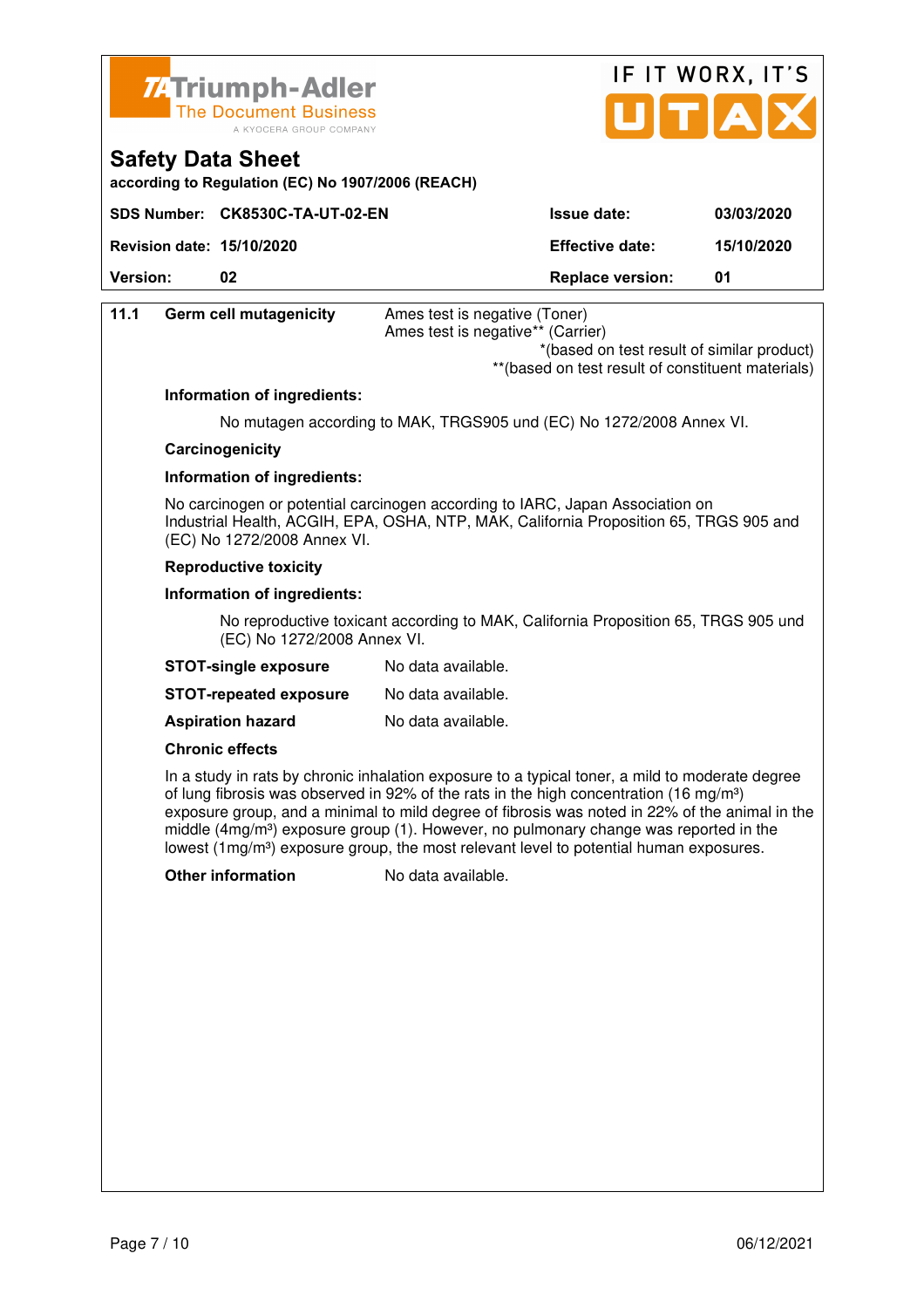

| <b>74 Triumph-Adler</b><br>The Document Business<br>A KYOCERA GROUP COMPANY   |                        | IF II WURX, II'S<br>UTAX |
|-------------------------------------------------------------------------------|------------------------|--------------------------|
| <b>Safety Data Sheet</b><br>according to Regulation (EC) No 1907/2006 (REACH) |                        |                          |
| SDS Number: CK8530C-TA-UT-02-EN                                               | <b>Issue date:</b>     | 03/03/2020               |
| <b>Revision date: 15/10/2020</b>                                              | <b>Effective date:</b> | 15/10/2020               |

 $\mathbf{r} = \mathbf{r} + \mathbf{r}$ 

 $\rightarrow$ 

**Version: 02 Replace version: 01** 

## **SECTION 12: Ecological information**

#### **12.1 Toxicity**

No data available.

## **12.2 Persistence and degradability**

No data available.

- **12.3 Bio accumulative potential**  No data available.
- **12.4 Mobility in soil**

No data available.

#### **12.5 Results of PBT and vPvB assessment**

No data available.

#### **12.6 Other adverse effects**

No additional information available.

#### **SECTION 13: Disposal considerations**

#### **13.1 Waste treatment methods**

 Do not attempt to incinerate the toner container or unit and the waste toner yourself. Dangerous sparks may cause burn. Any disposal practice should be done under conditions which meet local, state and federal laws and regulations relating to waste (contact local or state environmental agency for specific rules).

#### **SECTION 14: Transport information**

**14.1 UN-number** 

None.

**14.2 UN Proper shipping name** 

None.

**14.3 Transport hazard class(es)** 

None.

#### **14.4 Packing group**

None.

**14.5 Environmental hazards** 

None.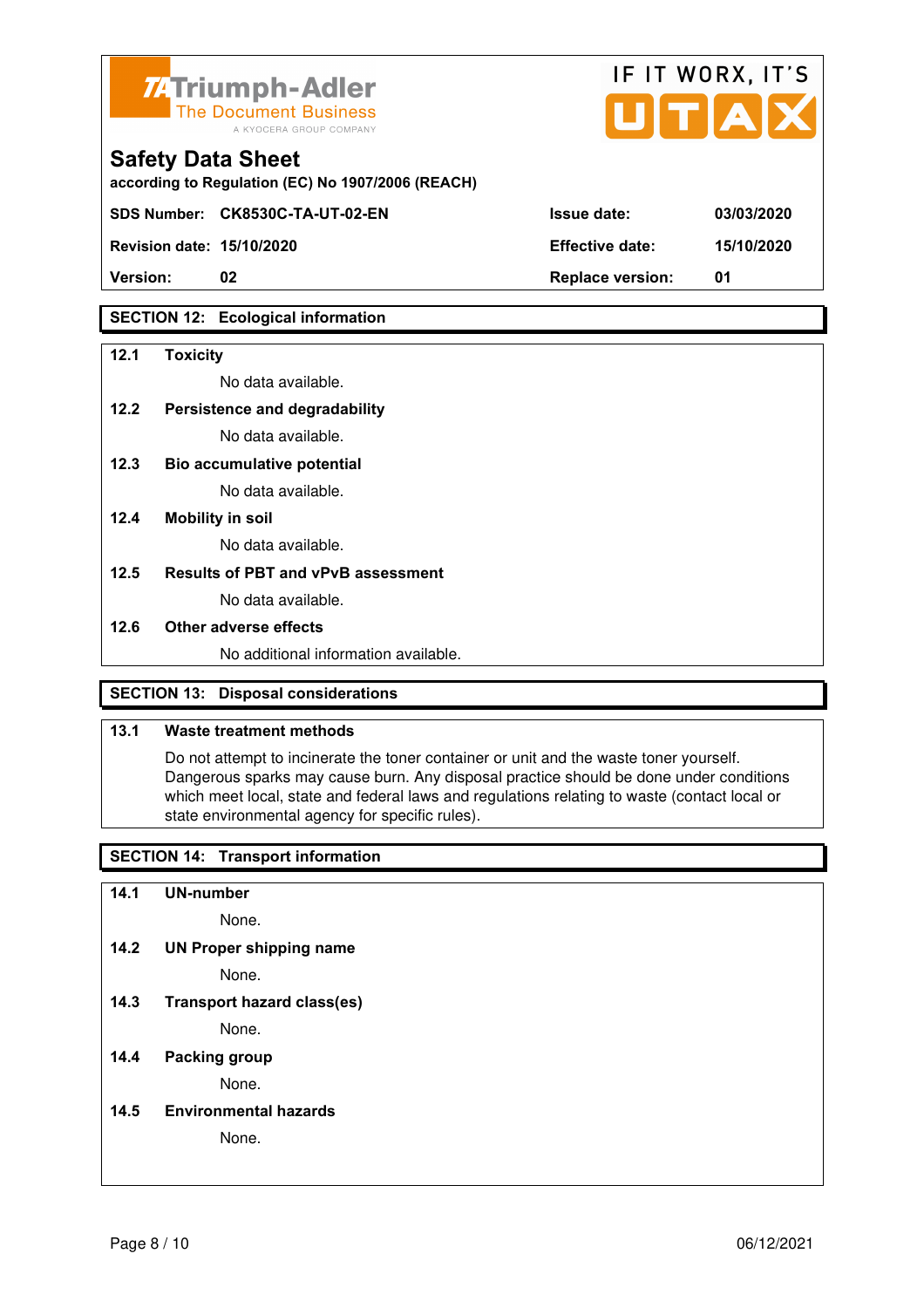



**according to Regulation (EC) No 1907/2006 (REACH)**

|                                  | SDS Number: CK8530C-TA-UT-02-EN | <b>Issue date:</b>      | 03/03/2020 |
|----------------------------------|---------------------------------|-------------------------|------------|
| <b>Revision date: 15/10/2020</b> |                                 | <b>Effective date:</b>  | 15/10/2020 |
| <b>Version:</b>                  | 02                              | <b>Replace version:</b> | - 01       |
|                                  |                                 |                         |            |

#### **14.6 Special precautions for user**

No additional information available.

# **14.7 Transport in bulk according to Annex II of MARPOL73/78 and the IBC Code**

Not applicable.

# **SECTION 15: Regulatory information**

# **15.1 Safety, health and environmental regulations/legislation specific for the substance or mixture EU-regulations**

Regulation (EC) No 1005/2009 (on substances that deplete the ozone layer, Annex I and II): Not listed.

Regulation (EU) No 2019/1021 (on persistent organic pollutants, Annex I as amended):

Not listed.

 Regulation (EU) No 649/2012 (concerning the export and import of dangerous chemicals, Annex I and V as amended):

Not listed.

 Regulation (EC) No 1907/2006 REACH Annex XVII as amended (Restrictions on use): Not listed.

Regulation (EC) No 1907/2006 REACH Annex XIV as amended (Authorizations):

Not listed.

#### **US-regulations**

All ingredients in this product comply with order under TSCA.

#### **Canada regulations**

 This product is not a WHMIS-controlled product, since we consider it as a manufactured article.

#### **15.2 Chemical Safety Assessment**

No data available.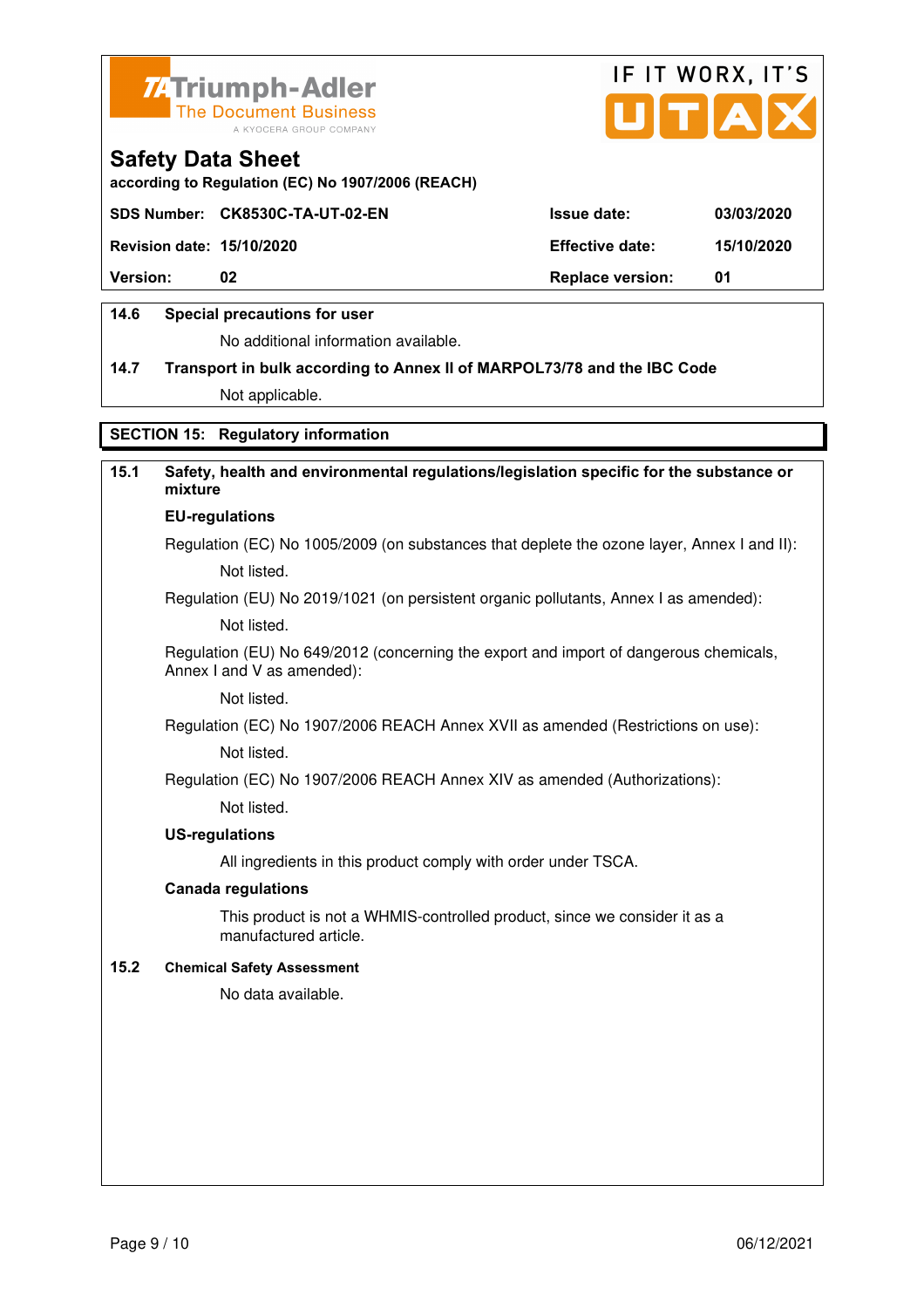| <b>74 Triumph-Adler</b><br><b>The Document Business</b><br>A KYOCERA GROUP COMPANY |                                 |                         | IF IT WORX, IT'S<br>UTAX |  |  |
|------------------------------------------------------------------------------------|---------------------------------|-------------------------|--------------------------|--|--|
| <b>Safety Data Sheet</b><br>according to Regulation (EC) No 1907/2006 (REACH)      |                                 |                         |                          |  |  |
|                                                                                    | SDS Number: CK8530C-TA-UT-02-EN | Issue date:             | 03/03/2020               |  |  |
| <b>Revision date: 15/10/2020</b>                                                   |                                 | <b>Effective date:</b>  | 15/10/2020               |  |  |
| Version:                                                                           | 02                              | <b>Replace version:</b> | 01                       |  |  |

#### **SECTION 16: Other information**

 To the best of our knowledge, the information contained herein is accurate. However, we cannot assume any liability whatsoever for the accuracy or completeness of the information contained herein. The contents and format of this SDS are in accordance with Regulation (EC) No 1907/2006, Annex II as amended by Regulation (EU) 2015/830 with respect to SDSs.

Revision information: Format change

Full text of H statements under sections 3: Not applicable

#### **Abbreviations and acronyms**

| <b>ACGIH</b>    | American Conference of Governmental Industrial Hygienists<br>2016 TLVs and BEIs (Threshold Limit Values for Chemical Substances and Physical Agents and Biological |
|-----------------|--------------------------------------------------------------------------------------------------------------------------------------------------------------------|
|                 | Exposure Indices)                                                                                                                                                  |
| CAS             | <b>Chemical Abstracts Service</b>                                                                                                                                  |
| <b>CLP</b>      | Regulation (EC) No 1272/2008 on classification, labelling and packaging of substances and mixtures                                                                 |
| EPA             | Environmental Protection Agency (Integrated Risk Information System) (US)                                                                                          |
| <b>IARC</b>     | International Agency for Research on Cancer (IARC Monographs on the Evaluations of Carcinogenic Risks<br>to Humans)                                                |
| MAK             | Maximale Arbeitsplatzkonzentration der Deutschen Forschungsgesellschaft (2011)                                                                                     |
| NTP             | National Toxicology Program (Report on Carcinogens) (US)                                                                                                           |
| <b>OSHA</b>     | Occupational Safety and Health Administration (29 CFR Part 1910 Subpart Z)                                                                                         |
| <b>PBT</b>      | Persistent, Bio accumulative and Toxic                                                                                                                             |
| PEL             | Permissible Exposure Limits                                                                                                                                        |
| Proposition 65  | California, Safe Drinking Water and Toxic Enforcement Act of 1986                                                                                                  |
| <b>REACH</b>    | Regulation (EC) No 1907/2006 concerning the Registration, Evaluation, Authorization and Restriction of                                                             |
|                 | Chemicals                                                                                                                                                          |
| <b>STOT</b>     | Specific target organ toxicity                                                                                                                                     |
| <b>SVHC</b>     | Substances of Very High Concern                                                                                                                                    |
| <b>TRGS 905</b> | Technische Regeln für Gefahrstoffe (Deutschland)                                                                                                                   |
| <b>TSCA</b>     | Toxic Substances Control Act (US)                                                                                                                                  |
| TWA             | Time Weighted Average                                                                                                                                              |
| UN.             | <b>United Nations</b>                                                                                                                                              |
| vPvB            | very Persistent and very Bio accumulative                                                                                                                          |
| <b>WHMIS</b>    | Workplace Hazardous Materials Information System (Canada)                                                                                                          |

#### **Key literature references and sources for data**

(1) Pulmonary Response to Toner upon Chronic Inhalation Exposure in Rats, H. Muhle et al., Fundamental and Applied Toxicology 17.280-299 (1991) Lung Clearance and Retention of Toner, Utilizing a Tracer Technique, during Chronic Inhalation Exposure in Rats, B. Bellmann, Fundamental and Applied Toxicology 17.300-313 (1991)

(2) IARC Monograph on the Evaluation of the Carcinogenic Risk of Chemicals to Humans, Vol. 93<br>(3) NIOSH CURRENT INTELLIGENCE BULLETIN "Evaluation of Health Hazard and Recommend

(3) NIOSH CURRENT INTELLIGENCE BULLETIN "Evaluation of Health Hazard and Recommendation for Occupational Exposure to Titanium Dioxide DRAFT"

(4) The contents are in accordance with Material Safety Data Sheet "CK8530C-TA-UT-02-EN"; 15/10/2020 of the KYOCERA Document Solutions Inc., 1-2-28 Tamatsukuri, Chuo-ku, Osaka 540-8585, Japan.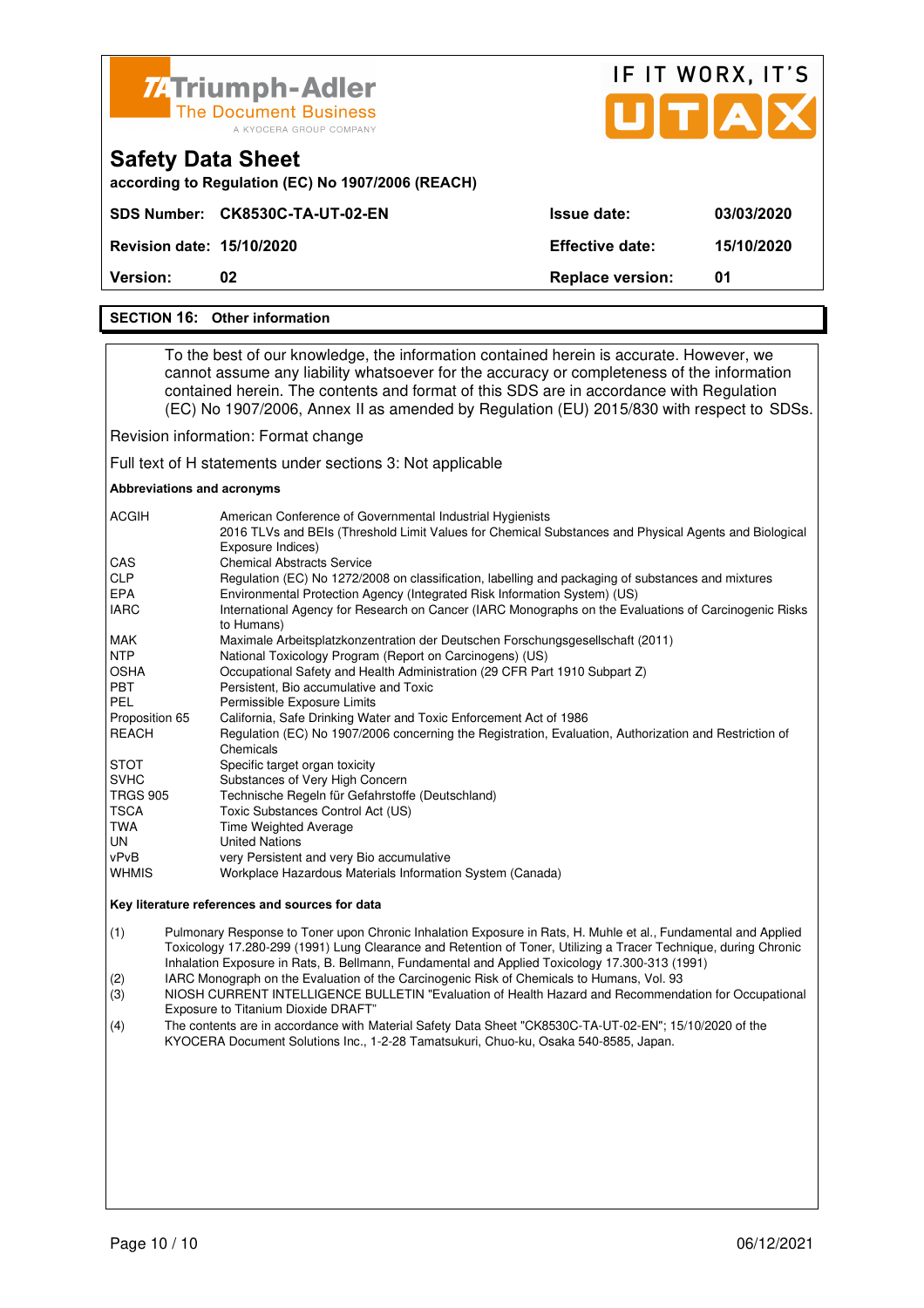



**according to Regulation (EC) No 1907/2006 (REACH)**

**Version: 02 Replace version: 01** 

# **SECTION 1: Identification of the substance/mixture and of the company/undertaking**

| $1.1$ | <b>Product identifier</b>         |                                                                               |
|-------|-----------------------------------|-------------------------------------------------------------------------------|
|       | <b>Product name</b>               | <b>Black Toner for</b>                                                        |
|       |                                   | 2508ci                                                                        |
|       | <b>Consumable name</b>            | CK-8530K                                                                      |
|       | <b>Product form</b>               | Mixture                                                                       |
| 1.2   |                                   | Relevant identified uses of the substance or mixture and uses advised against |
|       | <b>Identified uses</b>            | The image formation of our electrophotographic equipment.                     |
|       | Other uses are not recommended.   |                                                                               |
| 1.3   |                                   | Details of the supplier of the safety data sheet                              |
|       | <b>Manufacturer</b>               | <b>KYOCERA Document Solutions Inc.</b>                                        |
|       | <b>Address</b>                    | 1-2-28 Tamatsukuri, Chuo-ku, Osaka 540-8585, Japan                            |
|       | <b>Supplier</b>                   | TA Triumph-Adler GmbH                                                         |
|       | <b>Adress</b>                     | Deelbögenkamp 4c<br>22297 Hamburg<br>Germany                                  |
| 1.4   | <b>Emergency telephone number</b> | $+49(0)$ 40 / 528490                                                          |
|       |                                   | (This number is available only during office hours)                           |

#### **SECTION 2: Hazards identification**

# **2.1 Classification of the substance or mixture Classification according to Regulation (EC) No 1272/2008 (CLP)**

Not classified as hazardous mixture.

# **2.2 Label elements Labelling according to Regulation (EC) No 1272/2008 (CLP)**

Not applicable.

# **2.3 Other hazards**

Assessment of PBT/vPvB

No data available.

 See section 4 and 11 for information on health effects and symptoms. See section 9 for dust explosion information.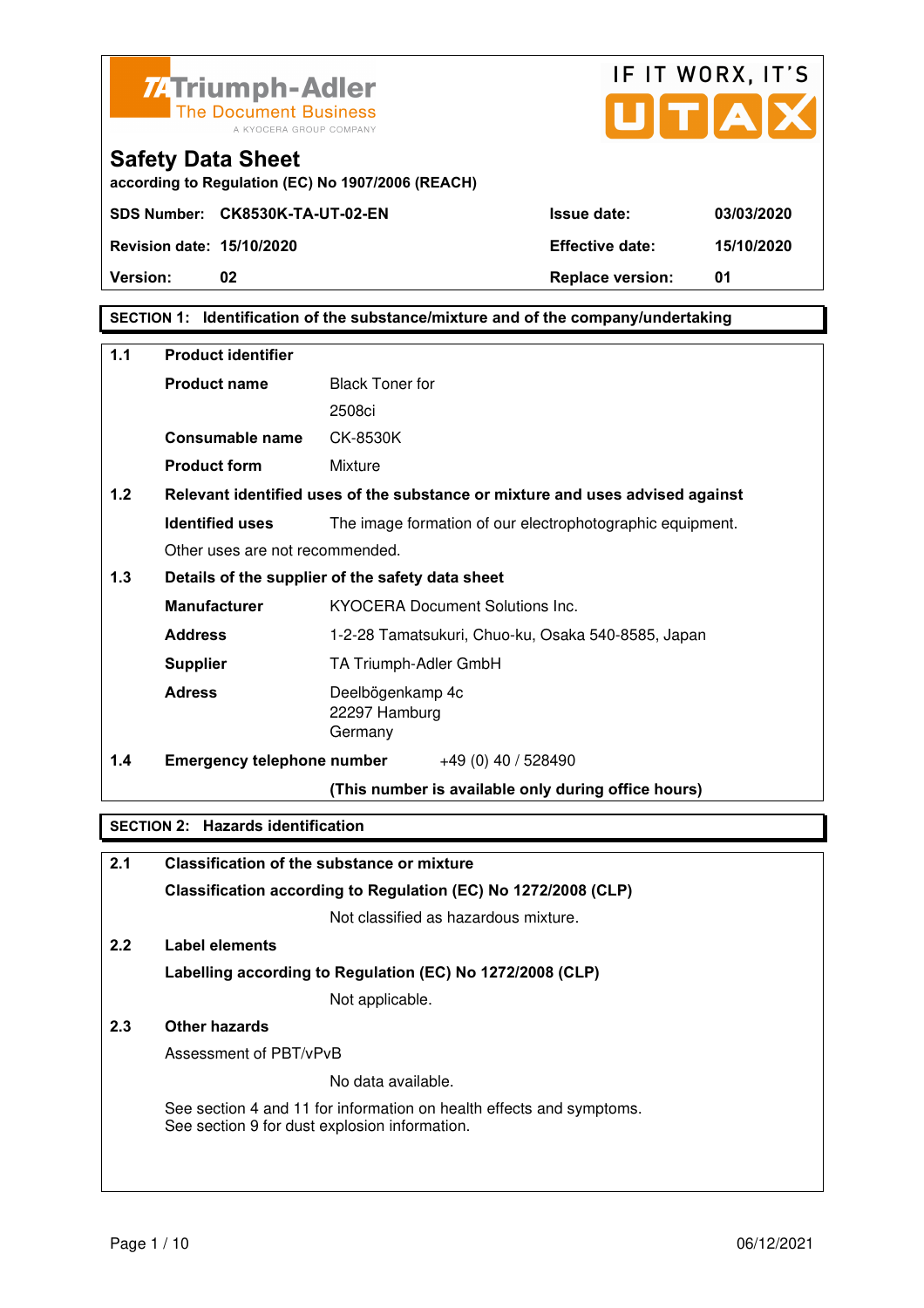| <b>ZATriumph-Adler</b>                                                              |                                                                                               |                                                                   |                                                                                | IF IT WORX, IT'S |
|-------------------------------------------------------------------------------------|-----------------------------------------------------------------------------------------------|-------------------------------------------------------------------|--------------------------------------------------------------------------------|------------------|
|                                                                                     | <b>The Document Business</b><br>A KYOCERA GROUP COMPANY                                       |                                                                   | UTA                                                                            |                  |
| <b>Safety Data Sheet</b>                                                            | according to Regulation (EC) No 1907/2006 (REACH)                                             |                                                                   |                                                                                |                  |
| SDS Number: CK8530K-TA-UT-02-EN                                                     |                                                                                               |                                                                   | <b>Issue date:</b>                                                             | 03/03/2020       |
| Revision date: 15/10/2020                                                           |                                                                                               |                                                                   | <b>Effective date:</b>                                                         | 15/10/2020       |
| 02<br>Version:                                                                      |                                                                                               |                                                                   | <b>Replace version:</b>                                                        | 01               |
|                                                                                     | <b>SECTION 3: Composition/information on ingredients</b>                                      |                                                                   |                                                                                |                  |
| 3.2<br><b>Mixtures</b>                                                              |                                                                                               |                                                                   |                                                                                |                  |
| Chemical name                                                                       |                                                                                               | CAS-No                                                            | [Weight %]                                                                     |                  |
| Polyester resin (3 kinds)<br>Carbon Black<br>Amorphous Silica<br>Aluminium compound | Ferrite (Ferrite including Manganese)                                                         | Confidential<br>66402-68-4<br>1333-86-4<br>7631-86-9<br>1344-28-1 | 80-90<br>$3-8$ (as Mn: $<1$ )<br>$3 - 8$<br>$1-5$<br>< 1                       |                  |
| Information of ingredients                                                          | (1) Substance, which present a health or environmental hazard within the meaning of CLP:      |                                                                   |                                                                                |                  |
|                                                                                     | None.                                                                                         |                                                                   |                                                                                |                  |
|                                                                                     | (2) Substance, which are assigned Community workplace exposure limits:                        |                                                                   |                                                                                |                  |
|                                                                                     | None.                                                                                         |                                                                   |                                                                                |                  |
| REACH:                                                                              | (3) Substance, which are PBT or vPvB in accordance with the criteria set out in Annex XIII of |                                                                   |                                                                                |                  |
|                                                                                     | None.                                                                                         |                                                                   |                                                                                |                  |
| REACH (SVHC):                                                                       | (4) Substance, which are included in the list established in accordance with Article 59(1) of |                                                                   |                                                                                |                  |
|                                                                                     | None.                                                                                         |                                                                   |                                                                                |                  |
|                                                                                     | See section 16 for the full text of the H statements declared above.                          |                                                                   |                                                                                |                  |
| <b>SECTION 4: First aid measures</b>                                                |                                                                                               |                                                                   |                                                                                |                  |
| 4.1                                                                                 | <b>Description of first aid measures</b>                                                      |                                                                   |                                                                                |                  |
| Inhalation:                                                                         | Consult a doctor in case of such symptoms as coughing.                                        |                                                                   | Remove from exposure to fresh air and gargle with plenty of water.             |                  |
|                                                                                     | Skin contact: Wash with soap and water.                                                       |                                                                   |                                                                                |                  |
| Eye contact:                                                                        | Flush with water immediately and see a doctor if irritating.                                  |                                                                   |                                                                                |                  |
| Ingestion:                                                                          | treatment if necessary.                                                                       |                                                                   | Rinse out the mouth. Drink one or two glasses of water to dilute. Seek medical |                  |
|                                                                                     |                                                                                               |                                                                   |                                                                                |                  |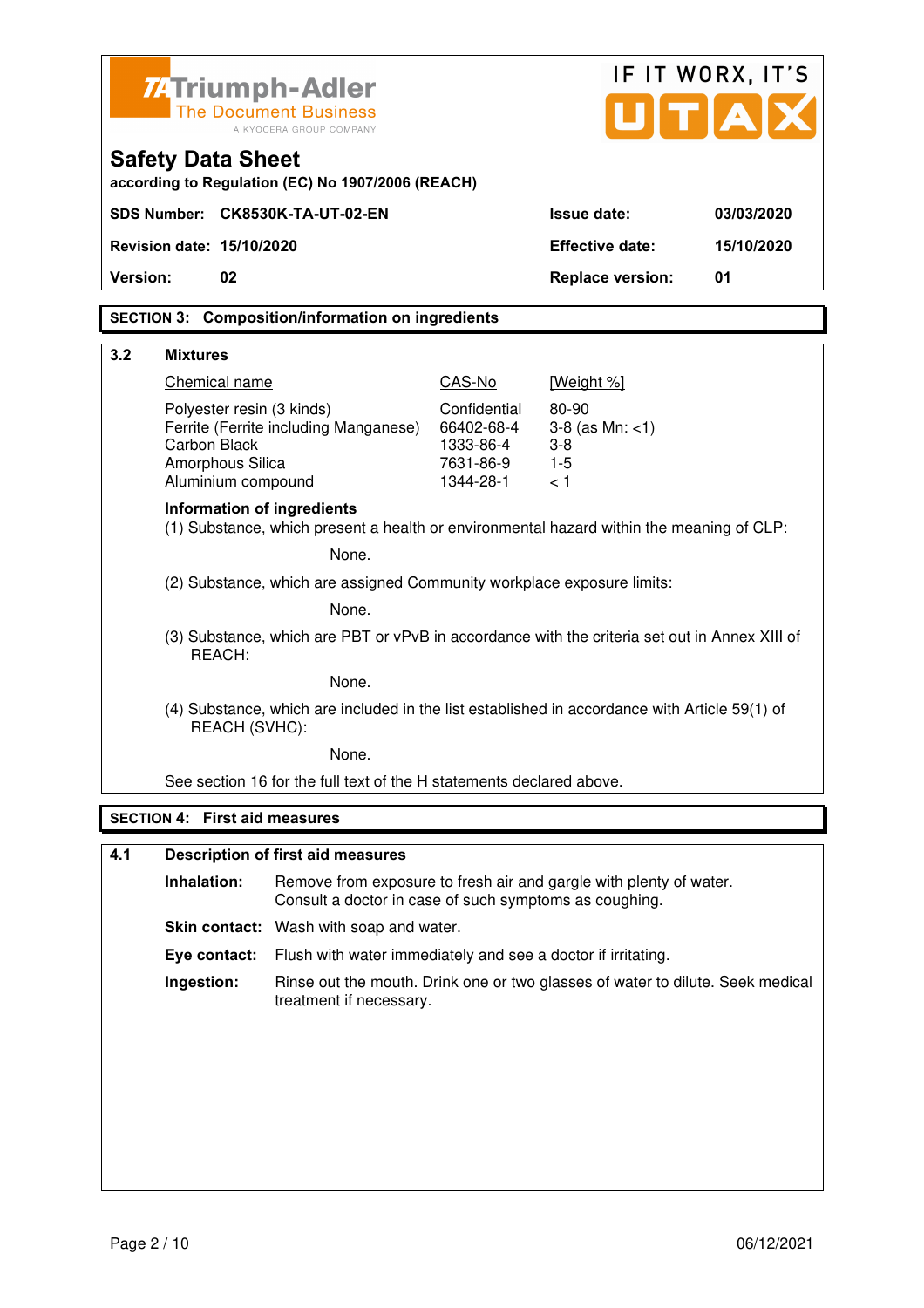



**according to Regulation (EC) No 1907/2006 (REACH)**

|                                  | SDS Number: CK8530K-TA-UT-02-EN | <b>Issue date:</b>      | 03/03/2020 |
|----------------------------------|---------------------------------|-------------------------|------------|
| <b>Revision date: 15/10/2020</b> |                                 | <b>Effective date:</b>  | 15/10/2020 |
| <b>Version:</b>                  | 02                              | <b>Replace version:</b> | 01         |

# **4.2 Most important symptoms and effects, both acute and delayed**  Potential health effects and symptoms **Inhalation:** Prolonged inhalation of excessive dusts may cause lung damage. Use of this product as intended does not result in prolonged inhalation of excessive toner dusts. **Skin contact:** Unlikely to cause skin irritation. **Eye contact:** May cause transient eye irritation.

**Ingestion:** Use of this product as intended does not result in ingestion.

# **4.3 Indication of any immediate medical attention and special treatment needed**

No additional information available.

## **SECTION 5: Firefighting measures**

## **5.1 Extinguishing media**

Suitable extinguishing media

Water spray, foam, powder,  $CO<sub>2</sub>$  or dry chemical

Unsuitable extinguishing media

None specified.

#### **5.2 Special hazards arising from the substance or mixture**

Hazardous combustion products: Carbon dioxide, Carbon monoxide

#### **5.3 Advice for firefighters**

Fire-fighting procedures

 Pay attention not to blow away dust. Drain water off around and decrease the atmosphere temperature to extinguish the fire.

#### **Protection equipment for firefighters**

None specified.

#### **SECTION 6: Accidental release measures**

#### **6.1 Personal precautions, protective equipment and emergency procedures**

 Avoid inhalation, ingestion, eye and skin contact in case of accidental release. Avoid formation of dust. Provide adequate ventilation.

#### **6.2 Environmental precautions**

Do not allow to enter into surface water or drains.

#### **6.3 Methods and material for containment and cleaning up**

Gather the released powder not to blow away and wipe up with a wet cloth.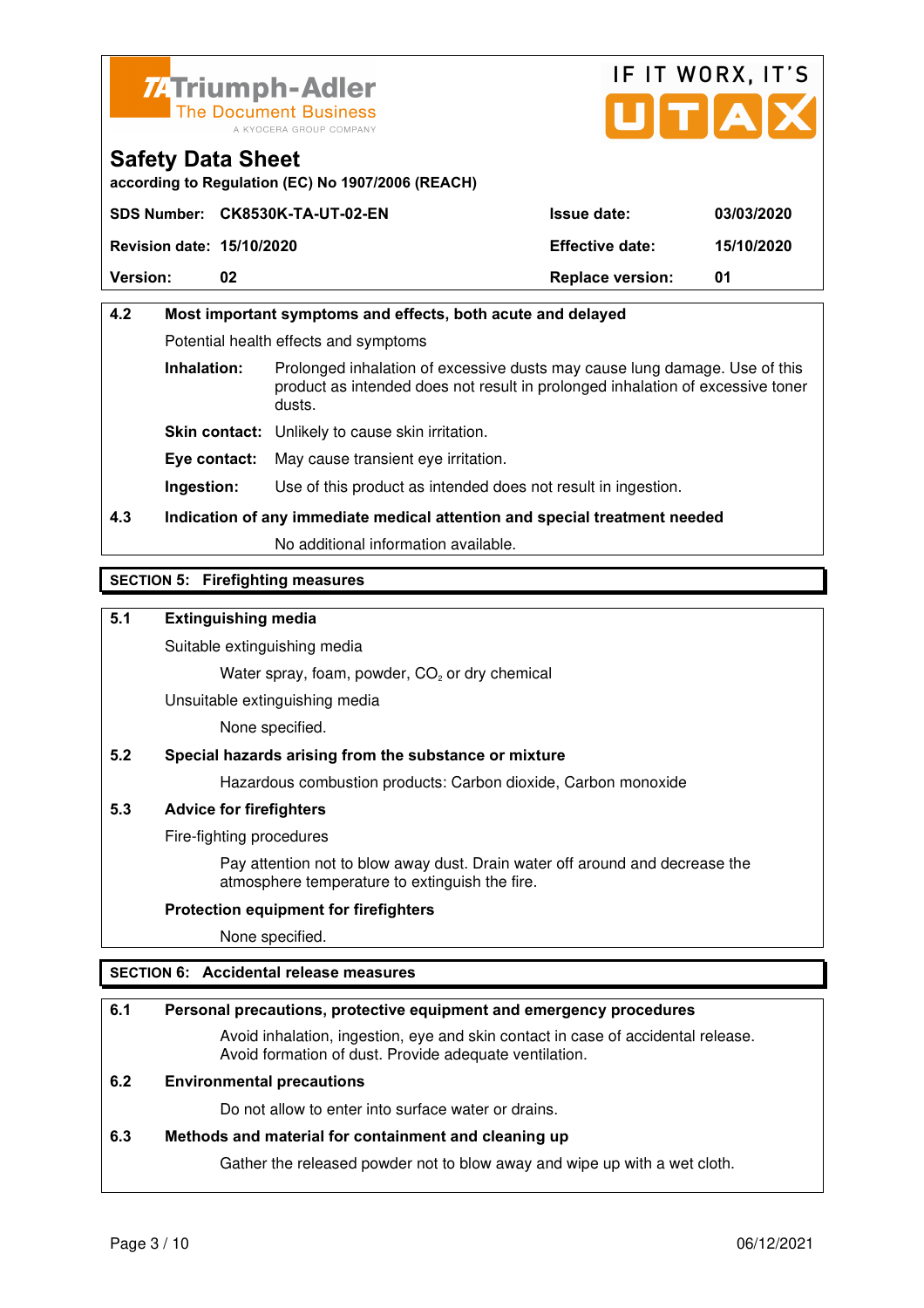



**according to Regulation (EC) No 1907/2006 (REACH)**

# **SDS Number: CK8530K-TA-UT-02-EN Issue date: 03/03/2020**

**Revision date: 15/10/2020 Effective date: 15/10/2020** 

**Version:** 02 **Replace version:** 01

# **6.4 Reference to other sections**

See section 13 for disposal information.

#### **SECTION 7: Handling and storage**

#### **7.1 Precautions for safe handling**

 Do not attempt to force open or destroy the toner container or unit. See installation guide of this product.

#### **7.2 Conditions for safe storage, including any incompatibilities**

Keep the toner container or unit tightly closed and store in a cool, dry and dark place. Keep away from fire. Keep out of the reach of children.

#### **7.3 Specific end use(s)**

No additional information available.

#### **SECTION 8: Exposure controls/personal protection**

#### **8.1 Control parameters**

(Reference data)

#### **US ACGIH Threshold Limit Values (TWA)**

Particles: 10 mg/m<sup>3</sup> (Inhalable particles) 3 mg/m<sup>3</sup> (Respirable particles) Manganese inorganic compounds (Ferrite component): 0.1 mg/m<sup>3</sup> (Inhalable fraction) 0.02 mg/m<sup>3</sup> (Respirable fraction) (as Mn)

 Carbon Black: 3 mg/m³ (Inhalable fraction) Aluminium insoluble compounds: 1 mg/m<sup>3</sup> (Respirable fraction)

#### **US OSHA PEL (TWA)**

Particles: 15 mg/m<sup>3</sup> (Total dust) 5 mg/m<sup>3</sup> (Respirable fraction) Manganese compounds (Ferrite component): 5 mg/m<sup>3</sup> (Ceiling) (as Mn) Carbon Black: 3.5 mg/m³ Amorphous silica: 80 mg/m<sup>3</sup>/%SiO<sub>2</sub>

**EU Occupational exposure limits: Directive (EC) 2000/39, (EC) 2006/15 and (EU) 2009/161**

Not listed.

#### **8.2 Exposure controls**

#### **Appropriate engineering controls**

 Special ventilator is not required under normal intended use. Use in a well-ventilated area.

#### **Personal protective equipment**

 Respiratory protection, eye protection, hand protection, skin and body protection are not required under normal intended use.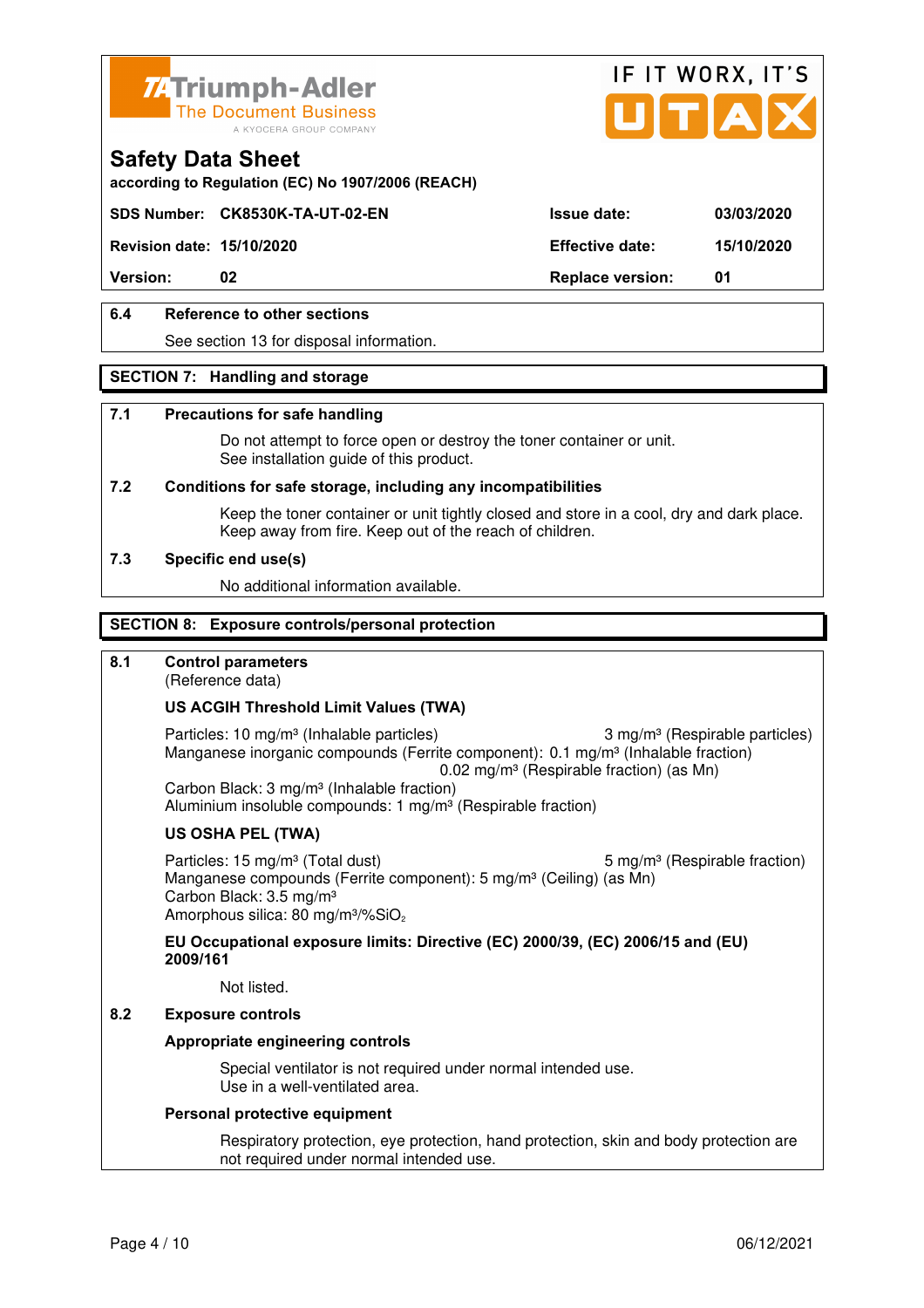



**according to Regulation (EC) No 1907/2006 (REACH)**

## **8.2 Environmental exposure controls**

No additional information available.

#### **SECTION 9: Physical and chemical properties**

## **9.1 Information on basic physical and chemical properties**

| Solid (fine powder)        |
|----------------------------|
| <b>Black</b>               |
| Odourless                  |
| No data available.         |
| No data available.         |
| 100-120 (Toner)            |
| No data available.         |
| No data available.         |
| No data available.         |
| No data available.         |
| No data available.         |
| No data available.         |
| No data available.         |
| No data available.         |
| 1.2-1.4 (Toner)            |
| Almost insoluble in water. |
| No data available.         |
| No data available.         |
| No data available.         |
| No data available.         |
| No data available.         |
| No data available.         |
|                            |

# **9.2 Other information**

Dust explosion properties

 Dust explosion is improbable under normal intended use. Experimental explosiveness of toner is classified into the same rank such kind of powder as flour, dry milk and resin powder according to the pressure rising speed.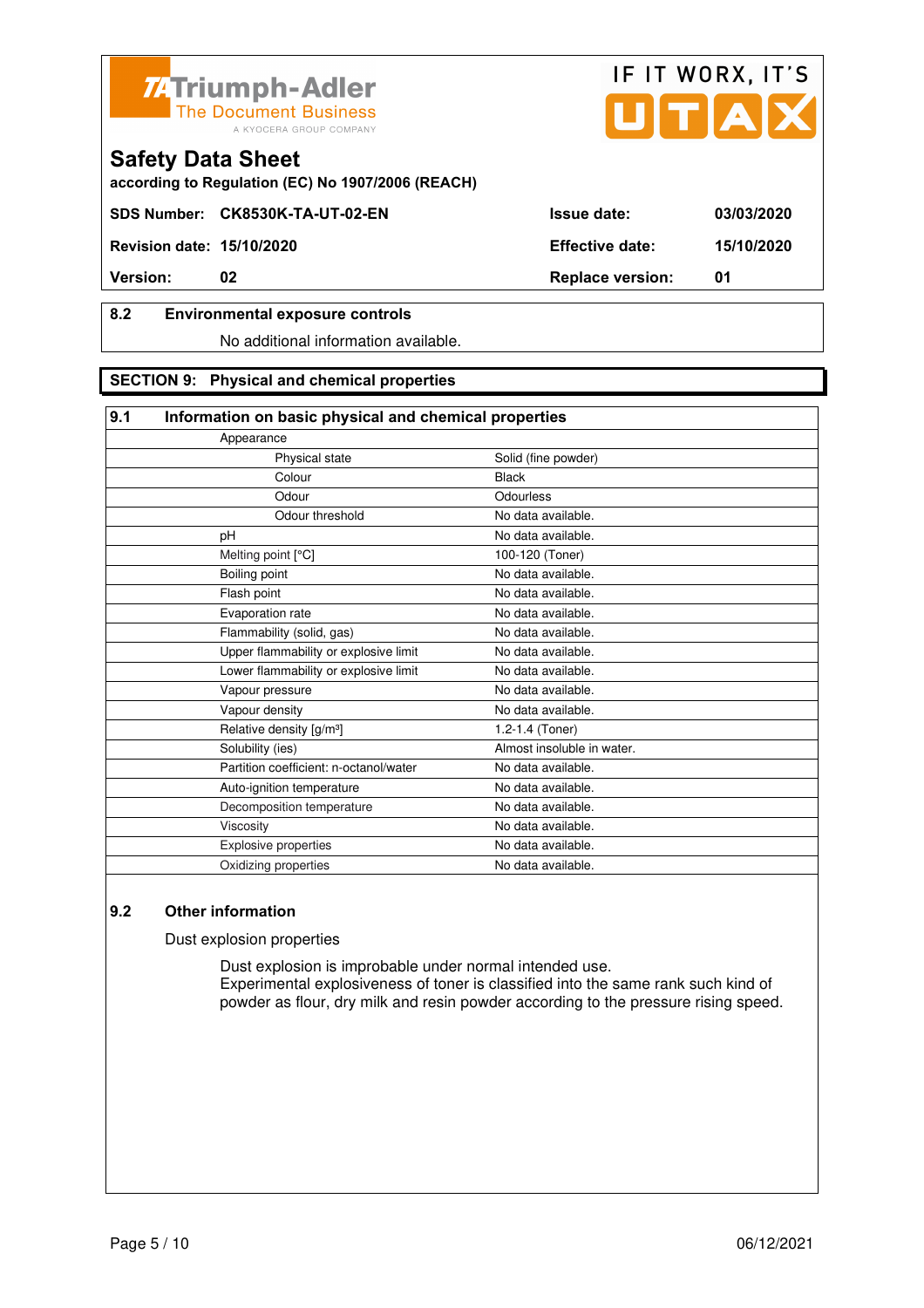



**according to Regulation (EC) No 1907/2006 (REACH)**

**Revision date: 15/10/2020 Effective date: 15/10/2020** 

**Safety Data Sheet** 

**Version:** 02 **Replace version:** 01

# **SECTION 10: Stability and reactivity**

## **10.1 Reactivity**

No data available.

# **10.2 Chemical stability**

This product is stable under normal conditions of use and storage.

# **10.3 Possibility of hazardous reactions**

Hazardous reactions will not occur.

**10.4 Conditions to avoid** 

None specified.

# **10.5 Incompatible materials**

None specified.

# **10.6 Hazardous decomposition products**

Hazardous decomposition products are not to be produced.

# **SECTION 11: Toxicological information**

| 11.1 | Information on toxicological effects                                           |                                                                     |  |
|------|--------------------------------------------------------------------------------|---------------------------------------------------------------------|--|
|      | Based on available data, the classification criteria listed below are not met. |                                                                     |  |
|      | <b>Acute toxicity</b>                                                          |                                                                     |  |
|      | Oral $(LD_{50})$                                                               | $>$ 2000 mg/kg (rat)* (Toner)<br>>2000 mg/kg (rat)** (Carrier)      |  |
|      | Dermal $(LD_{50})$                                                             | No data available. (Toner)<br>No data available. (Carrier)          |  |
|      | Inhalation $(LC_{50}(4hr))$                                                    | $>5.09$ mg/l (rat)* (Toner)                                         |  |
|      | <b>Skin corrosion/irritation</b>                                               |                                                                     |  |
|      | Acute skin irritation                                                          | Non-irritant (rabbit)* (Toner)<br>Non-irritant (rabbit)** (Carrier) |  |
|      | Serious eye damage/irritation                                                  |                                                                     |  |
|      | Acute eye irritation                                                           | Mild irritant (rabbit)*. (Toner)                                    |  |
|      | Respiratory or skin sensitization                                              |                                                                     |  |
|      | Skin sensitization                                                             | Non-sensitising (mouse)* (Toner)<br>Non-sensitising** (Carrier)     |  |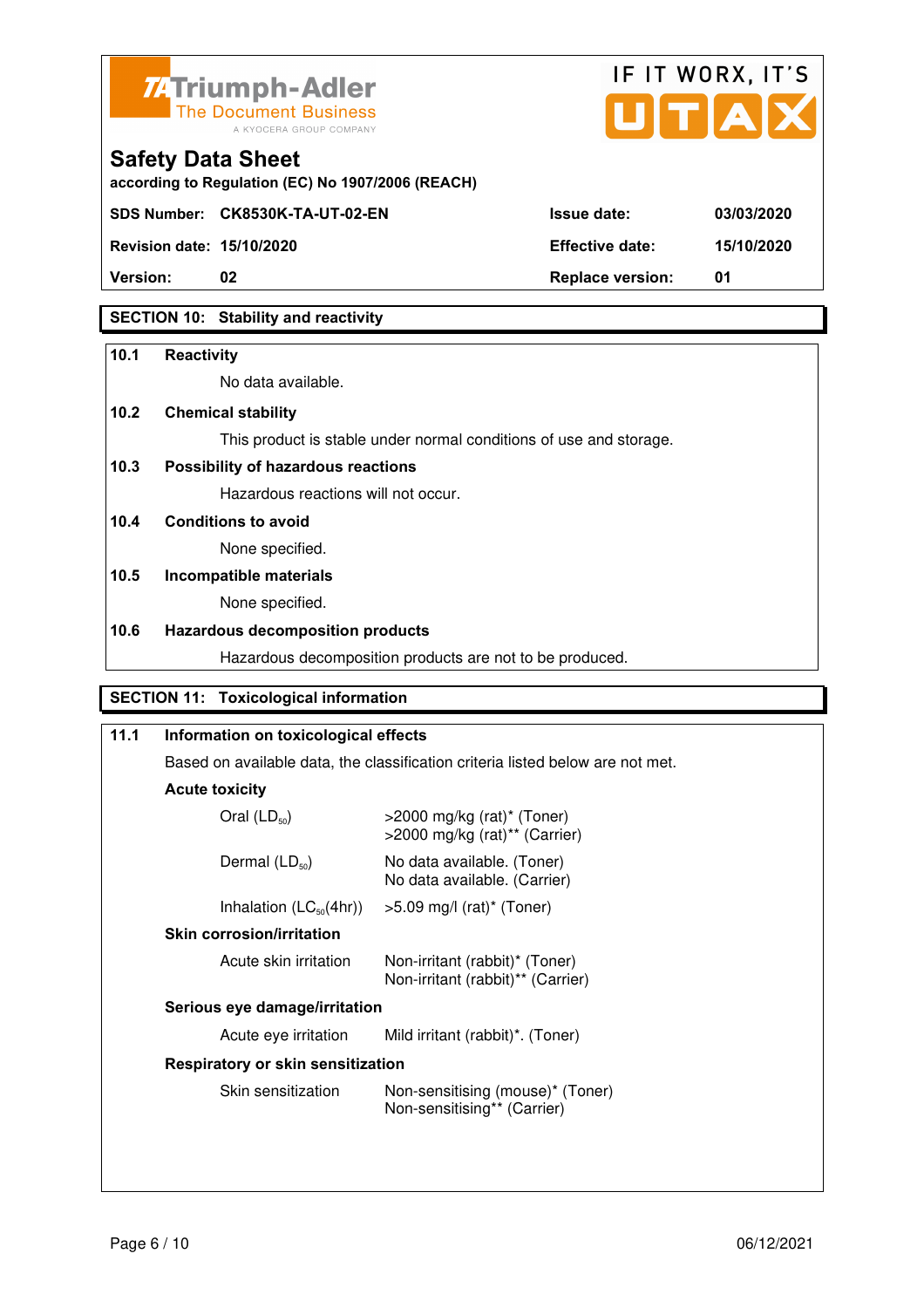



| according to Regulation (EC) No 1907/2006 (REACH) |  |  |  |
|---------------------------------------------------|--|--|--|
|---------------------------------------------------|--|--|--|

|                                  | SDS Number: CK8530K-TA-UT-02-EN | <b>Issue date:</b>      | 03/03/2020 |
|----------------------------------|---------------------------------|-------------------------|------------|
| <b>Revision date: 15/10/2020</b> |                                 | <b>Effective date:</b>  | 15/10/2020 |
| <b>Version:</b>                  |                                 | <b>Replace version:</b> | 01         |

| 11.1 | <b>Germ cell mutagenicity</b> | Ames test is negative (Toner)     |
|------|-------------------------------|-----------------------------------|
|      |                               | Ames test is negative** (Carrier) |
|      |                               | $+1$ . 1.                         |

 \*(based on test result of similar product) \*\*(based on test result of constituent materials)

## **Information of ingredients:**

No mutagen according to MAK, TRGS905 und (EC) No 1272/2008 Annex VI.

#### **Carcinogenicity**

#### **Information of ingredients:**

 No carcinogen or potential carcinogen (except Carbon Black) according to IARC, Japan Association on Industrial Health, ACGIH, EPA, OSHA, NTP, MAK, California Proposition 65, TRGS 905 and (EC) No 1272/2008 Annex VI.

 The IARC re-evaluated Carbon Black as a Group 2B carcinogen (possibly carcinogenic to humans) as the result of inhalation exposure test in rats. But, oral/skin test does not show carcinogenicity (2). The evaluation of Carbon Black is based upon the development of lung tumours in rat receiving chronic inhalation exposures to free Carbon Black at level that induce particle overload of the lung. The studies performed in animal models other than rats have not demonstrated an association between Carbon Black and lung tumours. Moreover, a two years cancer bioassay using a typical toner preparation containing Carbon Black demonstrated no association between toner exposure and tumour development in rats (1).

#### **Reproductive toxicity**

#### **Information of ingredients:**

 No reproductive toxicant according to MAK, California Proposition 65, TRGS 905 und (EC) No 1272/2008 Annex VI.

- **STOT-single exposure** No data available.
- **STOT-repeated exposure** No data available.
- **Aspiration hazard** No data available.

#### **Chronic effects**

 In a study in rats by chronic inhalation exposure to a typical toner, a mild to moderate degree of lung fibrosis was observed in 92% of the rats in the high concentration (16 mg/m<sup>3</sup>) exposure group, and a minimal to mild degree of fibrosis was noted in 22% of the animal in the middle  $(4mg/m<sup>3</sup>)$  exposure group  $(1)$ . However, no pulmonary change was reported in the lowest  $(1 \text{mg/m}^3)$  exposure group, the most relevant level to potential human exposures.

#### **Other information** No data available.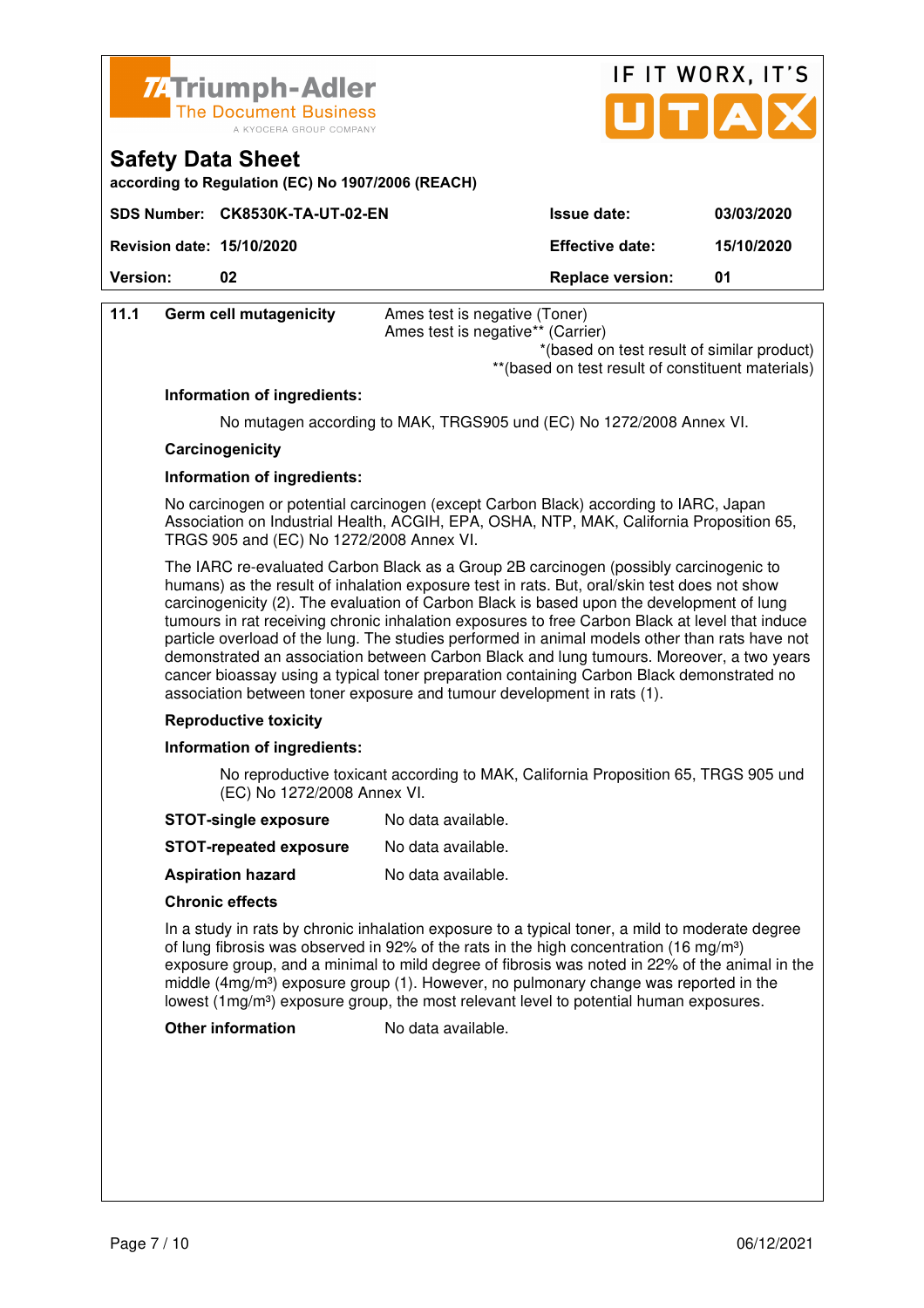

| <b>74 Triumph-Adler</b><br>The Document Business<br>A KYOCERA GROUP COMPANY   |                        | IF II WURX, II S<br>UTAX |
|-------------------------------------------------------------------------------|------------------------|--------------------------|
| <b>Safety Data Sheet</b><br>according to Regulation (EC) No 1907/2006 (REACH) |                        |                          |
| SDS Number: CK8530K-TA-UT-02-EN                                               | <b>Issue date:</b>     | 03/03/2020               |
| <b>Revision date: 15/10/2020</b>                                              | <b>Effective date:</b> | 15/10/2020               |

 $\mathbf{r} = \mathbf{r} + \mathbf{r}$ 

 $\rightarrow$ 

**Version: 02 Replace version: 01** 

## **SECTION 12: Ecological information**

#### **12.1 Toxicity**

No data available.

## **12.2 Persistence and degradability**

No data available.

- **12.3 Bio accumulative potential**  No data available.
- **12.4 Mobility in soil**

No data available.

#### **12.5 Results of PBT and vPvB assessment**

No data available.

#### **12.6 Other adverse effects**

No additional information available.

#### **SECTION 13: Disposal considerations**

#### **13.1 Waste treatment methods**

 Do not attempt to incinerate the toner container or unit and the waste toner yourself. Dangerous sparks may cause burn. Any disposal practice should be done under conditions which meet local, state and federal laws and regulations relating to waste (contact local or state environmental agency for specific rules).

#### **SECTION 14: Transport information**

**14.1 UN-number** 

None.

**14.2 UN Proper shipping name** 

None.

**14.3 Transport hazard class(es)** 

None.

#### **14.4 Packing group**

None.

**14.5 Environmental hazards** 

None.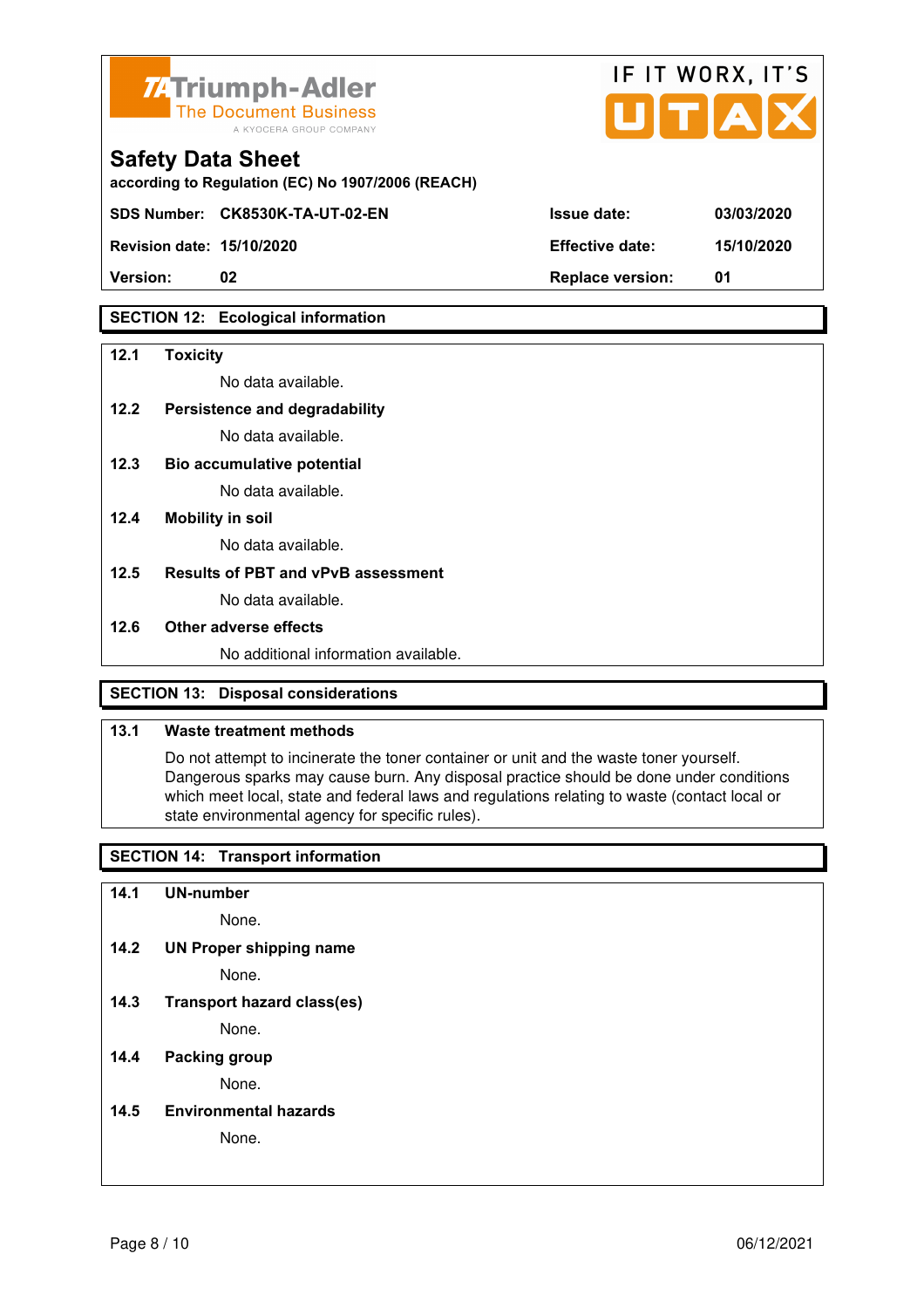



**according to Regulation (EC) No 1907/2006 (REACH)**

|                                  | SDS Number: CK8530K-TA-UT-02-EN | <b>Issue date:</b>      | 03/03/2020 |
|----------------------------------|---------------------------------|-------------------------|------------|
| <b>Revision date: 15/10/2020</b> |                                 | <b>Effective date:</b>  | 15/10/2020 |
| <b>Version:</b>                  | 02                              | <b>Replace version:</b> | -01        |
|                                  |                                 |                         |            |

#### **14.6 Special precautions for user**

No additional information available.

# **14.7 Transport in bulk according to Annex II of MARPOL73/78 and the IBC Code**

Not applicable.

# **SECTION 15: Regulatory information**

# **15.1 Safety, health and environmental regulations/legislation specific for the substance or mixture EU-regulations**

Regulation (EC) No 1005/2009 (on substances that deplete the ozone layer, Annex I and II): Not listed.

Regulation (EU) No 2019/1021 (on persistent organic pollutants, Annex I as amended):

Not listed.

 Regulation (EU) No 649/2012 (concerning the export and import of dangerous chemicals, Annex I and V as amended):

Not listed.

 Regulation (EC) No 1907/2006 REACH Annex XVII as amended (Restrictions on use): Not listed.

Regulation (EC) No 1907/2006 REACH Annex XIV as amended (Authorizations):

Not listed.

#### **US-regulations**

All ingredients in this product comply with order under TSCA.

#### **Canada regulations**

 This product is not a WHMIS-controlled product, since we consider it as a manufactured article.

#### **15.2 Chemical Safety Assessment**

No data available.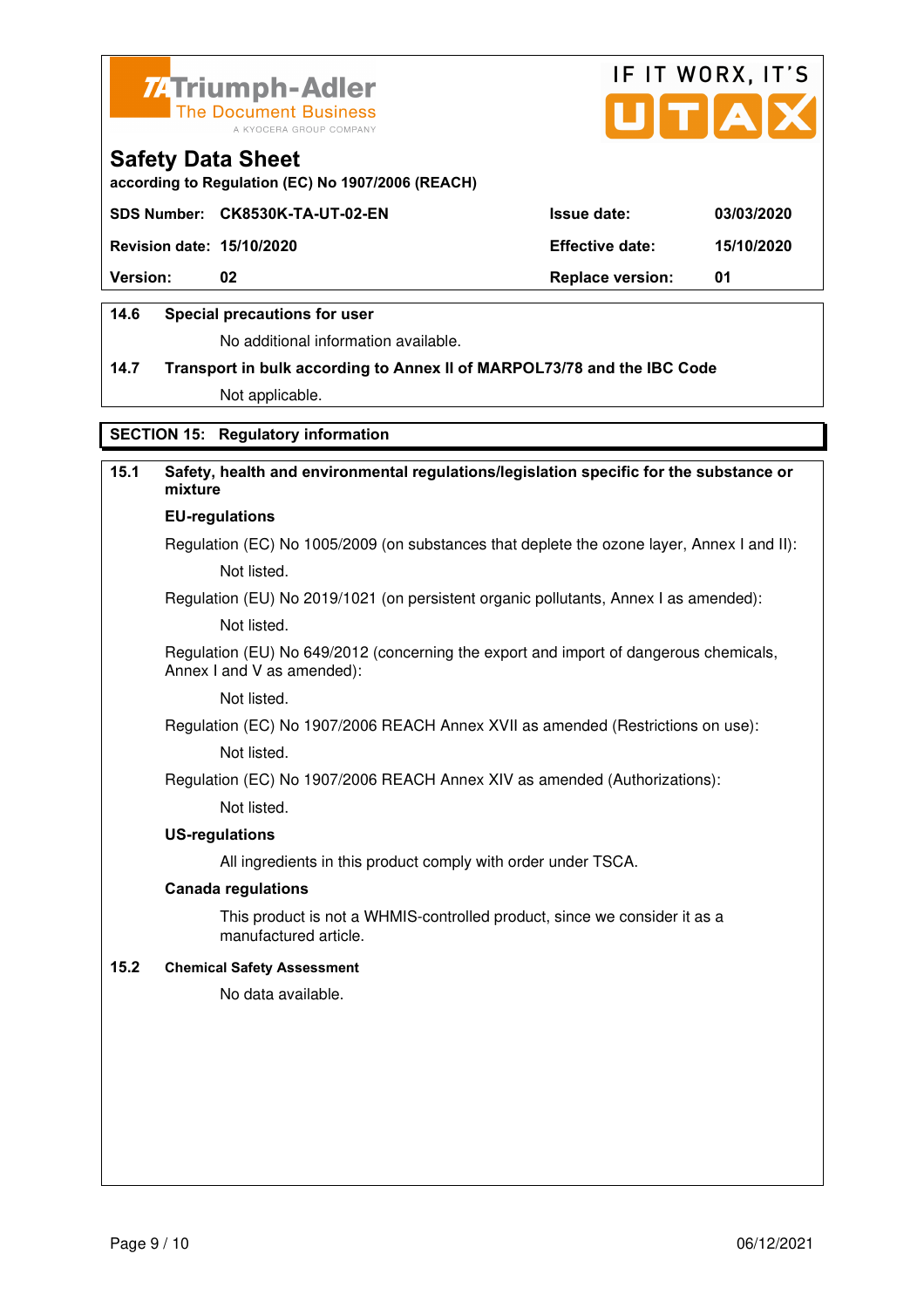

#### **SECTION 16: Other information**

 To the best of our knowledge, the information contained herein is accurate. However, we cannot assume any liability whatsoever for the accuracy or completeness of the information contained herein. The contents and format of this SDS are in accordance with Regulation (EC) No 1907/2006, Annex II as amended by Regulation (EU) 2015/830 with respect to SDSs.

Revision information: Format change

Full text of H statements under sections 3: Not applicable

#### **Abbreviations and acronyms**

| <b>ACGIH</b>    | American Conference of Governmental Industrial Hygienists<br>2016 TLVs and BEIs (Threshold Limit Values for Chemical Substances and Physical Agents and Biological<br>Exposure Indices) |
|-----------------|-----------------------------------------------------------------------------------------------------------------------------------------------------------------------------------------|
| <b>CAS</b>      | <b>Chemical Abstracts Service</b>                                                                                                                                                       |
| <b>CLP</b>      | Regulation (EC) No 1272/2008 on classification, labelling and packaging of substances and mixtures                                                                                      |
| <b>DFG</b>      | Deutsche Forschungsgemeinschaft                                                                                                                                                         |
| <b>EPA</b>      | Environmental Protection Agency (Integrated Risk Information System) (US)                                                                                                               |
| <b>IARC</b>     | International Agency for Research on Cancer (IARC Monographs on the Evaluations of Carcinogenic Risks<br>to Humans)                                                                     |
| <b>MAK</b>      | Maximale Arbeitsplatzkonzentration der Deutschen Forschungsgesellschaft (2011)                                                                                                          |
| <b>NTP</b>      | National Toxicology Program (Report on Carcinogens) (US)                                                                                                                                |
| <b>OSHA</b>     | Occupational Safety and Health Administration (29 CFR Part 1910 Subpart Z)                                                                                                              |
| <b>PBT</b>      | Persistent, Bio accumulative and Toxic                                                                                                                                                  |
| <b>PEL</b>      | Permissible Exposure Limits                                                                                                                                                             |
| Proposition 65  | California, Safe Drinking Water and Toxic Enforcement Act of 1986                                                                                                                       |
| <b>REACH</b>    | Regulation (EC) No 1907/2006 concerning the Registration, Evaluation, Authorization and Restriction of<br>Chemicals                                                                     |
| <b>STOT</b>     | Specific target organ toxicity                                                                                                                                                          |
| <b>SVHC</b>     | Substances of Very High Concern                                                                                                                                                         |
| <b>TRGS 905</b> | Technische Regeln für Gefahrstoffe (Deutschland)                                                                                                                                        |
| <b>TSCA</b>     | Toxic Substances Control Act (US)                                                                                                                                                       |
| TWA             | <b>Time Weighted Average</b>                                                                                                                                                            |
| UN              | <b>United Nations</b>                                                                                                                                                                   |
| vPvB            | very Persistent and very Bio accumulative                                                                                                                                               |
| <b>WHMIS</b>    | Workplace Hazardous Materials Information System (Canada)                                                                                                                               |

#### **Key literature references and sources for data**

(1) Pulmonary Response to Toner upon Chronic Inhalation Exposure in Rats, H. Muhle et al., Fundamental and Applied Toxicology 17.280-299 (1991) Lung Clearance and Retention of Toner, Utilizing a Tracer Technique, during Chronic Inhalation Exposure in Rats, B. Bellmann, Fundamental and Applied Toxicology 17.300-313 (1991)

(2) IARC Monograph on the Evaluation of the Carcinogenic Risk of Chemicals to Humans, Vol. 93

(3) NIOSH CURRENT INTELLIGENCE BULLETIN "Evaluation of Health Hazard and Recommendation for Occupational Exposure to Titanium Dioxide DRAFT"

(4) The contents are in accordance with Material Safety Data Sheet "CK8530K-TA-UT-02-EN"; 15/10/2020 of the KYOCERA Document Solutions Inc., 1-2-28 Tamatsukuri, Chuo-ku, Osaka 540-8585, Japan.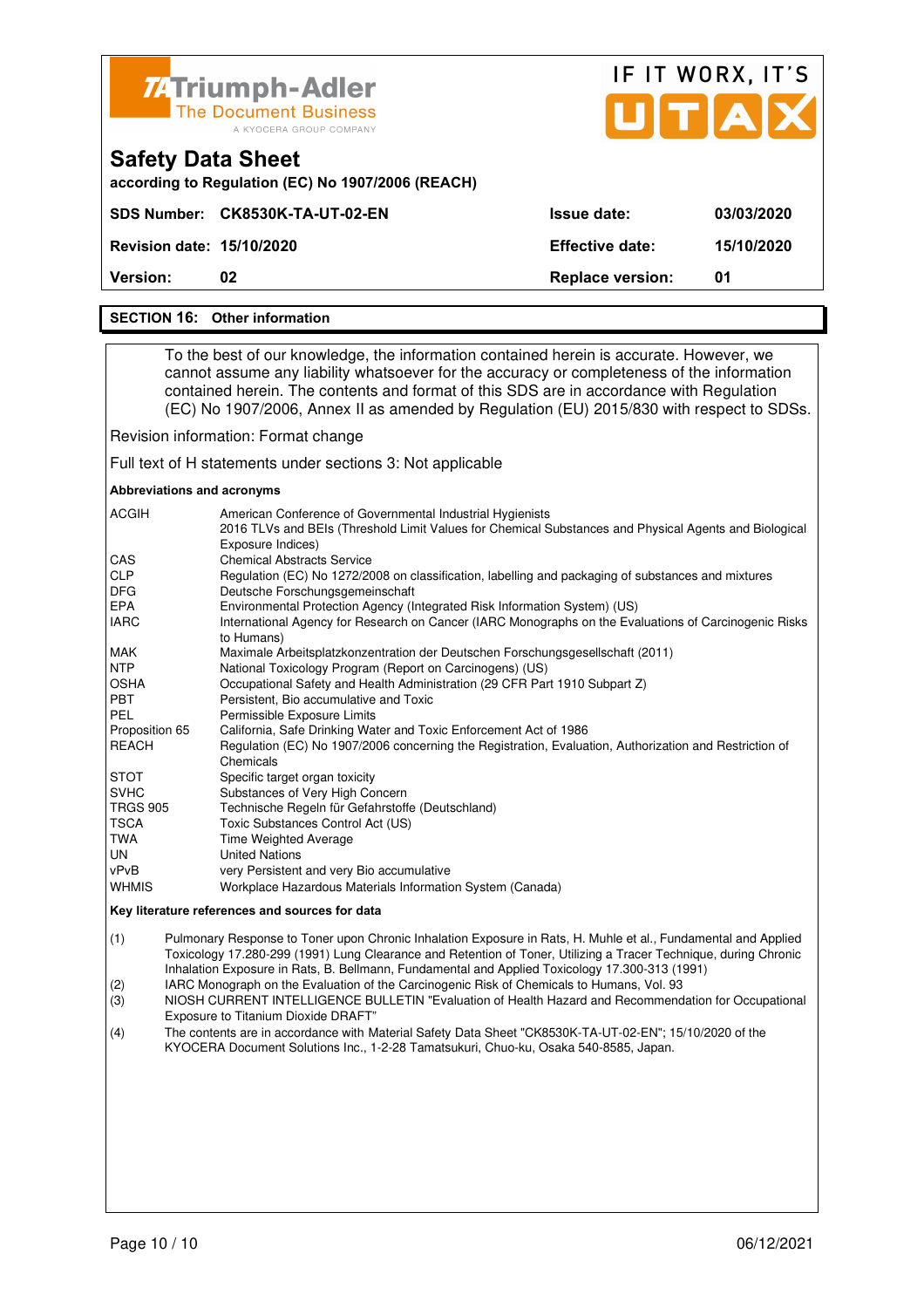



**Safety Data Sheet according to Regulation (EC) No 1907/2006 (REACH)**

**SECTION 1: Identification of the substance/mixture and of the company/undertaking** 

| 1.1 | <b>Product identifier</b>                        |                                                                                              |
|-----|--------------------------------------------------|----------------------------------------------------------------------------------------------|
|     |                                                  |                                                                                              |
|     | <b>Product name</b>                              | Magenta Toner for                                                                            |
|     |                                                  | 2508ci                                                                                       |
|     | Consumable name                                  | CK-8530M                                                                                     |
|     | <b>Product form</b>                              | Mixture                                                                                      |
| 1.2 |                                                  | Relevant identified uses of the substance or mixture and uses advised against                |
|     | <b>Identified uses</b>                           | The image formation of our electrophotographic equipment.<br>Other uses are not recommended. |
| 1.3 | Details of the supplier of the safety data sheet |                                                                                              |
|     | <b>Manufacturer</b>                              | <b>KYOCERA Document Solutions Inc.</b>                                                       |
|     | <b>Address</b>                                   | 1-2-28 Tamatsukuri, Chuo-ku, Osaka 540-8585, Japan                                           |
|     | <b>Supplier</b>                                  | TA Triumph-Adler GmbH                                                                        |
|     | <b>Adress</b>                                    | Deelbögenkamp 4c<br>22297 Hamburg<br>Germany                                                 |
| 1.4 | <b>Emergency telephone number</b>                | $+49(0)$ 40 / 528490                                                                         |
|     |                                                  | (This number is available only during office hours)                                          |

# **SECTION 2: Hazards identification**

| 2.1              | Classification of the substance or mixture                                                                            |
|------------------|-----------------------------------------------------------------------------------------------------------------------|
|                  | Classification according to Regulation (EC) No 1272/2008 (CLP)                                                        |
|                  | Not classified as hazardous mixture.                                                                                  |
| 2.2 <sub>2</sub> | Label elements                                                                                                        |
|                  | Labelling according to Regulation (EC) No 1272/2008 (CLP)                                                             |
|                  | Not applicable.                                                                                                       |
| 2.3              | Other hazards                                                                                                         |
|                  | Assessment of PBT/vPvB                                                                                                |
|                  | No data available.                                                                                                    |
|                  | See section 4 and 11 for information on health effects and symptoms.<br>See section 9 for dust explosion information. |
|                  |                                                                                                                       |
|                  |                                                                                                                       |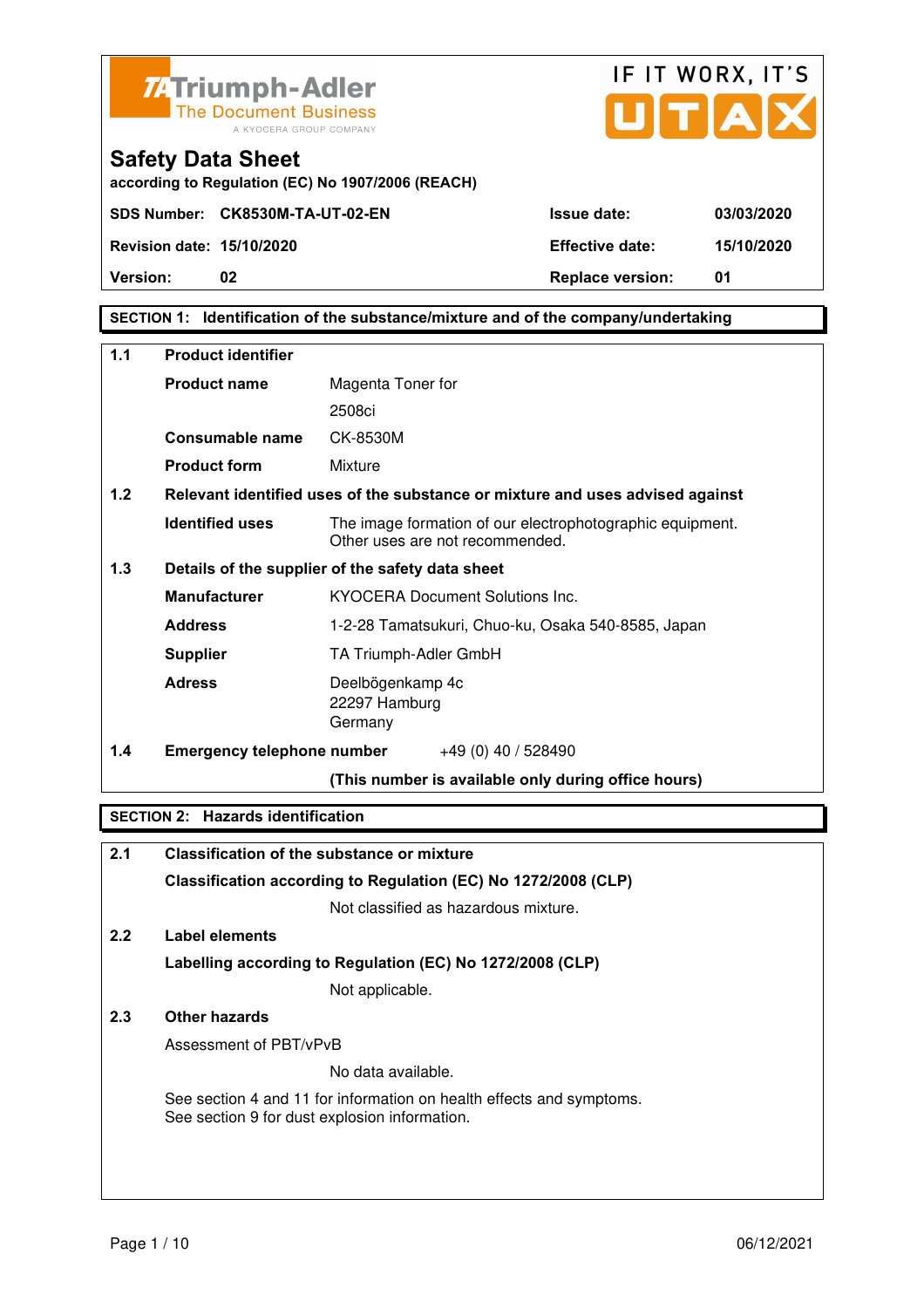| <b>ZATriumph-Adler</b><br><b>The Document Business</b><br>A KYOCERA GROUP COMPANY                       |                                                                                                                              |                           | UTA                     | IF IT WORX, IT'S |
|---------------------------------------------------------------------------------------------------------|------------------------------------------------------------------------------------------------------------------------------|---------------------------|-------------------------|------------------|
| <b>Safety Data Sheet</b>                                                                                | according to Regulation (EC) No 1907/2006 (REACH)                                                                            |                           |                         |                  |
| SDS Number: CK8530M-TA-UT-02-EN                                                                         |                                                                                                                              |                           | <b>Issue date:</b>      | 03/03/2020       |
| Revision date: 15/10/2020                                                                               |                                                                                                                              |                           | <b>Effective date:</b>  | 15/10/2020       |
| 02<br>Version:                                                                                          |                                                                                                                              |                           | <b>Replace version:</b> | 01               |
|                                                                                                         | <b>SECTION 3: Composition/information on ingredients</b>                                                                     |                           |                         |                  |
|                                                                                                         |                                                                                                                              |                           |                         |                  |
| 3.2<br><b>Mixtures</b>                                                                                  |                                                                                                                              |                           |                         |                  |
| Chemical name<br>Polyester resin (3 kinds)                                                              |                                                                                                                              | CAS-No<br>Confidential    | [Weight %]<br>70-80     |                  |
|                                                                                                         | Ferrite (Ferrite including Manganese)                                                                                        | 66402-68-4                | $3-8$ (as Mn: $<1$ )    |                  |
| Organic pigment<br>Amorphous Silica                                                                     |                                                                                                                              | Confidential<br>7631-86-9 | $3 - 8$<br>$1 - 5$      |                  |
| Aluminium compound                                                                                      |                                                                                                                              | 1344-28-1                 | < 1                     |                  |
| <b>Information of ingredients</b>                                                                       | (1) Substance, which present a health or environmental hazard within the meaning of CLP:                                     |                           |                         |                  |
|                                                                                                         | None.                                                                                                                        |                           |                         |                  |
| (2) Substance, which are assigned Community workplace exposure limits:                                  |                                                                                                                              |                           |                         |                  |
| None.                                                                                                   |                                                                                                                              |                           |                         |                  |
| (3) Substance, which are PBT or vPvB in accordance with the criteria set out in Annex XIII of<br>REACH: |                                                                                                                              |                           |                         |                  |
| None.                                                                                                   |                                                                                                                              |                           |                         |                  |
|                                                                                                         | (4) Substance, which are included in the list established in accordance with Article 59(1) of<br>REACH (SVHC):               |                           |                         |                  |
| None.                                                                                                   |                                                                                                                              |                           |                         |                  |
|                                                                                                         | See section 16 for the full text of the H statements declared above.                                                         |                           |                         |                  |
| <b>SECTION 4: First aid measures</b>                                                                    |                                                                                                                              |                           |                         |                  |
| 4.1                                                                                                     | <b>Description of first aid measures</b>                                                                                     |                           |                         |                  |
| Inhalation:                                                                                             | Remove from exposure to fresh air and gargle with plenty of water.<br>Consult a doctor in case of such symptoms as coughing. |                           |                         |                  |
|                                                                                                         | Skin contact: Wash with soap and water.                                                                                      |                           |                         |                  |
| Eye contact:                                                                                            | Flush with water immediately and see a doctor if irritating.                                                                 |                           |                         |                  |
| Ingestion:                                                                                              | Rinse out the mouth. Drink one or two glasses of water to dilute. Seek medical<br>treatment if necessary.                    |                           |                         |                  |
|                                                                                                         |                                                                                                                              |                           |                         |                  |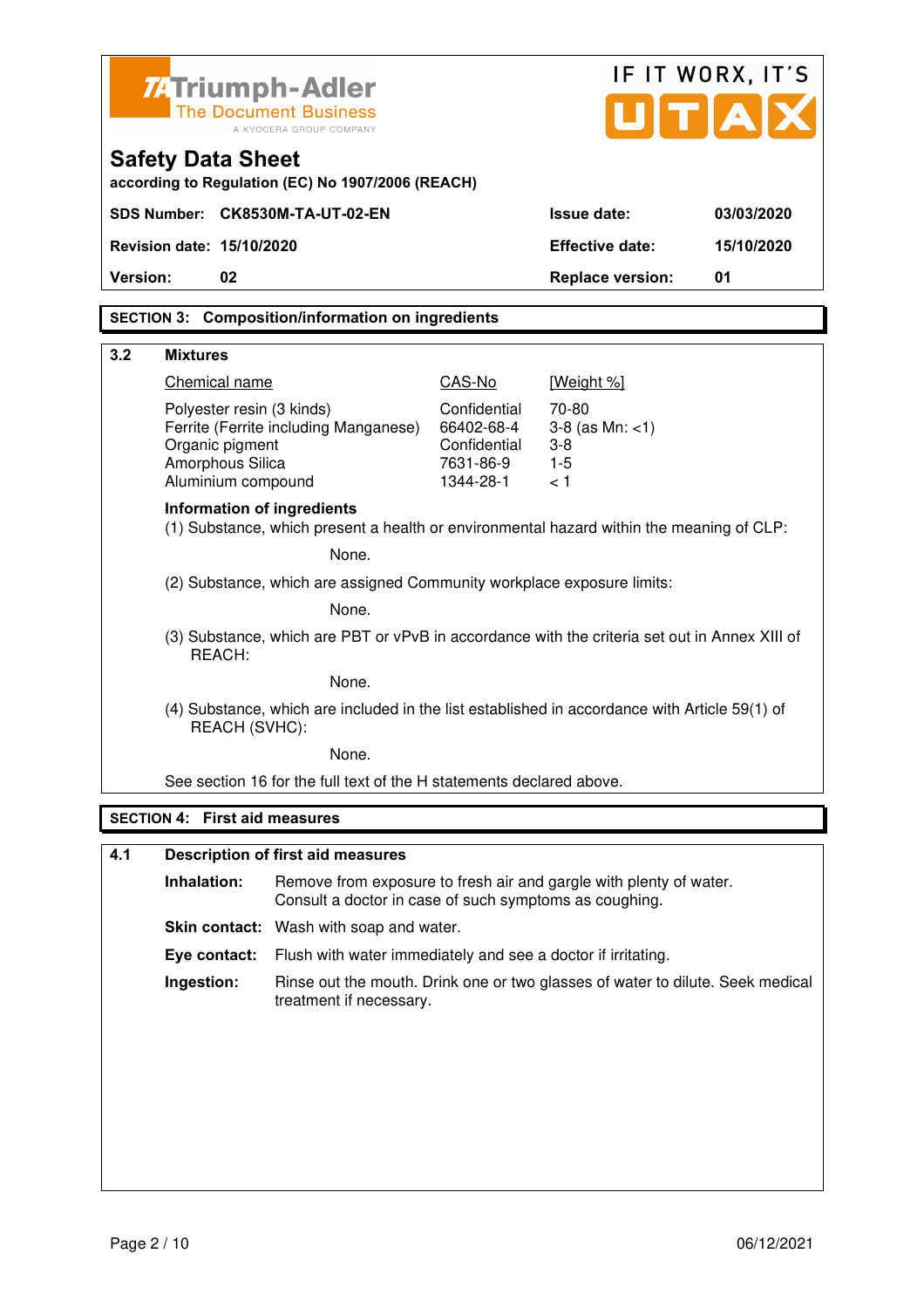



**according to Regulation (EC) No 1907/2006 (REACH)**

|                                  | SDS Number: CK8530M-TA-UT-02-EN | <b>Issue date:</b>      | 03/03/2020 |
|----------------------------------|---------------------------------|-------------------------|------------|
| <b>Revision date: 15/10/2020</b> |                                 | <b>Effective date:</b>  | 15/10/2020 |
| <b>Version:</b>                  | 02                              | <b>Replace version:</b> | 01         |

# **4.2 Most important symptoms and effects, both acute and delayed**  Potential health effects and symptoms **Inhalation:** Prolonged inhalation of excessive dusts may cause lung damage. Use of this product as intended does not result in prolonged inhalation of excessive toner dusts. **Skin contact:** Unlikely to cause skin irritation. **Eye contact:** May cause transient eye irritation.

**Ingestion:** Use of this product as intended does not result in ingestion.

# **4.3 Indication of any immediate medical attention and special treatment needed**

No additional information available.

# **SECTION 5: Firefighting measures**

## **5.1 Extinguishing media**

Suitable extinguishing media

Water spray, foam, powder,  $CO<sub>2</sub>$  or dry chemical

Unsuitable extinguishing media

None specified.

#### **5.2 Special hazards arising from the substance or mixture**

Hazardous combustion products: Carbon dioxide, Carbon monoxide

#### **5.3 Advice for firefighters**

Fire-fighting procedures

 Pay attention not to blow away dust. Drain water off around and decrease the atmosphere temperature to extinguish the fire.

#### **Protection equipment for firefighters**

None specified.

#### **SECTION 6: Accidental release measures**

#### **6.1 Personal precautions, protective equipment and emergency procedures**

 Avoid inhalation, ingestion, eye and skin contact in case of accidental release. Avoid formation of dust. Provide adequate ventilation.

# **6.2 Environmental precautions**

Do not allow to enter into surface water or drains.

#### **6.3 Methods and material for containment and cleaning up**

Gather the released powder not to blow away and wipe up with a wet cloth.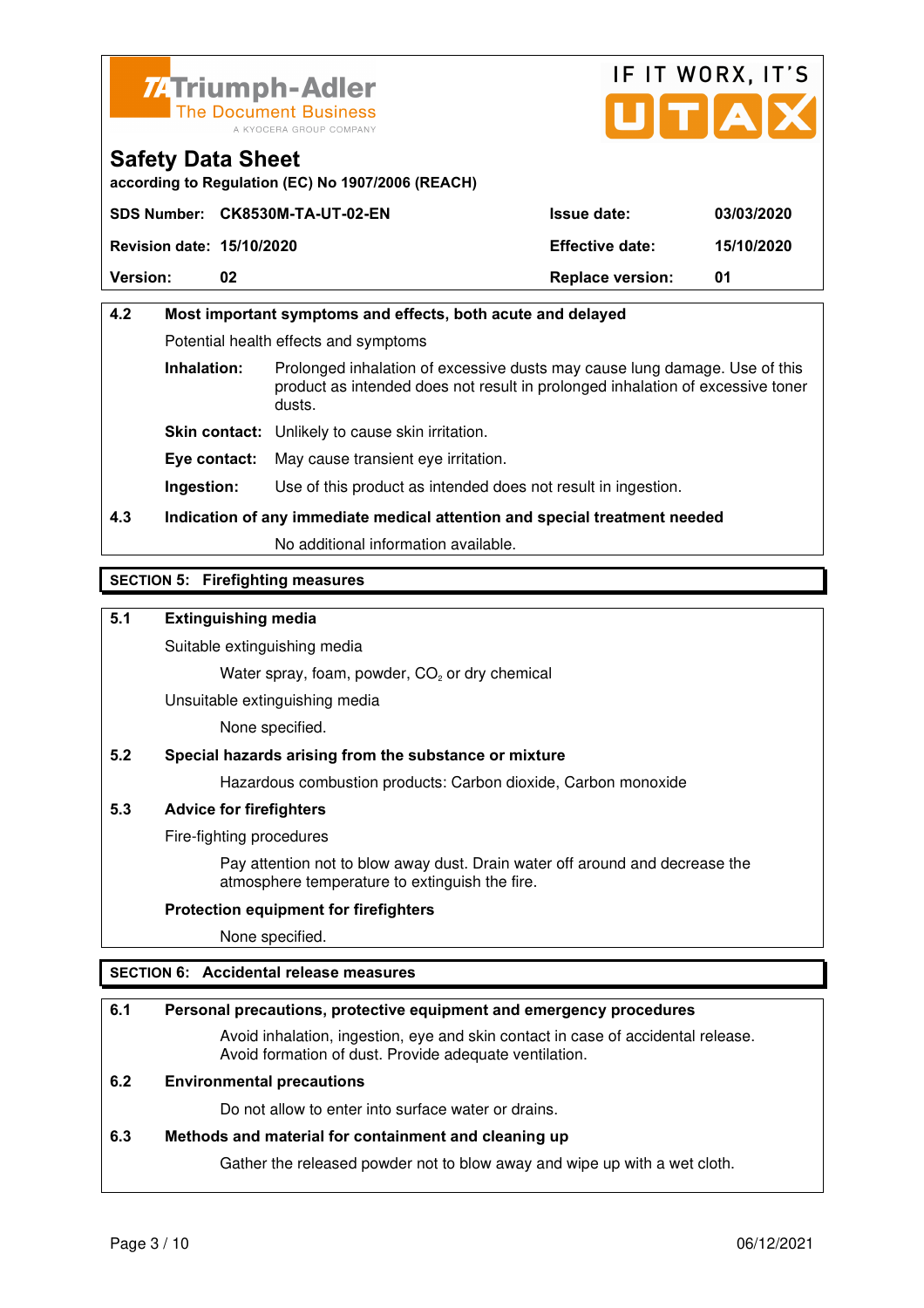



**according to Regulation (EC) No 1907/2006 (REACH)**

## **SDS Number: CK8530M-TA-UT-02-EN Issue date: 03/03/2020**

**Revision date: 15/10/2020 Effective date: 15/10/2020** 

**Version:** 02 **Replace version:** 01

# **6.4 Reference to other sections**

See section 13 for disposal information.

#### **SECTION 7: Handling and storage**

#### **7.1 Precautions for safe handling**

 Do not attempt to force open or destroy the toner container or unit. See installation guide of this product.

#### **7.2 Conditions for safe storage, including any incompatibilities**

Keep the toner container or unit tightly closed and store in a cool, dry and dark place. Keep away from fire. Keep out of the reach of children.

#### **7.3 Specific end use(s)**

No additional information available.

#### **SECTION 8: Exposure controls/personal protection**

#### **8.1 Control parameters**

(Reference data)

#### **US ACGIH Threshold Limit Values (TWA)**

Particles: 10 mg/m<sup>3</sup> (Inhalable particles) 3 mg/m<sup>3</sup> (Respirable particles) Manganese inorganic compounds (Ferrite component): 0.1 mg/m<sup>3</sup> (Inhalable fraction) 0.02 mg/m³ (Respirable fraction) (as Mn) Aluminium insoluble compounds: 1 mg/m<sup>3</sup> (Respirable fraction)

#### **US OSHA PEL (TWA)**

Particles: 15 mg/m<sup>3</sup> (Total dust) 5 mg/m<sup>3</sup> (Respirable fraction) Manganese compounds (Ferrite component): 5 mg/m<sup>3</sup> (Ceiling) (as Mn) Amorphous silica: 80 mg/m<sup>3</sup>/%SiO<sub>2</sub>

#### **EU Occupational exposure limits: Directive (EC) 2000/39, (EC) 2006/15 and (EU) 2009/161**

Not listed.

#### **8.2 Exposure controls**

#### **Appropriate engineering controls**

 Special ventilator is not required under normal intended use. Use in a well-ventilated area.

#### **Personal protective equipment**

 Respiratory protection, eye protection, hand protection, skin and body protection are not required under normal intended use.

#### **Environmental exposure controls**

No additional information available.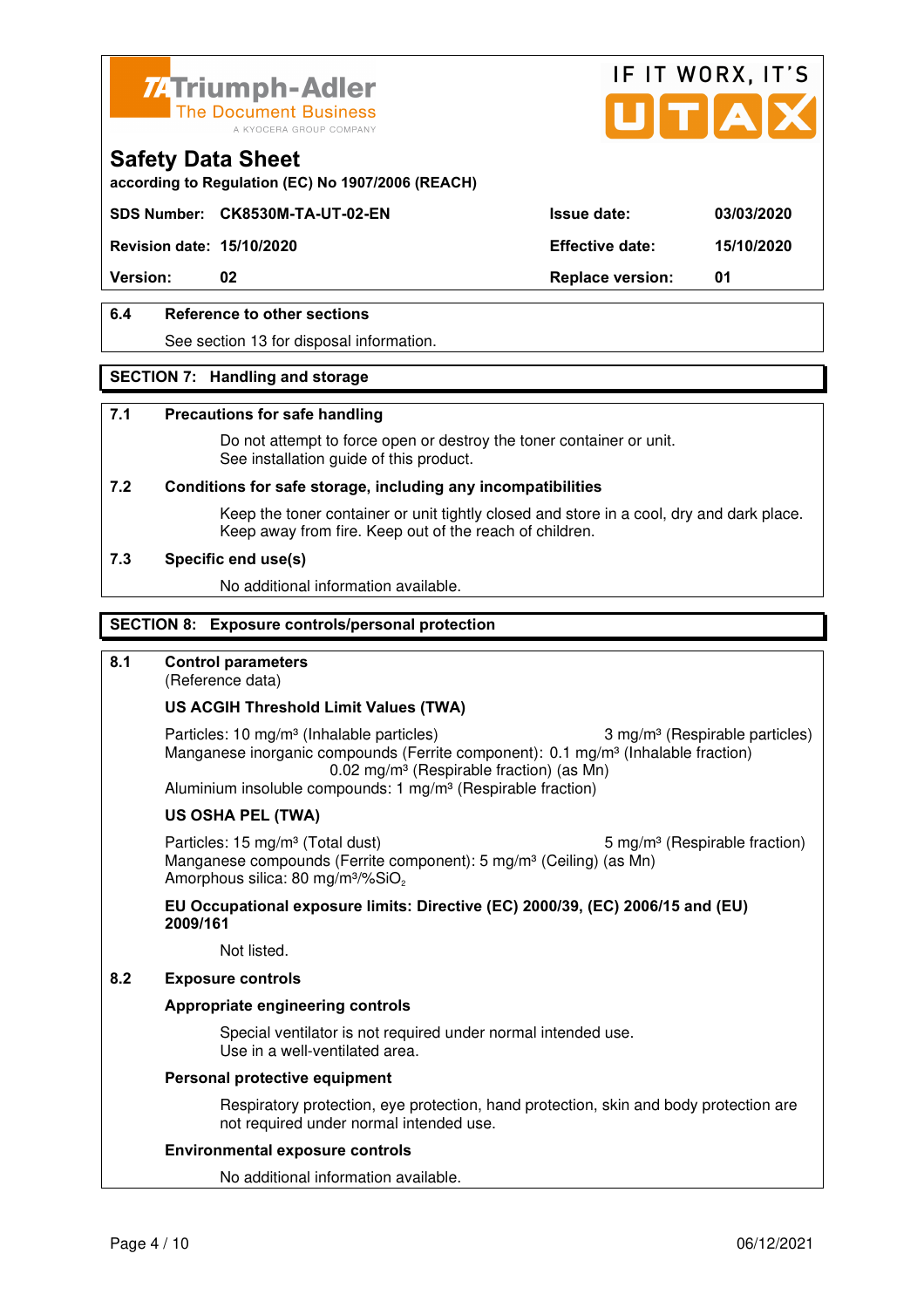



**according to Regulation (EC) No 1907/2006 (REACH)**

#### **SECTION 9: Physical and chemical properties**

#### **9.1 Information on basic physical and chemical properties** Appearance Physical state Solid (fine powder) Colour Magenta Odour **Odourless** Odour threshold No data available. pH No data available. Melting point [°C] 100-120 (Toner) Boiling point No data available. Flash point **No data available.** Evaporation rate **No assume that the Contract Contract Contract Contract Contract Contract Contract Contract Contract Contract Contract Contract Contract Contract Contract Contract Contract Contract Contract Contract Contr** Flammability (solid, gas) No data available. Upper flammability or explosive limit No data available. Lower flammability or explosive limit No data available. Vapour pressure No data available. Vapour density **No data available.** Relative density  $[g/m^3]$  1.2-1.4 (Toner) Solubility (ies) Almost insoluble in water. Partition coefficient: n-octanol/water No data available. Auto-ignition temperature No data available. Decomposition temperature No data available. Viscosity **No data available.** Explosive properties **No data available**. Oxidizing properties No data available.

#### **9.2 Other information**

Dust explosion properties

 Dust explosion is improbable under normal intended use. Experimental explosiveness of toner is classified into the same rank such kind of powder as flour, dry milk and resin powder according to the pressure rising speed.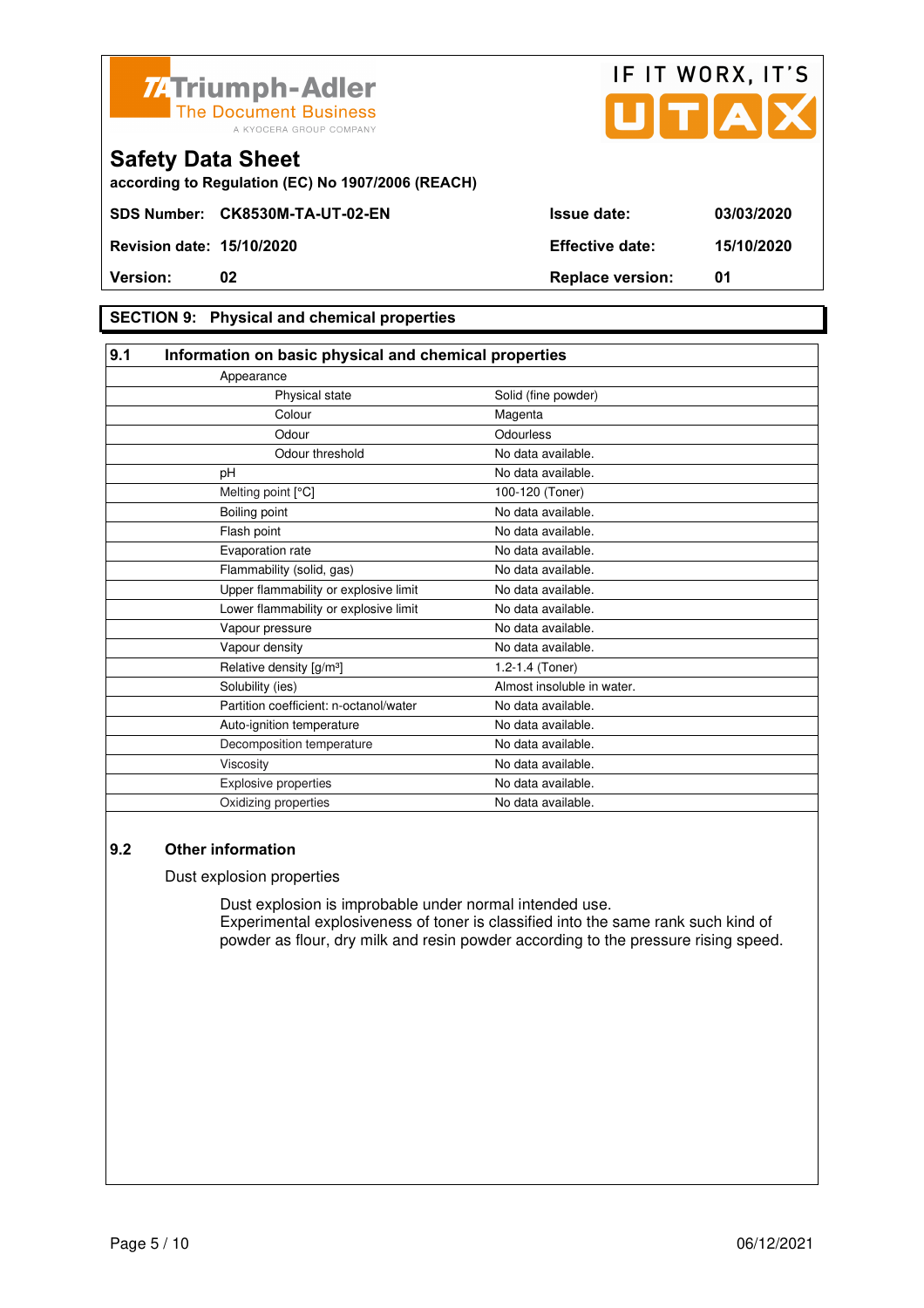



| <b>Version:</b>                  | <b>Replace version:</b> | 01         |
|----------------------------------|-------------------------|------------|
| <b>Revision date: 15/10/2020</b> | <b>Effective date:</b>  | 15/10/2020 |
|                                  |                         |            |

# **SECTION 10: Stability and reactivity**

#### **10.1 Reactivity**

No data available.

**according to Regulation (EC) No 1907/2006 (REACH)**

# **10.2 Chemical stability**

This product is stable under normal conditions of use and storage.

# **10.3 Possibility of hazardous reactions**

Hazardous reactions will not occur.

#### **10.4 Conditions to avoid**

None specified.

# **10.5 Incompatible materials**

None specified.

# **10.6 Hazardous decomposition products**

Hazardous decomposition products are not to be produced.

# **SECTION 11: Toxicological information**

| 11.1 | Information on toxicological effects                                                                    |                                                                     |  |
|------|---------------------------------------------------------------------------------------------------------|---------------------------------------------------------------------|--|
|      | Based on available data, the classification criteria listed below are not met.<br><b>Acute toxicity</b> |                                                                     |  |
|      |                                                                                                         |                                                                     |  |
|      | Oral $(LD_{50})$                                                                                        | $>$ 2000 mg/kg (rat)* (Toner)<br>>2000 mg/kg (rat)** (Carrier)      |  |
|      | Dermal $(LD_{50})$                                                                                      | No data available. (Toner)<br>No data available. (Carrier)          |  |
|      | Inhalation $(LC_{50}(4hr))$                                                                             | $>5.08$ mg/l (rat) <sup>*</sup> (Toner)                             |  |
|      | <b>Skin corrosion/irritation</b>                                                                        |                                                                     |  |
|      | Acute skin irritation                                                                                   | Non-irritant (rabbit)* (Toner)<br>Non-irritant (rabbit)** (Carrier) |  |
|      | Serious eye damage/irritation                                                                           |                                                                     |  |
|      | Acute eye irritation                                                                                    | Mild irritant (rabbit)*. (Toner)                                    |  |
|      | Respiratory or skin sensitization                                                                       |                                                                     |  |
|      | Skin sensitization                                                                                      | Non-sensitising (mouse)* (Toner)<br>Non-sensitising** (Carrier)     |  |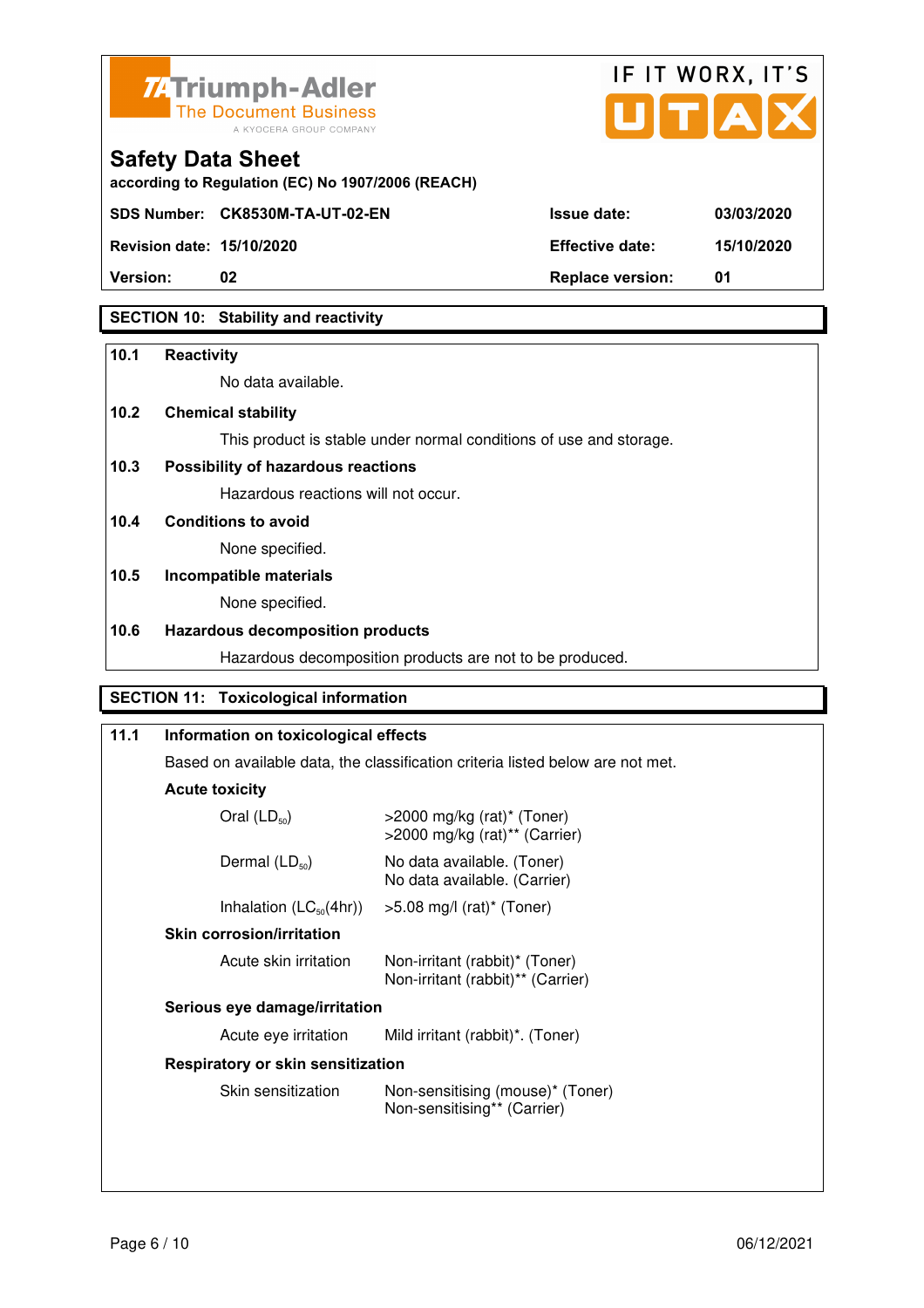



| <b>Safety Data Sheet</b><br>according to Regulation (EC) No 1907/2006 (REACH) |                                 |                         |            |
|-------------------------------------------------------------------------------|---------------------------------|-------------------------|------------|
|                                                                               | SDS Number: CK8530M-TA-UT-02-EN | <b>Issue date:</b>      | 03/03/2020 |
| <b>Revision date: 15/10/2020</b>                                              |                                 | <b>Effective date:</b>  | 15/10/2020 |
| <b>Version:</b>                                                               | 02                              | <b>Replace version:</b> | 01         |
|                                                                               |                                 |                         |            |

| 11.1 | <b>Germ cell mutagenicity</b> | Ames test is negative (Toner)<br>Ames test is negative** (Carrier)                                                                                                                                                                                                                                                                                                                                                                                                                                                 |  |
|------|-------------------------------|--------------------------------------------------------------------------------------------------------------------------------------------------------------------------------------------------------------------------------------------------------------------------------------------------------------------------------------------------------------------------------------------------------------------------------------------------------------------------------------------------------------------|--|
|      |                               | *(based on test result of similar product)<br>** (based on test result of constituent materials)                                                                                                                                                                                                                                                                                                                                                                                                                   |  |
|      | Information of ingredients:   |                                                                                                                                                                                                                                                                                                                                                                                                                                                                                                                    |  |
|      |                               | No mutagen according to MAK, TRGS905 und (EC) No 1272/2008 Annex VI.                                                                                                                                                                                                                                                                                                                                                                                                                                               |  |
|      | Carcinogenicity               |                                                                                                                                                                                                                                                                                                                                                                                                                                                                                                                    |  |
|      | Information of ingredients:   |                                                                                                                                                                                                                                                                                                                                                                                                                                                                                                                    |  |
|      | (EC) No 1272/2008 Annex VI.   | No carcinogen or potential carcinogen according to IARC, Japan Association on<br>Industrial Health, ACGIH, EPA, OSHA, NTP, MAK, California Proposition 65, TRGS 905 and                                                                                                                                                                                                                                                                                                                                            |  |
|      | <b>Reproductive toxicity</b>  |                                                                                                                                                                                                                                                                                                                                                                                                                                                                                                                    |  |
|      | Information of ingredients:   |                                                                                                                                                                                                                                                                                                                                                                                                                                                                                                                    |  |
|      | (EC) No 1272/2008 Annex VI.   | No reproductive toxicant according to MAK, California Proposition 65, TRGS 905 und                                                                                                                                                                                                                                                                                                                                                                                                                                 |  |
|      | <b>STOT-single exposure</b>   | No data available.                                                                                                                                                                                                                                                                                                                                                                                                                                                                                                 |  |
|      | <b>STOT-repeated exposure</b> | No data available.                                                                                                                                                                                                                                                                                                                                                                                                                                                                                                 |  |
|      | <b>Aspiration hazard</b>      | No data available.                                                                                                                                                                                                                                                                                                                                                                                                                                                                                                 |  |
|      | <b>Chronic effects</b>        |                                                                                                                                                                                                                                                                                                                                                                                                                                                                                                                    |  |
|      |                               | In a study in rats by chronic inhalation exposure to a typical toner, a mild to moderate degree<br>of lung fibrosis was observed in 92% of the rats in the high concentration (16 mg/m <sup>3</sup> )<br>exposure group, and a minimal to mild degree of fibrosis was noted in 22% of the animal in the<br>middle (4mg/m <sup>3</sup> ) exposure group (1). However, no pulmonary change was reported in the<br>lowest (1mg/m <sup>3</sup> ) exposure group, the most relevant level to potential human exposures. |  |
|      | <b>Other information</b>      | No data available.                                                                                                                                                                                                                                                                                                                                                                                                                                                                                                 |  |
|      |                               |                                                                                                                                                                                                                                                                                                                                                                                                                                                                                                                    |  |
|      |                               |                                                                                                                                                                                                                                                                                                                                                                                                                                                                                                                    |  |
|      |                               |                                                                                                                                                                                                                                                                                                                                                                                                                                                                                                                    |  |
|      |                               |                                                                                                                                                                                                                                                                                                                                                                                                                                                                                                                    |  |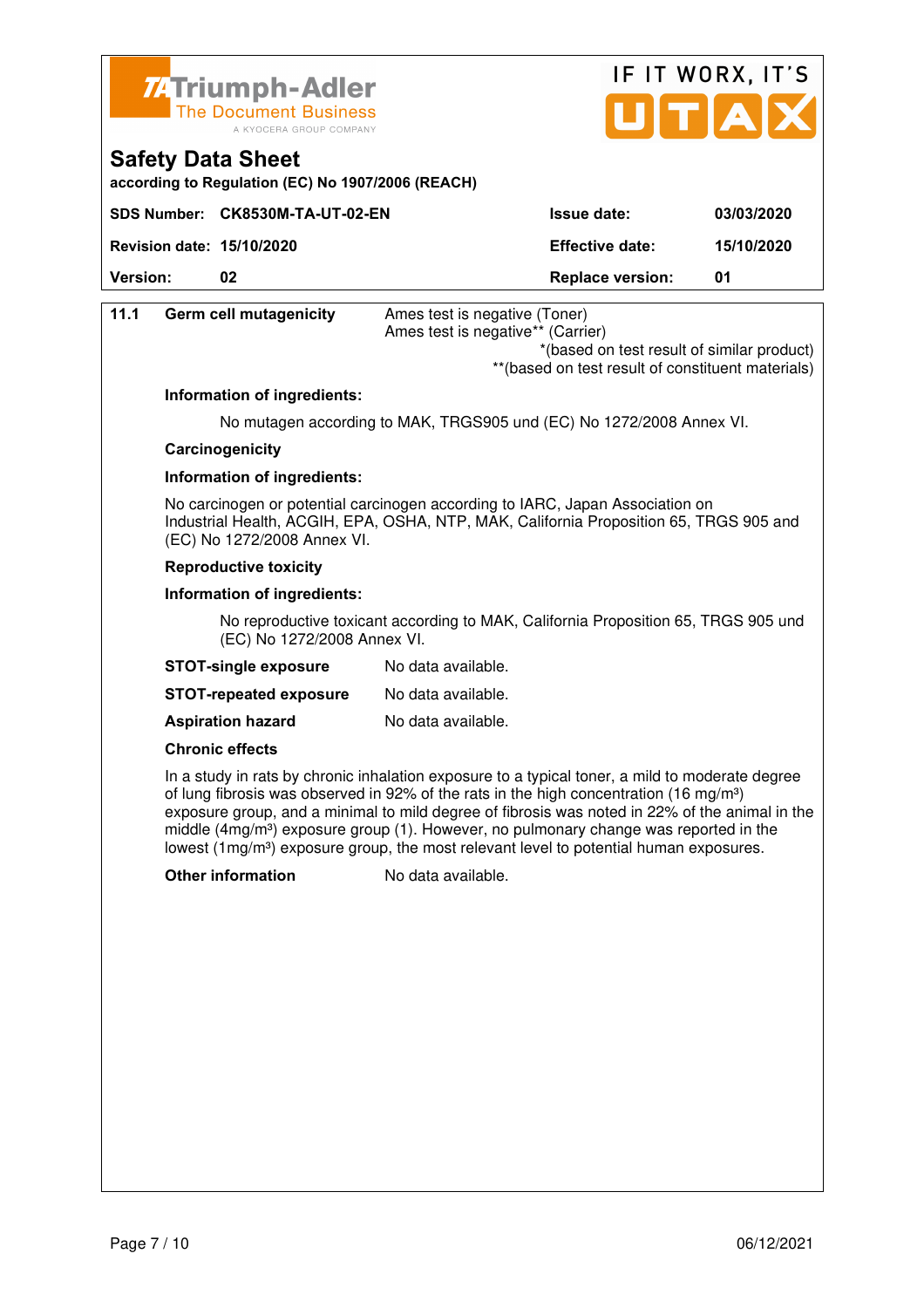

| <b>74 Triumph-Adler</b><br>The Document Business<br>A KYOCERA GROUP COMPANY   |                        | IF II WURA.II J<br>UTAX |
|-------------------------------------------------------------------------------|------------------------|-------------------------|
| <b>Safety Data Sheet</b><br>according to Regulation (EC) No 1907/2006 (REACH) |                        |                         |
| SDS Number: CK8530M-TA-UT-02-EN                                               | <b>Issue date:</b>     | 03/03/2020              |
| <b>Revision date: 15/10/2020</b>                                              | <b>Effective date:</b> | 15/10/2020              |

 $ITIT$  WODY  $IT'C$ 

**Version: 02 Replace version: 01** 

#### **SECTION 12: Ecological information**

#### **12.1 Toxicity**

No data available.

## **12.2 Persistence and degradability**

No data available.

- **12.3 Bio accumulative potential**  No data available.
- **12.4 Mobility in soil**

No data available.

#### **12.5 Results of PBT and vPvB assessment**

No data available.

#### **12.6 Other adverse effects**

No additional information available.

#### **SECTION 13: Disposal considerations**

#### **13.1 Waste treatment methods**

 Do not attempt to incinerate the toner container or unit and the waste toner yourself. Dangerous sparks may cause burn. Any disposal practice should be done under conditions which meet local, state and federal laws and regulations relating to waste (contact local or state environmental agency for specific rules).

#### **SECTION 14: Transport information**

**14.1 UN-number** 

None.

**14.2 UN Proper shipping name** 

None.

**14.3 Transport hazard class(es)** 

None.

#### **14.4 Packing group**

None.

**14.5 Environmental hazards** 

None.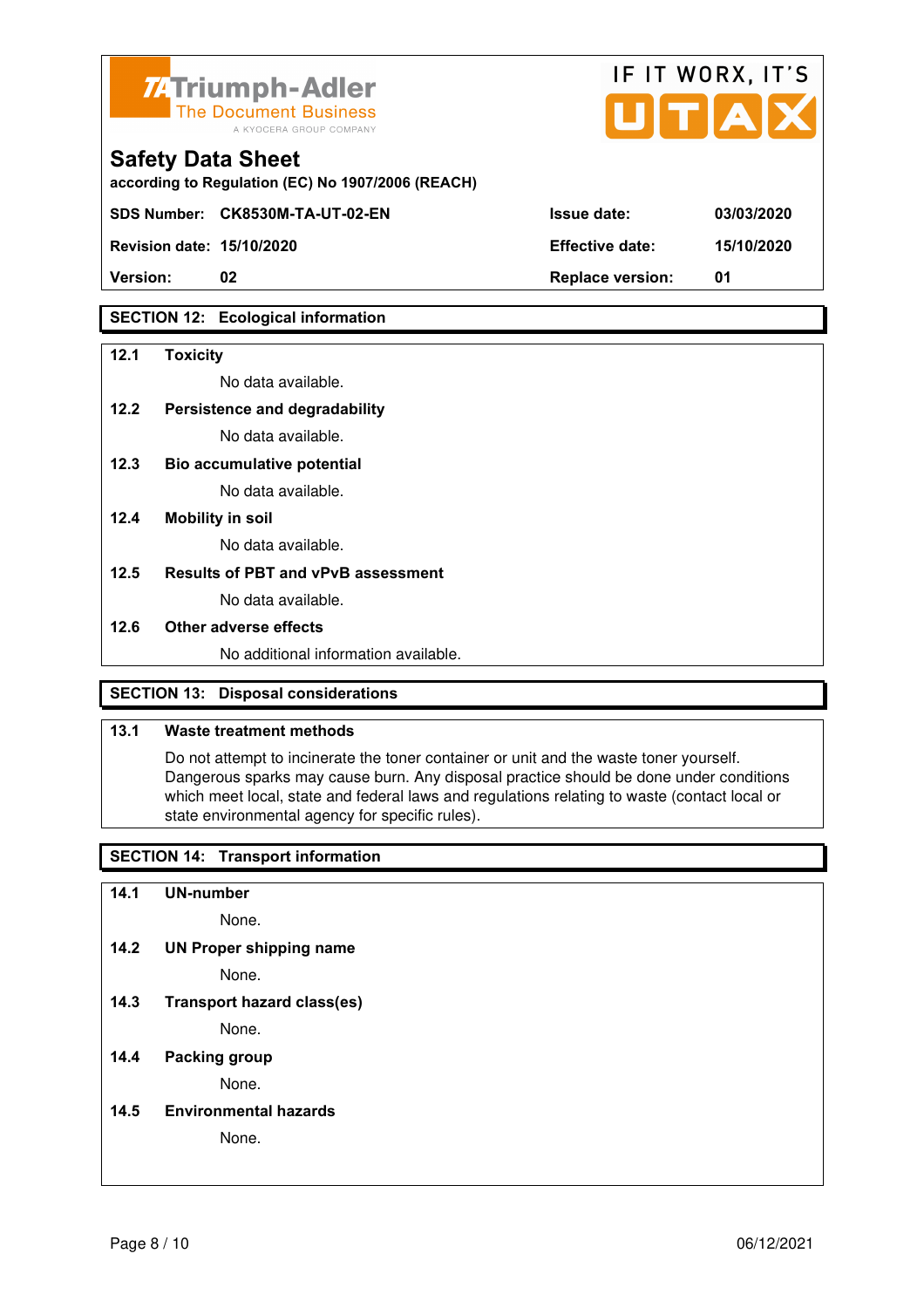



**according to Regulation (EC) No 1907/2006 (REACH)**

|                                  | SDS Number: CK8530M-TA-UT-02-EN | <b>Issue date:</b>      | 03/03/2020 |
|----------------------------------|---------------------------------|-------------------------|------------|
| <b>Revision date: 15/10/2020</b> |                                 | <b>Effective date:</b>  | 15/10/2020 |
| <b>Version:</b>                  | 02                              | <b>Replace version:</b> | -01        |
|                                  |                                 |                         |            |

#### **14.6 Special precautions for user**

No additional information available.

# **14.7 Transport in bulk according to Annex II of MARPOL73/78 and the IBC Code**

Not applicable.

# **SECTION 15: Regulatory information**

# **15.1 Safety, health and environmental regulations/legislation specific for the substance or mixture EU-regulations**

Regulation (EC) No 1005/2009 (on substances that deplete the ozone layer, Annex I and II): Not listed.

Regulation (EU) No 2019/1021 (on persistent organic pollutants, Annex I as amended):

Not listed.

 Regulation (EU) No 649/2012 (concerning the export and import of dangerous chemicals, Annex I and V as amended):

Not listed.

 Regulation (EC) No 1907/2006 REACH Annex XVII as amended (Restrictions on use): Not listed.

Regulation (EC) No 1907/2006 REACH Annex XIV as amended (Authorizations):

Not listed.

#### **US-regulations**

All ingredients in this product comply with order under TSCA.

#### **Canada regulations**

 This product is not a WHMIS-controlled product, since we consider it as a manufactured article.

#### **15.2 Chemical Safety Assessment**

No data available.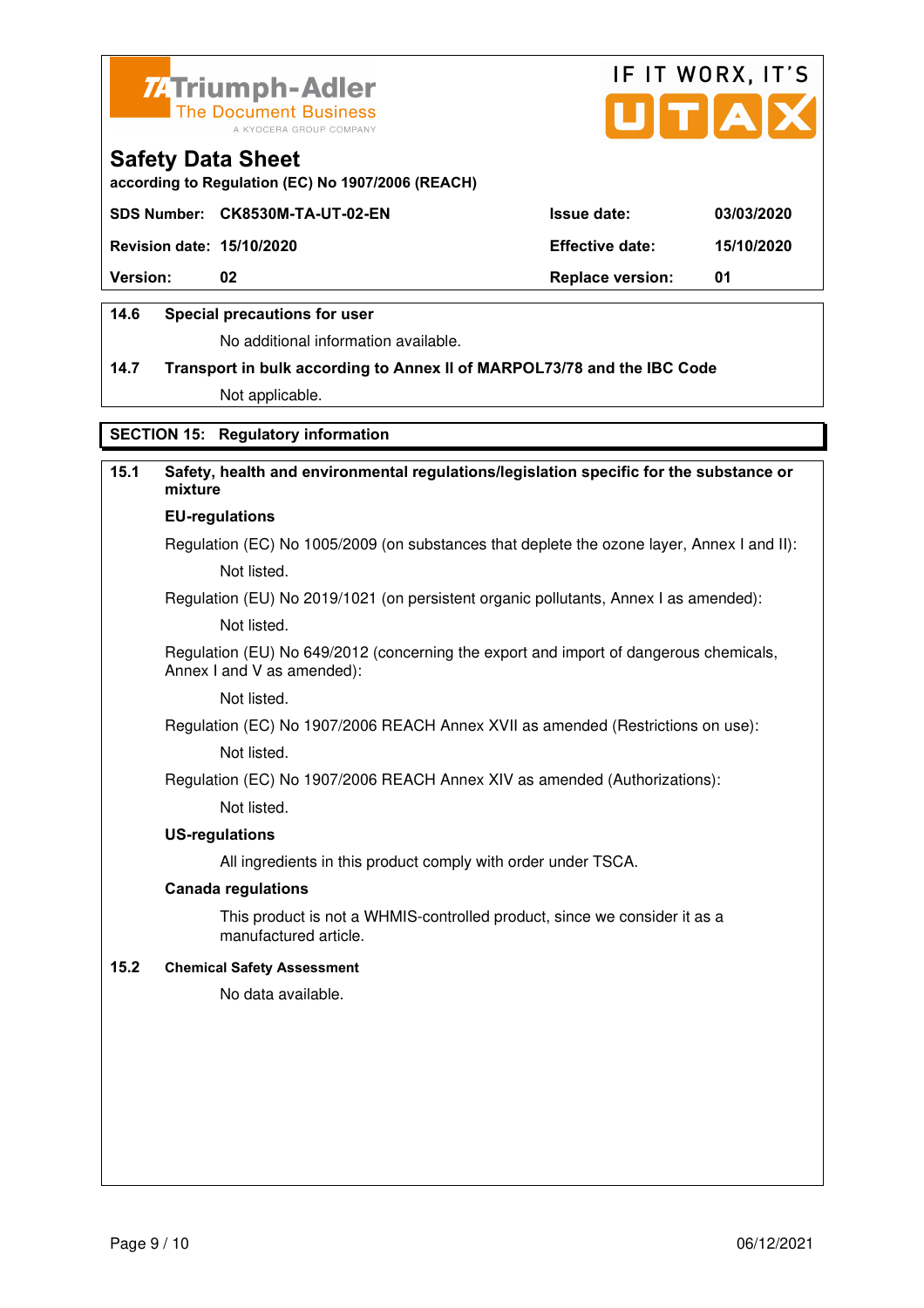

#### **SECTION 16: Other information**

 To the best of our knowledge, the information contained herein is accurate. However, we cannot assume any liability whatsoever for the accuracy or completeness of the information contained herein. The contents and format of this SDS are in accordance with Regulation (EC) No 1907/2006, Annex II as amended by Regulation (EU) 2015/830 with respect to SDSs.

Revision information: Format change

Full text of H statements under sections 3: Not applicable

#### **Abbreviations and acronyms**

| <b>ACGIH</b>    | American Conference of Governmental Industrial Hygienists<br>2016 TLVs and BEIs (Threshold Limit Values for Chemical Substances and Physical Agents and Biological<br>Exposure Indices) |
|-----------------|-----------------------------------------------------------------------------------------------------------------------------------------------------------------------------------------|
| <b>CAS</b>      | <b>Chemical Abstracts Service</b>                                                                                                                                                       |
| <b>CLP</b>      | Regulation (EC) No 1272/2008 on classification, labelling and packaging of substances and mixtures                                                                                      |
| <b>DFG</b>      | Deutsche Forschungsgemeinschaft                                                                                                                                                         |
| <b>EPA</b>      | Environmental Protection Agency (Integrated Risk Information System) (US)                                                                                                               |
| <b>IARC</b>     | International Agency for Research on Cancer (IARC Monographs on the Evaluations of Carcinogenic Risks<br>to Humans)                                                                     |
| <b>MAK</b>      | Maximale Arbeitsplatzkonzentration der Deutschen Forschungsgesellschaft (2011)                                                                                                          |
| <b>NTP</b>      | National Toxicology Program (Report on Carcinogens) (US)                                                                                                                                |
| <b>OSHA</b>     | Occupational Safety and Health Administration (29 CFR Part 1910 Subpart Z)                                                                                                              |
| <b>PBT</b>      | Persistent, Bio accumulative and Toxic                                                                                                                                                  |
| PEL             | Permissible Exposure Limits                                                                                                                                                             |
| Proposition 65  | California, Safe Drinking Water and Toxic Enforcement Act of 1986                                                                                                                       |
| REACH           | Regulation (EC) No 1907/2006 concerning the Registration, Evaluation, Authorization and Restriction of<br>Chemicals                                                                     |
| <b>STOT</b>     | Specific target organ toxicity                                                                                                                                                          |
| <b>SVHC</b>     | Substances of Very High Concern                                                                                                                                                         |
| <b>TRGS 905</b> | Technische Regeln für Gefahrstoffe (Deutschland)                                                                                                                                        |
| TSCA            | Toxic Substances Control Act (US)                                                                                                                                                       |
| TWA             | <b>Time Weighted Average</b>                                                                                                                                                            |
| UN              | <b>United Nations</b>                                                                                                                                                                   |
| vPvB            | very Persistent and very Bio accumulative                                                                                                                                               |
| <b>WHMIS</b>    | Workplace Hazardous Materials Information System (Canada)                                                                                                                               |

#### **Key literature references and sources for data**

(1) Pulmonary Response to Toner upon Chronic Inhalation Exposure in Rats, H. Muhle et al., Fundamental and Applied Toxicology 17.280-299 (1991) Lung Clearance and Retention of Toner, Utilizing a Tracer Technique, during Chronic Inhalation Exposure in Rats, B. Bellmann, Fundamental and Applied Toxicology 17.300-313 (1991)

(2) IARC Monograph on the Evaluation of the Carcinogenic Risk of Chemicals to Humans, Vol. 93

(3) NIOSH CURRENT INTELLIGENCE BULLETIN "Evaluation of Health Hazard and Recommendation for Occupational Exposure to Titanium Dioxide DRAFT"

(4) The contents are in accordance with Material Safety Data Sheet "CK8530M-TA-UT-02-EN"; 15/10/2020 of the KYOCERA Document Solutions Inc., 1-2-28 Tamatsukuri, Chuo-ku, Osaka 540-8585, Japan.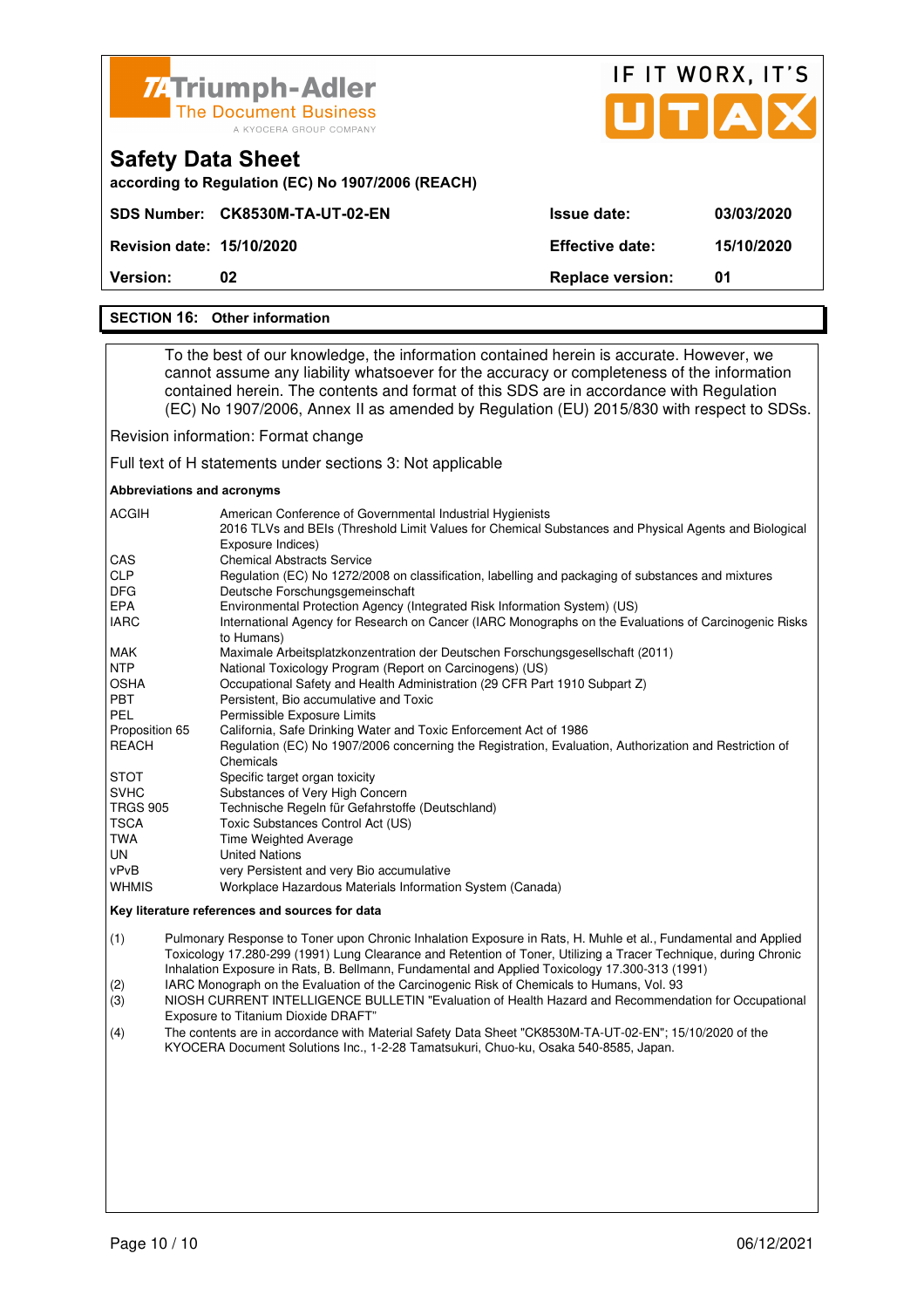



**according to Regulation (EC) No 1907/2006 (REACH)**

**SECTION 1: Identification of the substance/mixture and of the company/undertaking** 

| $1.1$<br><b>Product identifier</b>                      |                                   |                                                                                              |
|---------------------------------------------------------|-----------------------------------|----------------------------------------------------------------------------------------------|
|                                                         | <b>Product name</b>               | Yellow Toner for                                                                             |
|                                                         |                                   | 2508ci                                                                                       |
|                                                         | Consumable name                   | CK-8530Y                                                                                     |
|                                                         | <b>Product form</b>               | Mixture                                                                                      |
| 1.2                                                     |                                   | Relevant identified uses of the substance or mixture and uses advised against                |
|                                                         | <b>Identified uses</b>            | The image formation of our electrophotographic equipment.<br>Other uses are not recommended. |
| 1.3<br>Details of the supplier of the safety data sheet |                                   |                                                                                              |
|                                                         | <b>Manufacturer</b>               | <b>KYOCERA Document Solutions Inc.</b>                                                       |
|                                                         | <b>Address</b>                    | 1-2-28 Tamatsukuri, Chuo-ku, Osaka 540-8585, Japan                                           |
|                                                         | <b>Supplier</b>                   | TA Triumph-Adler GmbH                                                                        |
|                                                         | <b>Adress</b>                     | Deelbögenkamp 4c<br>22297 Hamburg<br>Germany                                                 |
| 1.4                                                     | <b>Emergency telephone number</b> | $+49(0)$ 40 / 528490                                                                         |
|                                                         |                                   | (This number is available only during office hours)                                          |

# **SECTION 2: Hazards identification**

| 2.1 | <b>Classification of the substance or mixture</b>                                                                     |
|-----|-----------------------------------------------------------------------------------------------------------------------|
|     | Classification according to Regulation (EC) No 1272/2008 (CLP)                                                        |
|     | Not classified as hazardous mixture.                                                                                  |
| 2.2 | Label elements                                                                                                        |
|     | Labelling according to Regulation (EC) No 1272/2008 (CLP)                                                             |
|     | Not applicable.                                                                                                       |
| 2.3 | Other hazards                                                                                                         |
|     | Assessment of PBT/vPvB                                                                                                |
|     | No data available.                                                                                                    |
|     | See section 4 and 11 for information on health effects and symptoms.<br>See section 9 for dust explosion information. |
|     |                                                                                                                       |
|     |                                                                                                                       |
|     |                                                                                                                       |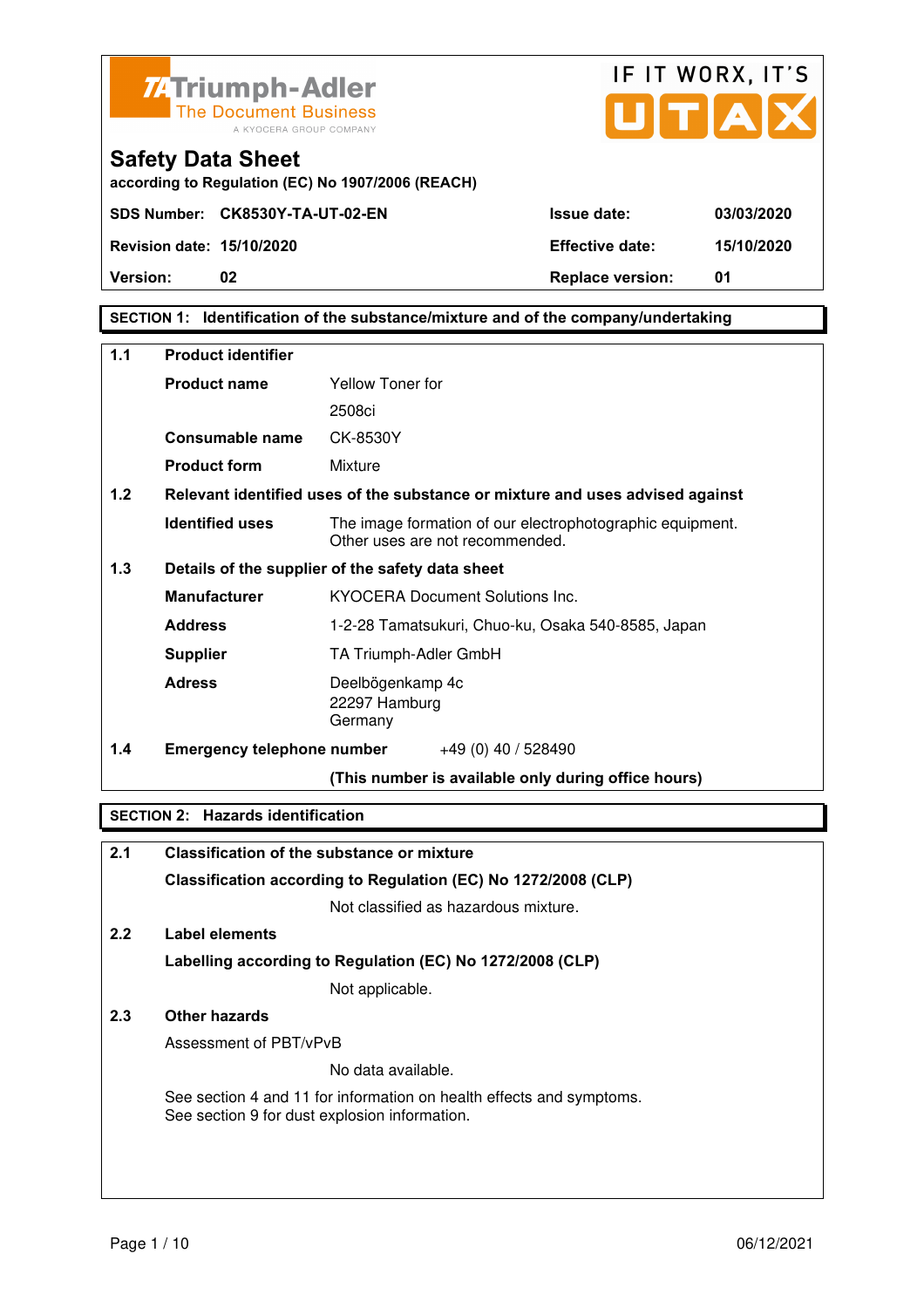|                                                                                                         | <b>ZATriumph-Adler</b>                                  |                                                                                               |                           |                                                                                | IF IT WORX, IT'S |
|---------------------------------------------------------------------------------------------------------|---------------------------------------------------------|-----------------------------------------------------------------------------------------------|---------------------------|--------------------------------------------------------------------------------|------------------|
|                                                                                                         | <b>The Document Business</b><br>A KYOCERA GROUP COMPANY |                                                                                               |                           | UTA                                                                            |                  |
|                                                                                                         | <b>Safety Data Sheet</b>                                | according to Regulation (EC) No 1907/2006 (REACH)                                             |                           |                                                                                |                  |
|                                                                                                         |                                                         | SDS Number: CK8530Y-TA-UT-02-EN                                                               |                           | <b>Issue date:</b>                                                             | 03/03/2020       |
|                                                                                                         | Revision date: 15/10/2020                               |                                                                                               |                           | <b>Effective date:</b>                                                         | 15/10/2020       |
| Version:                                                                                                | 02                                                      |                                                                                               |                           | <b>Replace version:</b>                                                        | 01               |
|                                                                                                         |                                                         | <b>SECTION 3: Composition/information on ingredients</b>                                      |                           |                                                                                |                  |
|                                                                                                         |                                                         |                                                                                               |                           |                                                                                |                  |
| 3.2                                                                                                     | <b>Mixtures</b><br>Chemical name                        |                                                                                               | CAS-No                    | [Weight %]                                                                     |                  |
|                                                                                                         | Polyester resin (3 kinds)                               |                                                                                               | Confidential              | 70-80                                                                          |                  |
|                                                                                                         |                                                         | Ferrite (Ferrite including Manganese)                                                         | 66402-68-4                | $3-8$ (as Mn: $<1$ )                                                           |                  |
|                                                                                                         | Organic pigment<br>Amorphous Silica                     |                                                                                               | Confidential<br>7631-86-9 | $3 - 8$<br>$1 - 5$                                                             |                  |
|                                                                                                         | Aluminium compound                                      |                                                                                               | 1344-28-1                 | < 1                                                                            |                  |
|                                                                                                         | Information of ingredients                              | (1) Substance, which present a health or environmental hazard within the meaning of CLP:      |                           |                                                                                |                  |
|                                                                                                         |                                                         | None.                                                                                         |                           |                                                                                |                  |
| (2) Substance, which are assigned Community workplace exposure limits:                                  |                                                         |                                                                                               |                           |                                                                                |                  |
| None.                                                                                                   |                                                         |                                                                                               |                           |                                                                                |                  |
| (3) Substance, which are PBT or vPvB in accordance with the criteria set out in Annex XIII of<br>REACH: |                                                         |                                                                                               |                           |                                                                                |                  |
|                                                                                                         | None.                                                   |                                                                                               |                           |                                                                                |                  |
|                                                                                                         | REACH (SVHC):                                           | (4) Substance, which are included in the list established in accordance with Article 59(1) of |                           |                                                                                |                  |
|                                                                                                         |                                                         | None.                                                                                         |                           |                                                                                |                  |
|                                                                                                         |                                                         | See section 16 for the full text of the H statements declared above.                          |                           |                                                                                |                  |
|                                                                                                         | <b>SECTION 4: First aid measures</b>                    |                                                                                               |                           |                                                                                |                  |
| 4.1                                                                                                     |                                                         | <b>Description of first aid measures</b>                                                      |                           |                                                                                |                  |
|                                                                                                         | Inhalation:                                             | Consult a doctor in case of such symptoms as coughing.                                        |                           | Remove from exposure to fresh air and gargle with plenty of water.             |                  |
|                                                                                                         |                                                         | Skin contact: Wash with soap and water.                                                       |                           |                                                                                |                  |
|                                                                                                         | Eye contact:                                            | Flush with water immediately and see a doctor if irritating.                                  |                           |                                                                                |                  |
|                                                                                                         | Ingestion:                                              | treatment if necessary.                                                                       |                           | Rinse out the mouth. Drink one or two glasses of water to dilute. Seek medical |                  |
|                                                                                                         |                                                         |                                                                                               |                           |                                                                                |                  |
|                                                                                                         |                                                         |                                                                                               |                           |                                                                                |                  |
|                                                                                                         |                                                         |                                                                                               |                           |                                                                                |                  |
|                                                                                                         |                                                         |                                                                                               |                           |                                                                                |                  |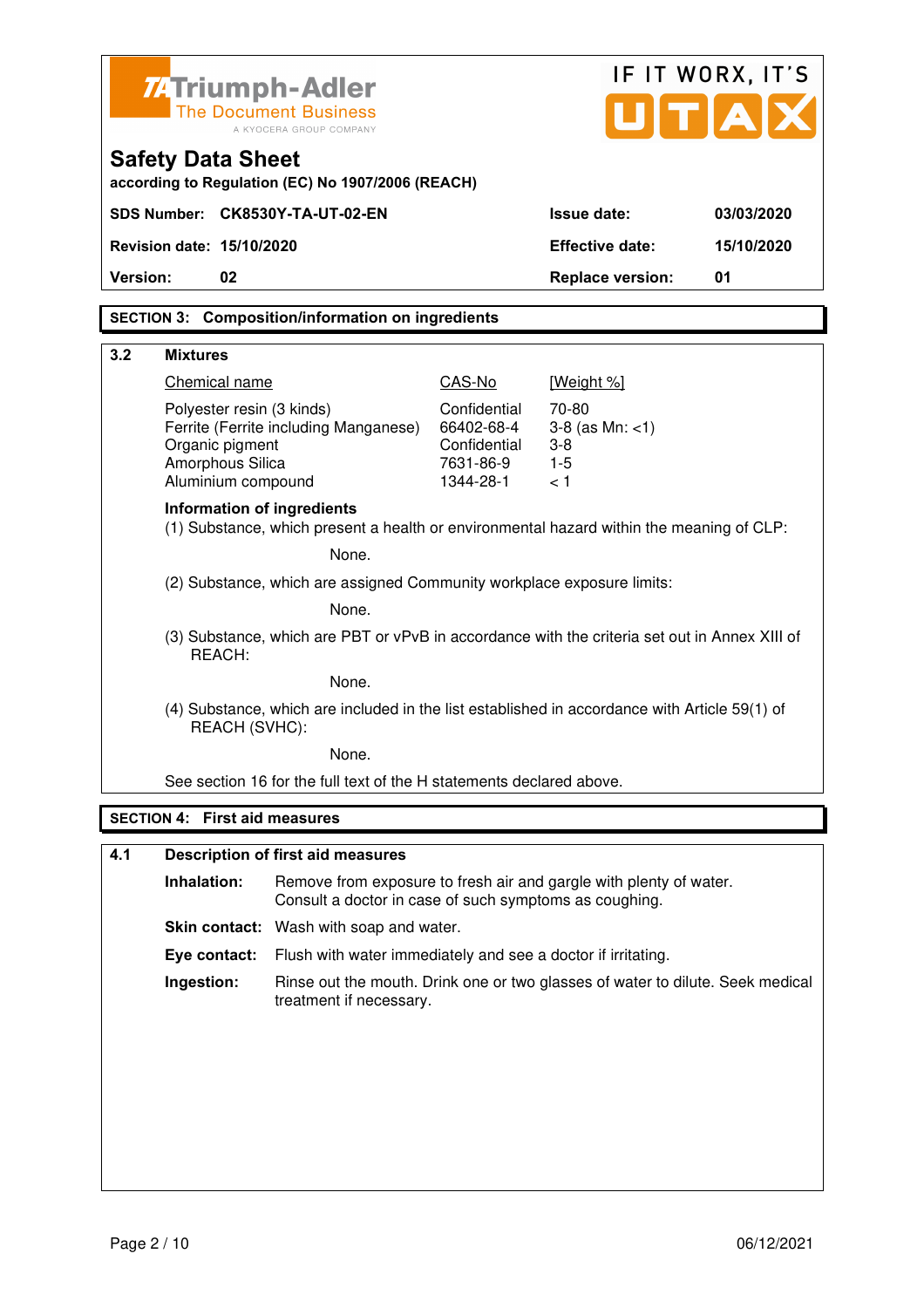



**according to Regulation (EC) No 1907/2006 (REACH)**

|                                  | SDS Number: CK8530Y-TA-UT-02-EN | <b>Issue date:</b>      | 03/03/2020 |
|----------------------------------|---------------------------------|-------------------------|------------|
| <b>Revision date: 15/10/2020</b> |                                 | <b>Effective date:</b>  | 15/10/2020 |
| <b>Version:</b>                  | 02                              | <b>Replace version:</b> | 01         |

# **4.2 Most important symptoms and effects, both acute and delayed**  Potential health effects and symptoms **Inhalation:** Prolonged inhalation of excessive dusts may cause lung damage. Use of this product as intended does not result in prolonged inhalation of excessive toner dusts. **Skin contact:** Unlikely to cause skin irritation. **Eye contact:** May cause transient eye irritation.

**Ingestion:** Use of this product as intended does not result in ingestion.

# **4.3 Indication of any immediate medical attention and special treatment needed**

No additional information available.

## **SECTION 5: Firefighting measures**

## **5.1 Extinguishing media**

Suitable extinguishing media

Water spray, foam, powder,  $CO<sub>2</sub>$  or dry chemical

Unsuitable extinguishing media

None specified.

#### **5.2 Special hazards arising from the substance or mixture**

Hazardous combustion products: Carbon dioxide, Carbon monoxide

#### **5.3 Advice for firefighters**

Fire-fighting procedures

 Pay attention not to blow away dust. Drain water off around and decrease the atmosphere temperature to extinguish the fire.

#### **Protection equipment for firefighters**

None specified.

#### **SECTION 6: Accidental release measures**

#### **6.1 Personal precautions, protective equipment and emergency procedures**

 Avoid inhalation, ingestion, eye and skin contact in case of accidental release. Avoid formation of dust. Provide adequate ventilation.

#### **6.2 Environmental precautions**

Do not allow to enter into surface water or drains.

#### **6.3 Methods and material for containment and cleaning up**

Gather the released powder not to blow away and wipe up with a wet cloth.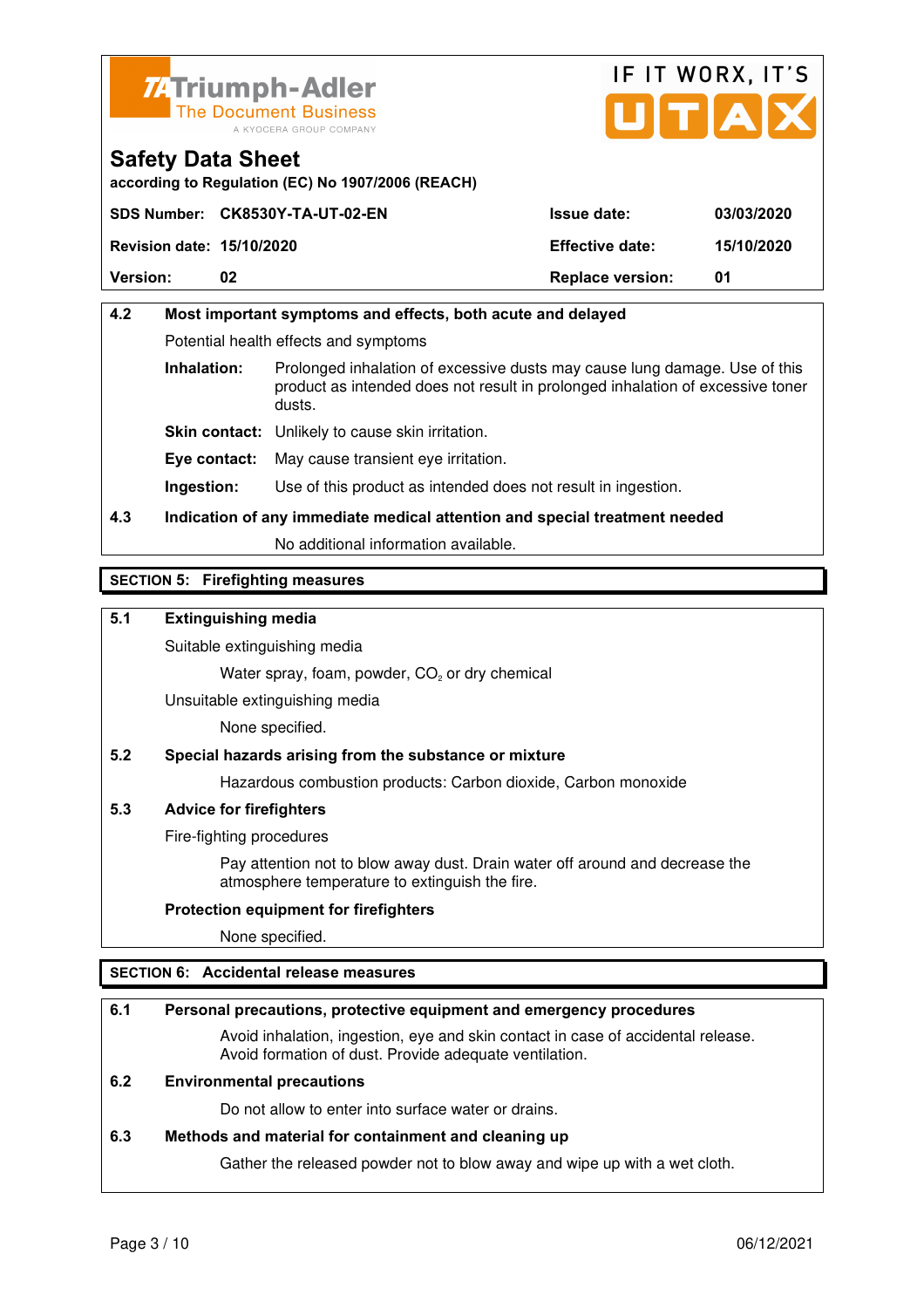



**according to Regulation (EC) No 1907/2006 (REACH)**

# **SDS Number: CK8530Y-TA-UT-02-EN Issue date: 03/03/2020**

**Revision date: 15/10/2020 Effective date: 15/10/2020** 

**Version:** 02 **Replace version:** 01

# **6.4 Reference to other sections**

See section 13 for disposal information.

#### **SECTION 7: Handling and storage**

#### **7.1 Precautions for safe handling**

 Do not attempt to force open or destroy the toner container or unit. See installation guide of this product.

#### **7.2 Conditions for safe storage, including any incompatibilities**

Keep the toner container or unit tightly closed and store in a cool, dry and dark place. Keep away from fire. Keep out of the reach of children.

#### **7.3 Specific end use(s)**

No additional information available.

#### **SECTION 8: Exposure controls/personal protection**

#### **8.1 Control parameters**

(Reference data)

#### **US ACGIH Threshold Limit Values (TWA)**

Particles: 10 mg/m<sup>3</sup> (Inhalable particles) 3 mg/m<sup>3</sup> (Respirable particles) Manganese inorganic compounds (Ferrite component):  $0.1 \text{ mg/m}^3$  (Inhalable fraction) 0.02 mg/m³ (Respirable fraction) (as Mn) Aluminium insoluble compounds: 1 mg/m<sup>3</sup> (Respirable fraction)

#### **US OSHA PEL (TWA)**

Particles: 15 mg/m<sup>3</sup> (Total dust) 5 mg/m<sup>3</sup> (Respirable fraction) Manganese compounds (Ferrite component): 5 mg/m<sup>3</sup> (Ceiling) (as Mn) Amorphous silica: 80 mg/m<sup>3</sup>/%SiO<sub>2</sub>

#### **EU Occupational exposure limits: Directive (EC) 2000/39, (EC) 2006/15 and (EU) 2009/161**

Not listed.

#### **8.2 Exposure controls**

#### **Appropriate engineering controls**

 Special ventilator is not required under normal intended use. Use in a well-ventilated area.

#### **Personal protective equipment**

 Respiratory protection, eye protection, hand protection, skin and body protection are not required under normal intended use.

#### **Environmental exposure controls**

No additional information available.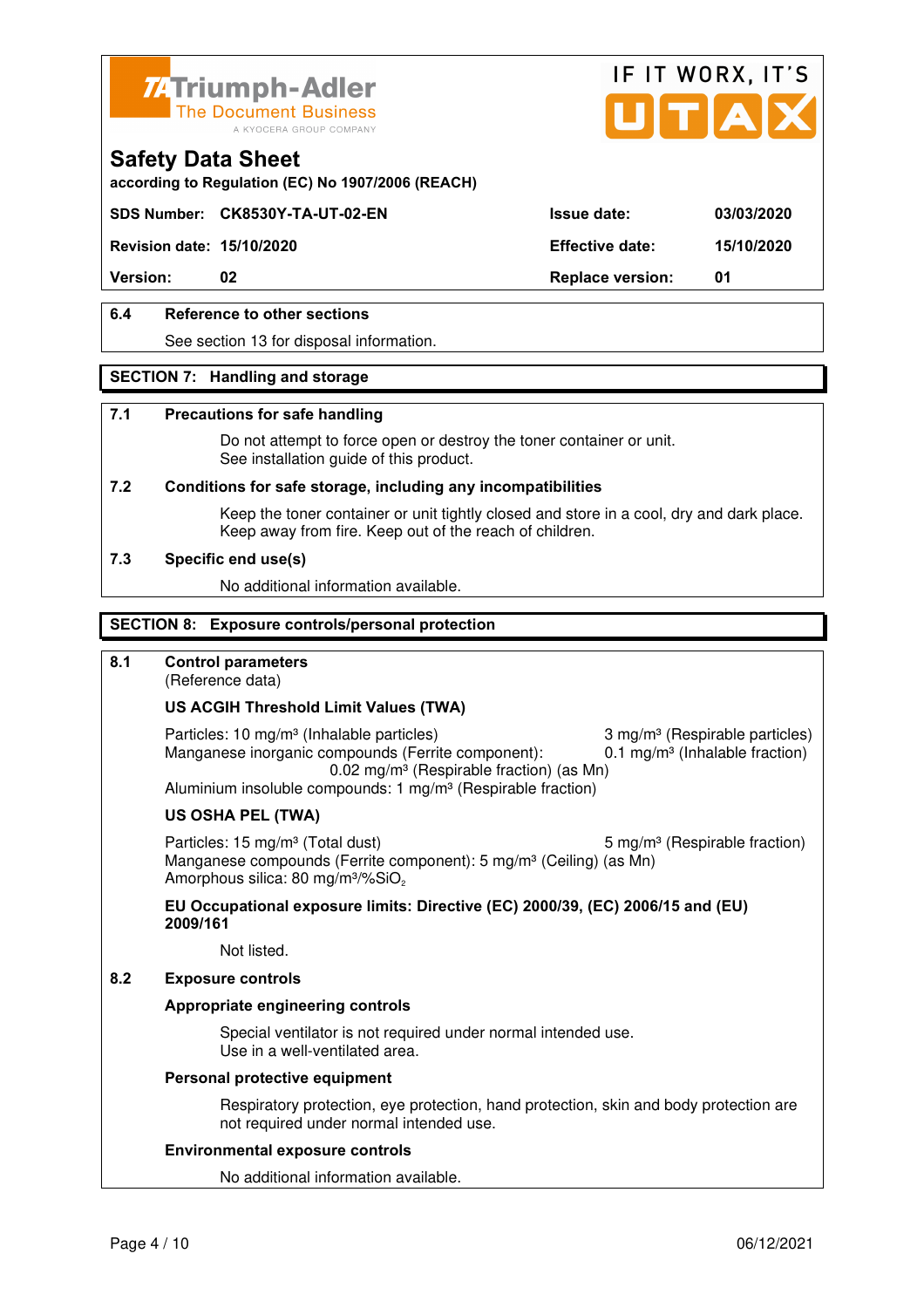



**according to Regulation (EC) No 1907/2006 (REACH)**

#### **SECTION 9: Physical and chemical properties**

#### **9.1 Information on basic physical and chemical properties** Appearance Physical state Solid (fine powder) **Colour Colour Vellow** Odour **Odourless** Odour threshold No data available. pH No data available. Melting point [°C] 100-120 (Toner) Boiling point No data available. Flash point **No data available.** Evaporation rate **No assume that the Contract Contract Contract Contract Contract Contract Contract Contract Contract Contract Contract Contract Contract Contract Contract Contract Contract Contract Contract Contract Contr** Flammability (solid, gas) No data available. Upper flammability or explosive limit No data available. Lower flammability or explosive limit No data available. Vapour pressure No data available. Vapour density **No data available.** Relative density  $[g/m^3]$  1.2-1.4 (Toner) Solubility (ies) Almost insoluble in water. Partition coefficient: n-octanol/water No data available. Auto-ignition temperature No data available. Decomposition temperature No data available. Viscosity **No data available.** Explosive properties **No data available**. Oxidizing properties No data available.

#### **9.2 Other information**

Dust explosion properties

 Dust explosion is improbable under normal intended use. Experimental explosiveness of toner is classified into the same rank such kind of powder as flour, dry milk and resin powder according to the pressure rising speed.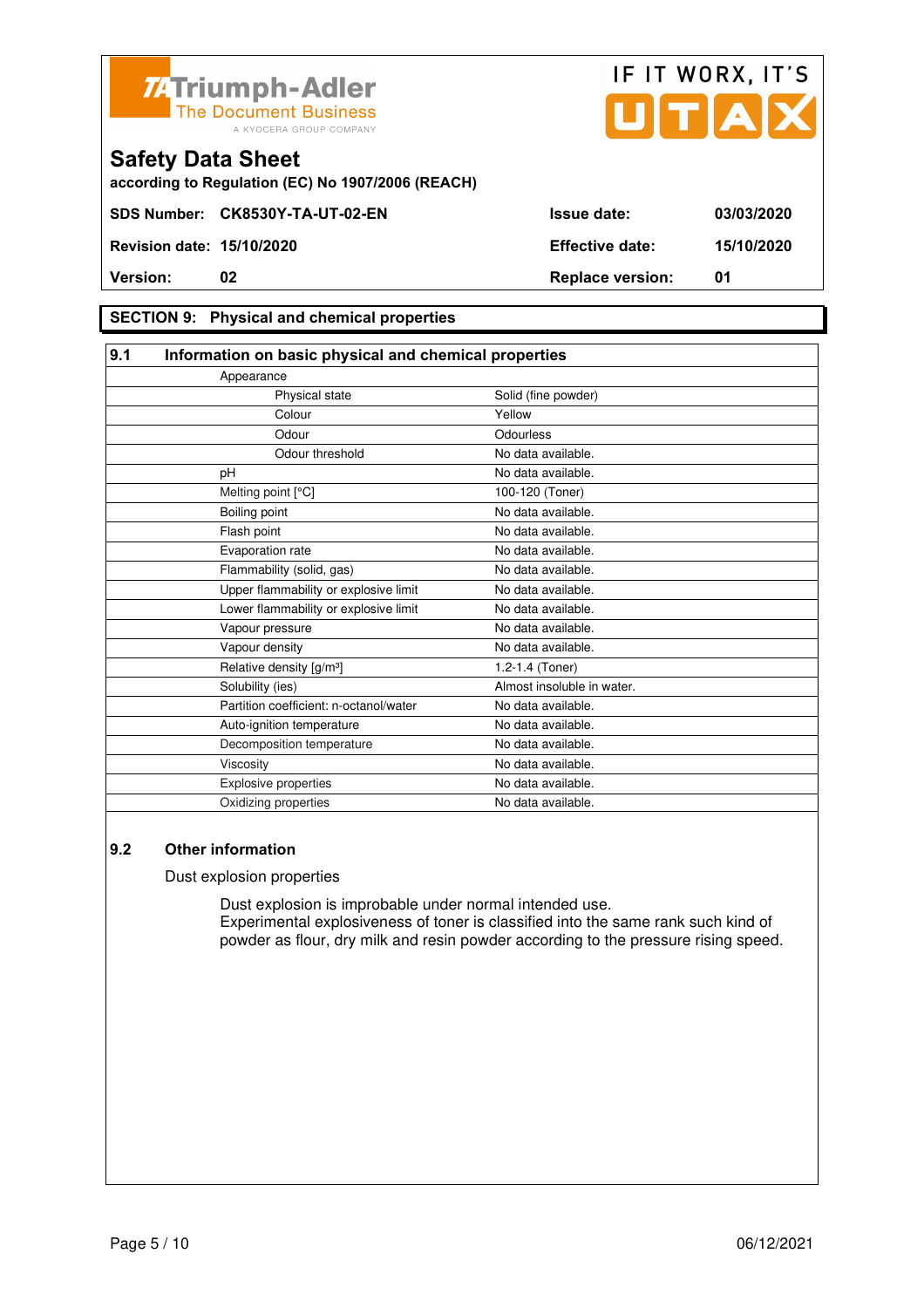



**according to Regulation (EC) No 1907/2006 (REACH)**

**Revision date: 15/10/2020 Effective date: 15/10/2020** 

**Safety Data Sheet** 

**Version:** 02 **Replace version:** 01

# **SECTION 10: Stability and reactivity**

## **10.1 Reactivity**

No data available.

# **10.2 Chemical stability**

This product is stable under normal conditions of use and storage.

# **10.3 Possibility of hazardous reactions**

Hazardous reactions will not occur.

**10.4 Conditions to avoid** 

None specified.

# **10.5 Incompatible materials**

None specified.

# **10.6 Hazardous decomposition products**

Hazardous decomposition products are not to be produced.

# **SECTION 11: Toxicological information**

| 11.1 | Information on toxicological effects                                           |                                                                               |
|------|--------------------------------------------------------------------------------|-------------------------------------------------------------------------------|
|      | Based on available data, the classification criteria listed below are not met. |                                                                               |
|      | <b>Acute toxicity</b>                                                          |                                                                               |
|      | Oral $(LD_{50})$                                                               | $>$ 2000 mg/kg (rat)* (Toner)<br>$>$ 2000 mg/kg (rat) <sup>**</sup> (Carrier) |
|      | Dermal $(LD_{50})$                                                             | No data available. (Toner)<br>No data available. (Carrier)                    |
|      | Inhalation $(LC_{50}(4hr))$                                                    | >5.10 mg/l (rat)* (Toner)                                                     |
|      | <b>Skin corrosion/irritation</b>                                               |                                                                               |
|      | Acute skin irritation                                                          | Non-irritant (rabbit)* (Toner)<br>Non-irritant (rabbit)** (Carrier)           |
|      | Serious eye damage/irritation                                                  |                                                                               |
|      | Acute eye irritation                                                           | Mild irritant (rabbit)*. (Toner)                                              |
|      | Respiratory or skin sensitization                                              |                                                                               |
|      | Skin sensitization                                                             | Non-sensitising (mouse)* (Toner)<br>Non-sensitising** (Carrier)               |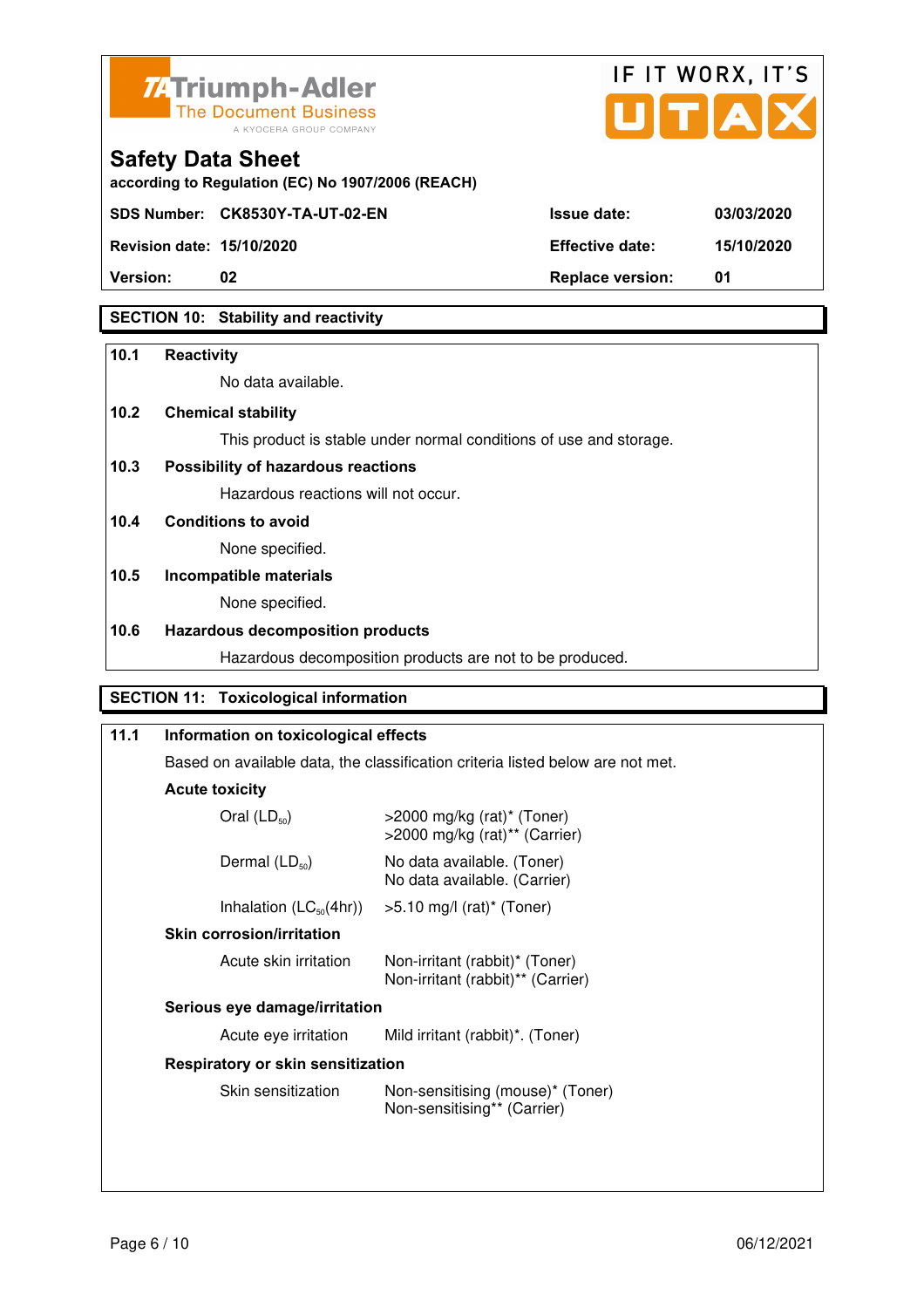



**according to Regulation (EC) No 1907/2006 (REACH)**

|                                  | SDS Number: CK8530Y-TA-UT-02-EN | <b>Issue date:</b>      | 03/03/2020 |
|----------------------------------|---------------------------------|-------------------------|------------|
| <b>Revision date: 15/10/2020</b> |                                 | <b>Effective date:</b>  | 15/10/2020 |
| <b>Version:</b>                  | 02                              | <b>Replace version:</b> | 01         |

| 11.1 | <b>Germ cell mutagenicity</b> | Ames test is negative (Toner)<br>Ames test is negative** (Carrier)                                                                                                      |
|------|-------------------------------|-------------------------------------------------------------------------------------------------------------------------------------------------------------------------|
|      |                               | *(based on test result of similar product)<br>** (based on test result of constituent materials)                                                                        |
|      | Information of ingredients:   |                                                                                                                                                                         |
|      |                               | No mutagen according to MAK, TRGS905 und (EC) No 1272/2008 Annex VI.                                                                                                    |
|      | Carcinogenicity               |                                                                                                                                                                         |
|      | Information of ingredients:   |                                                                                                                                                                         |
|      | (EC) No 1272/2008 Annex VI.   | No carcinogen or potential carcinogen according to IARC, Japan Association on<br>Industrial Health, ACGIH, EPA, OSHA, NTP, MAK, California Proposition 65, TRGS 905 and |
|      | <b>Reproductive toxicity</b>  |                                                                                                                                                                         |
|      |                               |                                                                                                                                                                         |

#### **Information of ingredients:**

 No reproductive toxicant according to MAK, California Proposition 65, TRGS 905 und (EC) No 1272/2008 Annex VI.

| <b>STOT-single exposure</b> | No data available. |
|-----------------------------|--------------------|
|-----------------------------|--------------------|

| <b>STOT-repeated exposure</b> | No data available. |
|-------------------------------|--------------------|
|-------------------------------|--------------------|

**Aspiration hazard** No data available.

#### **Chronic effects**

 In a study in rats by chronic inhalation exposure to a typical toner, a mild to moderate degree of lung fibrosis was observed in 92% of the rats in the high concentration (16 mg/m<sup>3</sup>) exposure group, and a minimal to mild degree of fibrosis was noted in 22% of the animal in the middle  $(4mg/m<sup>3</sup>)$  exposure group (1). However, no pulmonary change was reported in the lowest (1mg/m<sup>3</sup>) exposure group, the most relevant level to potential human exposures.

**Other information** No data available.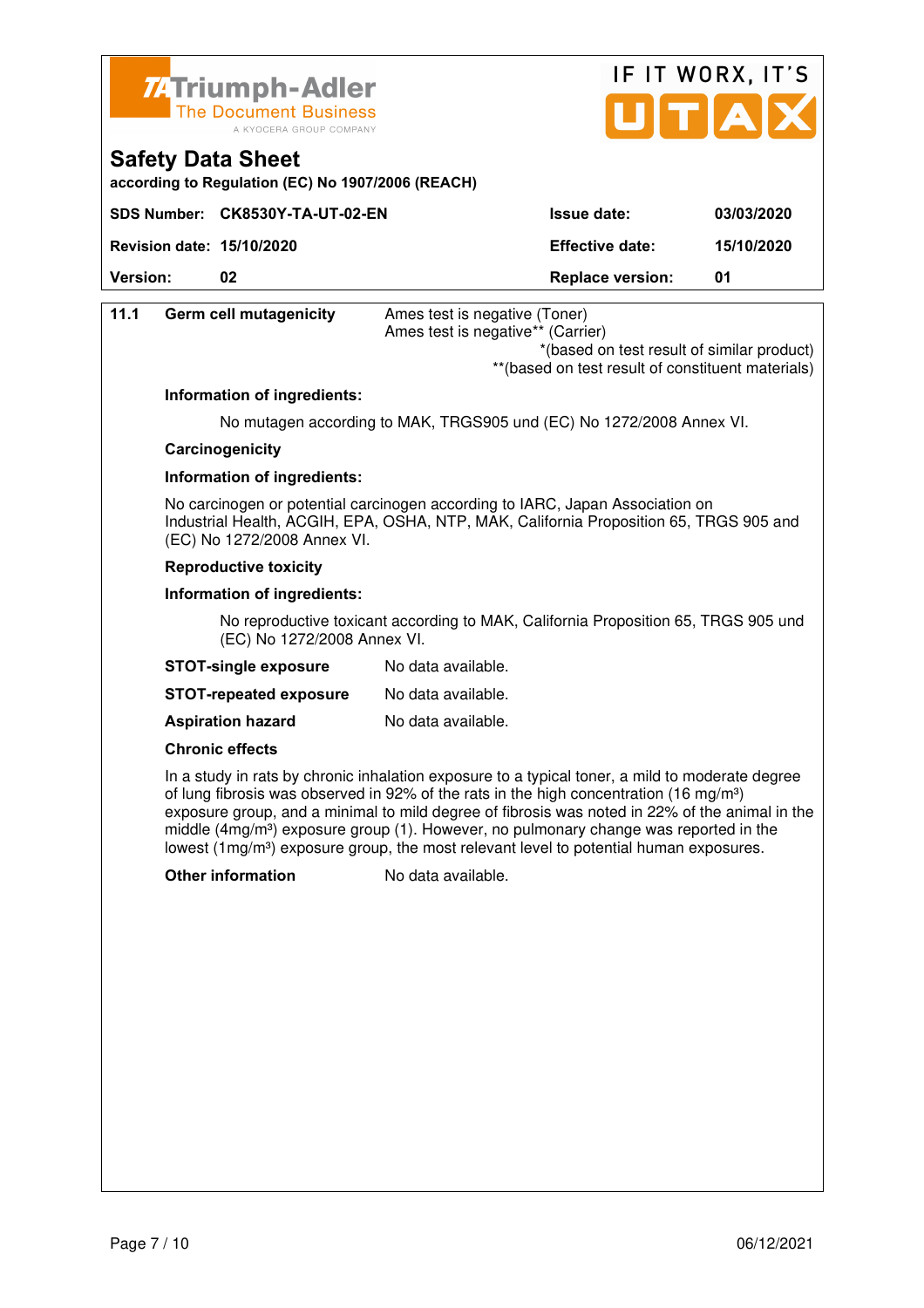

| <b>74 Triumph-Adler</b><br>The Document Business<br>A KYOCERA GROUP COMPANY   |                        | IF II WURX, II'S<br>UTAX |
|-------------------------------------------------------------------------------|------------------------|--------------------------|
| <b>Safety Data Sheet</b><br>according to Regulation (EC) No 1907/2006 (REACH) |                        |                          |
| SDS Number: CK8530Y-TA-UT-02-EN                                               | <b>Issue date:</b>     | 03/03/2020               |
| <b>Revision date: 15/10/2020</b>                                              | <b>Effective date:</b> | 15/10/2020               |

 $\mathbf{r} = \mathbf{r} + \mathbf{r}$ 

 $\rightarrow$ 

**Version: 02 Replace version: 01** 

#### **SECTION 12: Ecological information**

#### **12.1 Toxicity**

No data available.

## **12.2 Persistence and degradability**

No data available.

- **12.3 Bio accumulative potential**  No data available.
- **12.4 Mobility in soil**

No data available.

#### **12.5 Results of PBT and vPvB assessment**

No data available.

#### **12.6 Other adverse effects**

No additional information available.

#### **SECTION 13: Disposal considerations**

## **13.1 Waste treatment methods**

 Do not attempt to incinerate the toner container or unit and the waste toner yourself. Dangerous sparks may cause burn. Any disposal practice should be done under conditions which meet local, state and federal laws and regulations relating to waste (contact local or state environmental agency for specific rules).

#### **SECTION 14: Transport information**

**14.1 UN-number** 

None.

**14.2 UN Proper shipping name** 

None.

**14.3 Transport hazard class(es)** 

None.

#### **14.4 Packing group**

None.

**14.5 Environmental hazards** 

None.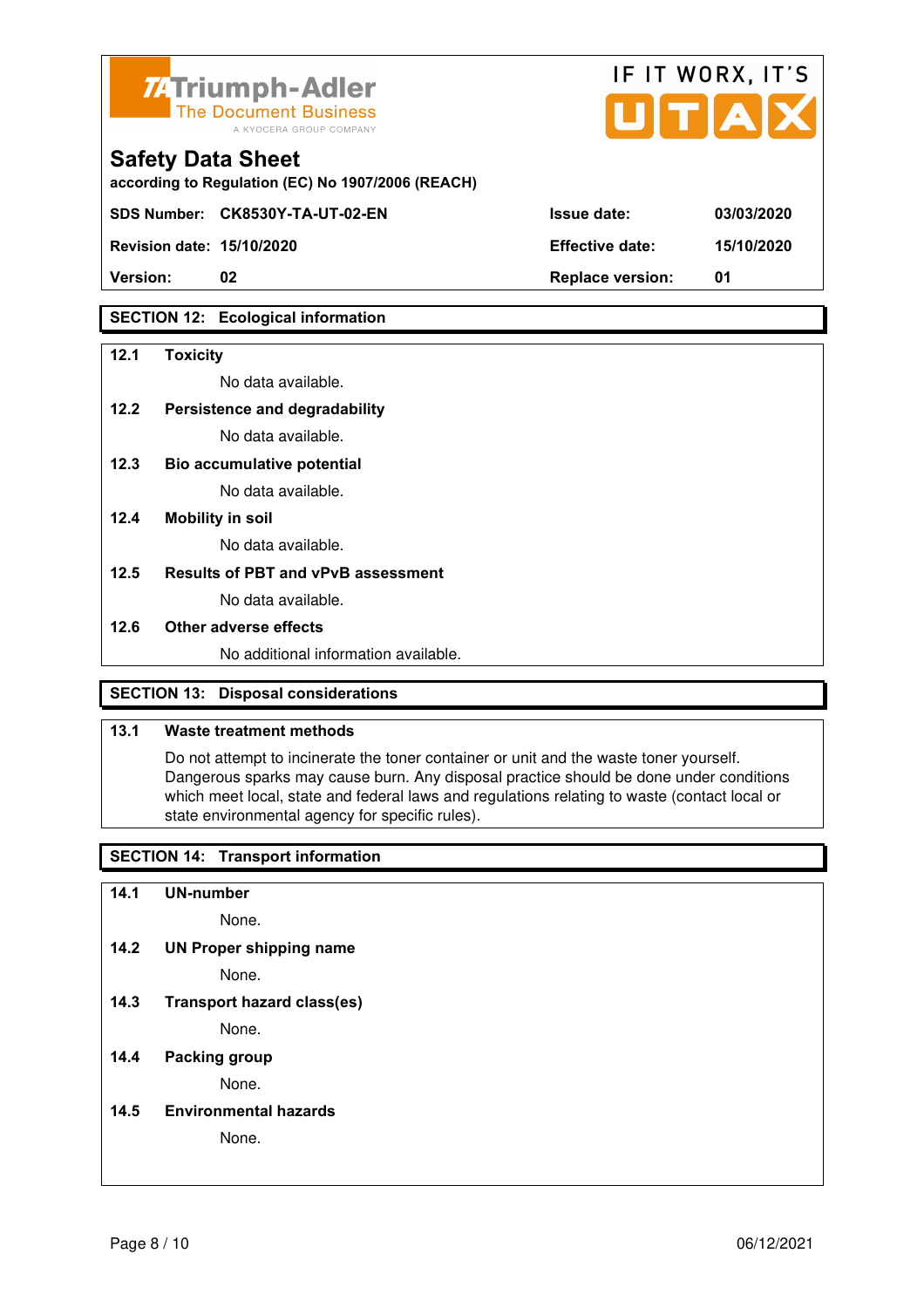



**according to Regulation (EC) No 1907/2006 (REACH)**

|                                  | SDS Number: CK8530Y-TA-UT-02-EN | <b>Issue date:</b>      | 03/03/2020 |
|----------------------------------|---------------------------------|-------------------------|------------|
| <b>Revision date: 15/10/2020</b> |                                 | <b>Effective date:</b>  | 15/10/2020 |
| <b>Version:</b>                  | 02                              | <b>Replace version:</b> | -01        |
|                                  |                                 |                         |            |

#### **14.6 Special precautions for user**

No additional information available.

# **14.7 Transport in bulk according to Annex II of MARPOL73/78 and the IBC Code**

Not applicable.

# **SECTION 15: Regulatory information**

# **15.1 Safety, health and environmental regulations/legislation specific for the substance or mixture EU-regulations**

Regulation (EC) No 1005/2009 (on substances that deplete the ozone layer, Annex I and II): Not listed.

Regulation (EU) No 2019/1021 (on persistent organic pollutants, Annex I as amended):

Not listed.

 Regulation (EU) No 649/2012 (concerning the export and import of dangerous chemicals, Annex I and V as amended):

Not listed.

 Regulation (EC) No 1907/2006 REACH Annex XVII as amended (Restrictions on use): Not listed.

Regulation (EC) No 1907/2006 REACH Annex XIV as amended (Authorizations):

Not listed.

#### **US-regulations**

All ingredients in this product comply with order under TSCA.

#### **Canada regulations**

 This product is not a WHMIS-controlled product, since we consider it as a manufactured article.

#### **15.2 Chemical Safety Assessment**

No data available.